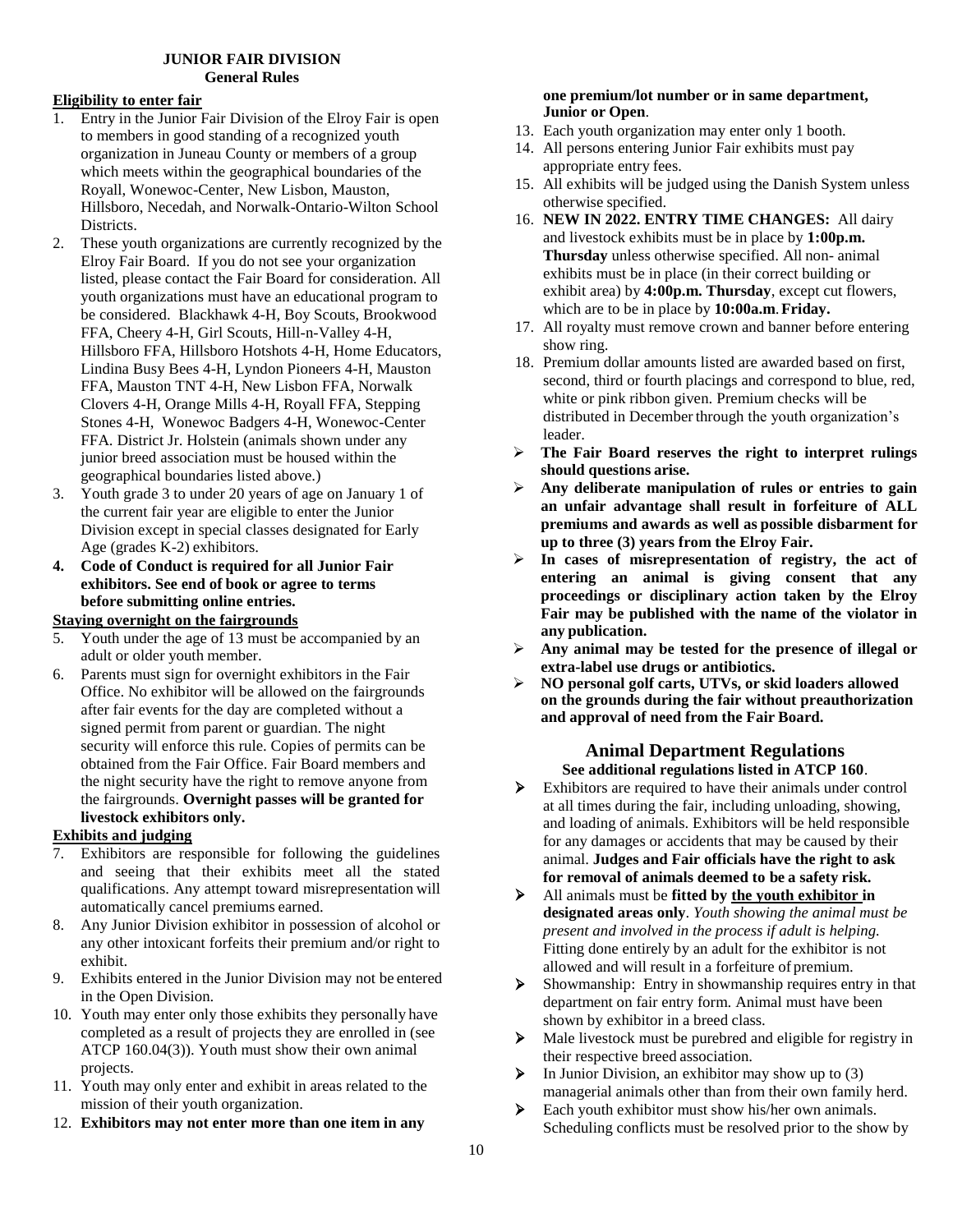meeting with fair board members and the department superintendent.

- **Class changes must be made prior to the start of the** show.
- Exhibitors, on the last day of the Fair, must clean their animals' stalls and transport manure and bedding FROM THE BARN to designated areas before leaving the grounds.
- **Fair veterinarian is secured for general animal health at the fair. In an emergency, if the fair vet is not available, contact your own vet and inform the fair board of the situation**
- All dairy and livestock, including milking animals must be in place by **1:00p.m.** on entry day and must remain in place until 4:00p.m. Sunday.

# **PROTECT THE FUTURE OF LIVESTOCK AT THE ELROY FAIR!**

 **Livestock exhibitors and their livestock are very important to us. However, livestock can be a source of contamination, including pathogens and zoonotic animal diseases. Our goal at the Elroy Fair is to create and maintain an environment where livestock, exhibitors and visitors to the fair can co-exist in a safe and pleasurable place.** 

 **The Elroy Fair places a strong emphasis on bio-security against animal diseases and pathogen control for harmful bacteria like Salmonella and E. coli.**

**Pathogen Control: A comprehensive self-assessment of our entire grounds has been completed. As a result, we have reconfigured the location of our signage and hand washing stations as well as improved our sanitation and record keeping activities in order to keep our barns as clean and sanitary as possible.**

**Bio-Security: A comprehensive bio-security protocol to minimize the risk of disease transmission from animals to humans, as well as between animals will be in effect during the fair. This bio-security protocol includes veterinarian inspections before and/or throughout the fair. We encourage fairgoers to thoroughly clean all pens/stalls after removal of their animals at the end of the fair.**

#### **But we need your help!**

**As an exhibitor we need you to be ROLE MODELS to visitors and others at the fair. This includes your ongoing efforts to manage animal waste, properly store waste management equipment (shovels, pitchforks, and wheelbarrows) away from visitors, and avoid drinking and eating in the barns. Additionally, we need you to notify us if you see any signs of illness in animals around you, and if any of your animals are showing signs of illness prior to fair, to leave them home.**

**By doing your part to reduce the likelihood of contamination from pathogenic bacteria and/or the transmission of zoonotic diseases at the fair, especially to body systems that have not typically been exposed to specific pathogens or have weakened immune systems, we can continue to include animal events in the Elroy Fair long into the future. Thank you.**

**It is expected all people attending the fair practice BIO-SECURITY to ensure the safety of exhibits and exhibitors at the fair and at home**.

#### *Department 1- Junior Dairy*

**See regulations at beginning of Junior Division, health regulations and ATCP 160.08-160.09.**

- **MONDAY OF FAIR WEEK: YOUTH ORGANIZATION PROJECT LEADER TEXT 608- 792-3036 to report exact number of animals that will be coming to the fair to aid in accurate stalling assignments. Stall assignments will NOT be available before TUESDAY MORNING of fair week.**
- **MANDATORY dairy and livestock exhibitor meeting, Wednesday night of fair week, 7p.m., Thompson Barn. Failure of attendance by exhibitor or parent will result in forfeiture of dairy bonus.**
- At check-in, please provide, on **Animal Identification Form**, two identification numbers per animal if possible: 840 tag, metal eartag, registration number, tattoo, plastic tag, RFID, etc.
- **YQCA certification recommended for this species.**
- All animals shown must be clean and properly fitted.
- All dairy fitting chutes must be kept and used in the designated areas only.
- Proceeds from the sale of milk will be used for the improvement of the barns and milking facilities.
- All animals must be purebred unless otherwise stated. If animal is shown in a class as a grade, it must be shown as a grade the entire show year at all shows.
- Grazer class is for animals of two or more breeds. Enter only lots 23-33.
- **Milking Times: Morning-6 to 8:30a.m. Evening-5:30 to 8:30p.m.** Milk house availability the night before show day to be determined at Wednesday Exhibitor Meeting.
- With the exception of PeeWee Showmanship, exhibitors must be in third grade or above to enter this department.
- **JUDGING!** Saturday, 8:30: Show order-Open Class Dairy, Junior Dairy starting with showmanship (Senior, Intermediate, Junior). Milk cow classes start at noon. Adult showmanship last. Show order may be changed due to circumstances on show day.
- **Back tags will be available ringside on show day.**

**Dairy Fitting and Showmanship:** Will be judged according to PDCA's newest guidelines (2016). View details at



**[http://www.purebreddairycattle.com/file\\_open.php?id=9](http://www.purebreddairycattle.com/file_open.php?id=9) [http://www.purebreddairycattle.com/file\\_open.php?id=6](http://www.purebreddairycattle.com/file_open.php?id=6)**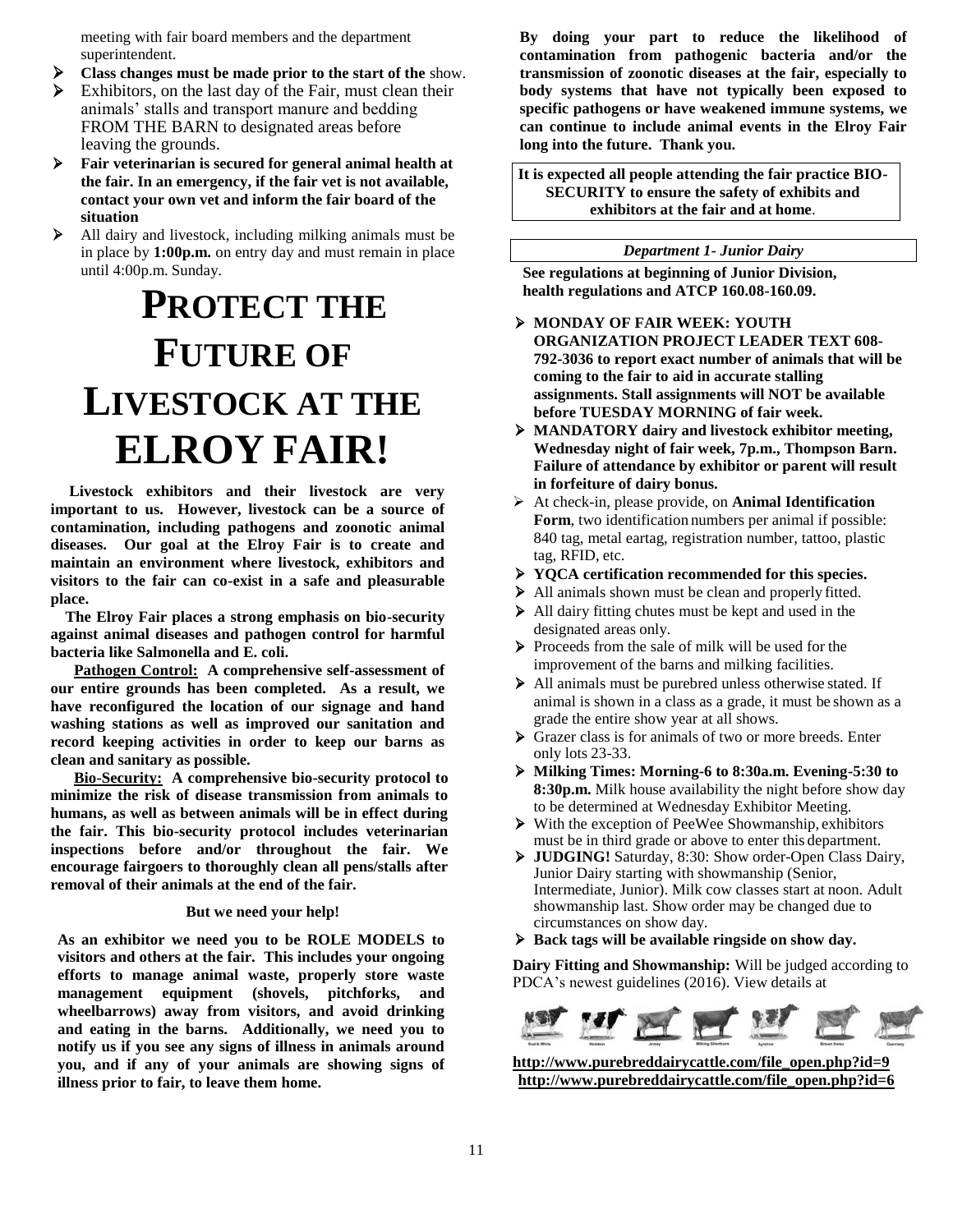On entry, list class letter and lot number.

#### **Class A Showmanship Premiums: \$3.00 \$2.50 \$2.00 \$1.50 Lot number**

- 1. Senior, grades 9 and above
- 2. Intermediate, grades 6-8
- 3. Junior, grades 3-5

**Halters sponsored by Joel and Myakhri Franke.** 

**Pee Wee Showmanship**-need not pre-enter. Exhibitor must be in second grade or under. **Spring or winter calves only.** Animal must be entered as an exhibit and housed on the grounds for the duration of the fair. **Waiver required**.

**Due to the format for online entries, BREED will be chosen from dropdown menu or on back of Animal Entry Form in back of book. Dairy breed choices: Holstein/Red and White; Jersey; Any other purebred; Grazer-any crossbred.**

**Breed Classes**

**Class B Registered Dairy Bulls Class C Registered Dairy Calves Class D Registered Dairy Yearlings Class E Dairy Group Class Class F Registered Dairy Cows Class G Grade Dairy Heifers Class H Grade Dairy Cows**

# **ATCP 160.08 Class definitions; individual classes (Use to determine lot numbers).**

#### **(1)** DAIRY CATTLE.

**(a)** A spring calf is one born on or after March 1 of the exhibit year. **(b)** A winter calf is one whose date of birth is between December 1 of the year preceding the exhibit year and February 28 or 29 of the exhibit year.

**(c)** A fall calf is one whose date of birth is between September 1 and November 30 of the year preceding the exhibit year.

**(d)** A summer yearling is one whose date of birth is between June 1 and August 31 of the year preceding the exhibit year.

**(e)** A spring yearling is one whose date of birth is between March 1 and May 31 of the year preceding the exhibit year.

**(f)** A winter yearling is one whose date of birth is between December 1 of the second year preceding the exhibit year and February 28 or 29 of the year preceding the exhibit year.

**(g)** A fall yearling is one whose date of birth is between September 1 and November 30 of the second year preceding the exhibit year.

**(h)** A 2 year-old is one born between September 1 of the third year preceding the exhibit year and August 31 of the second year preceding the exhibit year. A 2-year-old includes a yearling that has freshened.

**(i)** A 3 year-old is one whose date of birth is between September 1 of the fourth year preceding the exhibit year and August 31 of the third year preceding the exhibit year.

**(j)** A 4 year-old is one whose date of birth is between September 1 of the fifth year preceding the exhibit year and August 31 of the fourth year preceding the exhibit year.

# **Premiums: \$7.00 \$6.00 \$5.00 \$3.00 Lot number**

- 4. Bull calf, spring (registered)
- 5. Bull calf, winter (registered)
- 6. Bull calf, fall (registered)

### **Premiums: \$9.00 \$8.00 \$7.00 \$5.00**

7. Heifer calf, spring (registered)

- 8. Heifer calf, winter (registered)
- 9. Heifer calf, fall (registered)

# **Premiums: \$11.00 \$9.00 \$7.00 \$5.00**

- 10. Heifer, summer yearling (registered)
- 11. Heifer, spring yearling (registered)
- 12. Heifer, winter yearling (registered)
- 13. Heifer, fall yearling (registered)
- 14. 3 best females, any age, ribbon only, no premium (all owned by family or farm)
- 15. Produce of dam- ribbon only, no premium

#### **Champion registered heifer Premiums: \$12.00 \$10.00 \$8.00 \$6.00**

- 16. Cow, 2 to 3 years old (registered)
- 17. Cow, 3 to 4 years old (registered)
- 18. Cow, 4 to 5 years old (registered)
- 19. Cow, 5 years and over (registered)
- 20. Dry cow, 3 years old and over (registered)

# **Champion registered female**

# **Premiums: \$8.00 \$7.00 \$6.00 \$5.00**

- 21. Heifer calf, spring (grade)
- 22. Heifer calf, winter (grade)
- 23. Heifer calf, fall (grade)
- 24. Heifer, summer yearling (grade)
- 25. Heifer, spring yearling (grade)
- 26. Heifer, winter yearling (grade)
- 27. Heifer, fall yearling (grade)

# **Champion grade heifer**

# **Premiums: \$9.00 \$8.00 \$7.00 \$5.00**

- 28. Cow, 2 to 3 years old (grade)
- 29. Cow, 3 to 4 years old (grade)
- 30. Cow, over 4 years (grade)
- 31. Dry cow, 3 years old & over (grade) **Champion grade female**

### **Champion purebred Holstein, Jersey, and Guernsey awards sponsored by Prairie Farms Dairy Inc.**

# **Champion Brown Swiss**

**Supreme Champion Heifer**

**Supreme Champion Cow**

# **Special Dairy Awards**

**Club Dairy Herd Award:** First place plaque and 4 ribbon placings. Open to any youth organization. The following requirements must be met:

- $\triangleright$  Exhibit three animals from two different exhibitors.
- $\triangleright$  Animals may be grade or purebred, any age and any combination of dairy breeds.
- > The herd does not have to be pre-entered.
- $\triangleright$  All animals must have been exhibited in their respective Junior Division classes.
- $\triangleright$  A club member will act as herdsman.
- $\triangleright$  A club or chapter may enter more than one herd if they meet all the above requirements.
- $\triangleright$  Exhibitors bring club herd to the ring as a group, line up, and show their animals to the best of their abilities with the herdsman, brush in hand, attending to the needs of the animals.

**Spruce Cone Award:** The Spruce Cone Award is for Best Bred and Owned by the exhibitor (dam owned by exhibitor at time of conception). **Bring papers to the show ring. This award is sponsored by Joel and Myakhri Franke**.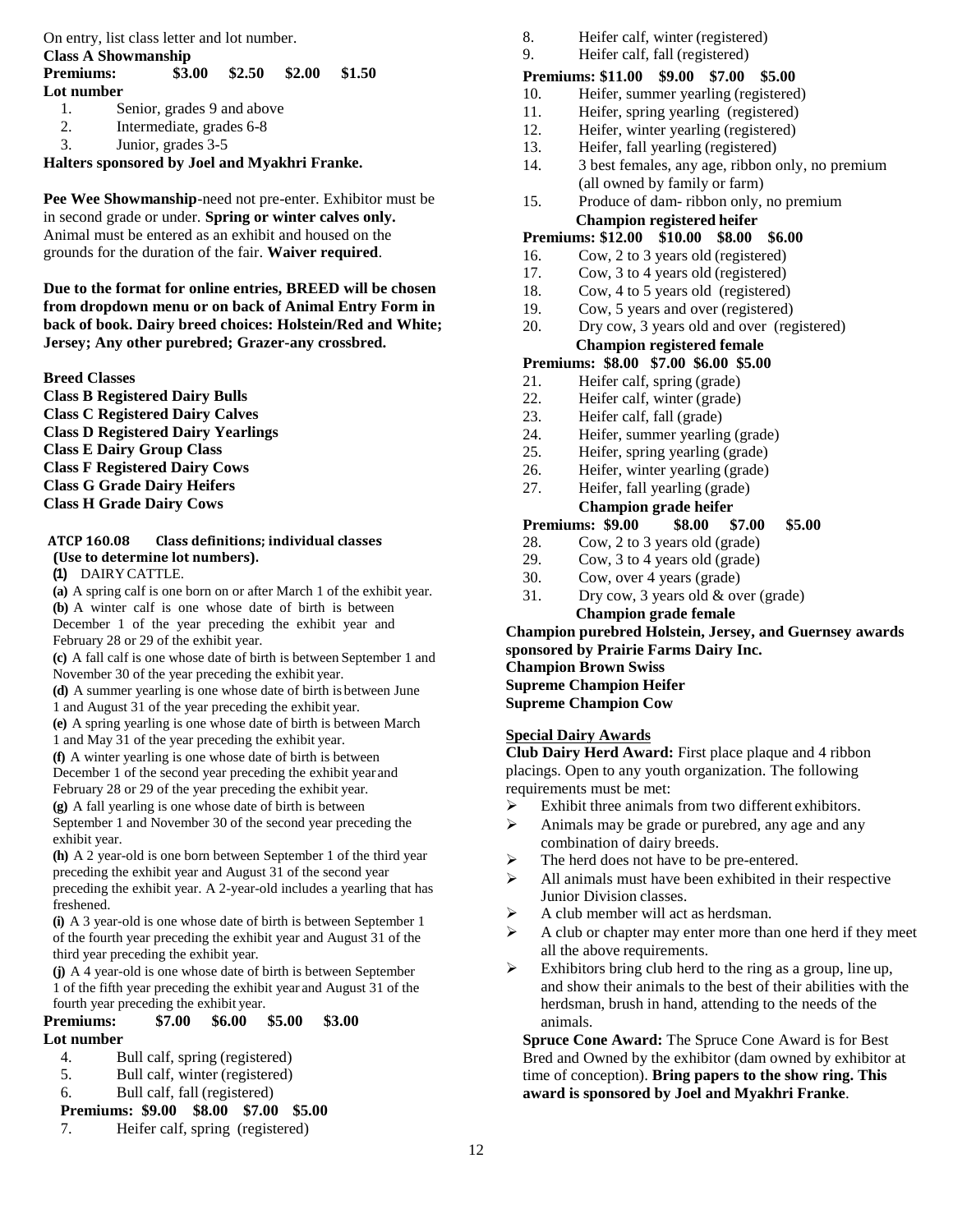### **Dairy Production Awards: South Central Dairy Testing**

will recognize the highest producing cow in each class of the Junior Fair Dairy Show. Pre-entry is not required.

- Exhibitors are to submit an Individual Cow Record (ICR) on their animals, which can be obtained from field technician prior to the show.
- $\blacktriangleright$  Must be a completed record.
- Records from all type of tests (except Profitest) are eligible.
- Cows of all breeds, registered and grade, are eligible, including animals in dry cow classes.
- $\triangleright$  The highest actual 305 days (or less) pounds of milk produced by a cow in the class will receive the award. Minimum requirements: Holstein-18,168 lbs; Jersey-11,070 lbs; Guernsey-12,271 lbs; Brown Swiss-13,865lbs; Ayrshire-13,452 lbs.

**Junior Dairy Show Bonus:** The following individuals and businesses donated additional money toward the Junior Dairy Show last year. The method of distribution of these funds will be announced at fair time.

*Bashirian Memorial; Royal Bank; Joel and Myakhri Franke; Town of Wonewoc; Mt. Tabor Mill; Hofmeister Insurance; Harvey and Jackie Menn; Randy and Becky Dreier; Kip and Heidi Weber; Mike and Nicole Bradley; Stephanie Kopenhafer; George Weber Memorial by Matt and Hana Benish.*

**Dairy and Livestock Club Herdsmanship Awards:** The

purpose of this contest is to teach herdsmen how to properly exhibit animals in the barn. It gives exhibitors experience meeting and talking to visitors about their projects. Youth organizations with 3 or more animals in their exhibit are welcome to compete. Cash prizes are awarded. Regular judging. Awards will be based on the following criteria:

#### **Appearance and attitude of attendants**

Knowledgeable, friendly, courteous Appropriate attire (neat and clean) **Animals**

Cleanliness and proper fitting Appearance of halter Uniformity of spacing **Preparation and care of exhibit**

Educational and informative decorations Feed and equipment stored neatly Aisles clean and neat Bedding clean and dry

# **Livestock Show and Sale**

- **The sale will be Saturday at 4:00p.m. in the Weber Pavilion.**
- **Buyer appreciation:** Buyers and contending bidders are invited to an appreciation gathering to be held **BEFORE** the sale **(3:00p.m.)** in the tent by the fair office.
- **It is the buyer's prerogative to determine the future of the animal they purchase. The seller gives up all rights to the animal's ownership at the time of the sale, therefore, exhibitors who want to show their animal at a future show should consider not putting their animal in the sale.**
- All exhibitors showing a market steer, lamb, market goat, or hog will be eligible to sell one animal of their choice. Animals selected as Grand Champion and Reserve Champion must be sold.
- Grand Champion and Reserve Champion market poultry and market rabbits must be sold.
- Any exhibitor planning to sell an animal in the livestock auction must submit proof of letters sent to four (4) potential buyers to be eligible to sell. This includes **market rabbits and poultry.** Option 1: Photocopy your letter and your list of potential buyers and send with **your entry fee**. Option 2: Take a photo of your letter and text with your list of potential buyers to 608-792-3036. It is your responsibility to get the letters mailed to your potential buyers and bidders.
- $\triangleright$  All exhibitors selling an animal will need to turn in two (2) thank you notes (one to their buyer and one to a contending bidder) before they get their check from the sale of their animal. Checks may be mailed.
- **Open Class Market Animal Benefit Auction**. The champion market beef, market lamb, and hog will be up for auction. Exhibitor will retain ownership of their animal and a \$50/bid donation will be taken to benefit the Elroy Fair.
- **Sale options:** Buyers may take the animal to the processor of their choice, send it to one of the other processors available, or pay the cost over market and return the animal to the exhibitor. If interested, more information is available from sales staff. **Pigs must be hauled by Fair-approved haulers. Indicate your choice on Fair Entry.**
- Sale commission will be **5%** of the net sale for each animal that is sold. Money remaining above expenditures shall be used to benefit youth. Such use will be determined by the Livestock Committee.
- The sale order shall be determined by the Livestock Committee.
- $\triangleright$  All sale animals are to remain on exhibit at the fair and are the responsibility of the project member until release time.

### *MANDATORY*

# **LIVESTOCK EXHIBITOR MEETING (including breeding stock and market animal exhibitors): WEDNESDAY NIGHT OF FAIR, 7PM THOMPSON BARN**

Failure of attendance by exhibitor or parent will result in double commission being deducted from sale check.

**Market Class Entries (Beef, Sheep, Swine, Goat):** An exhibitor may enter up to 3 animals in any market species but may not be awarded more than 2 premiums in any one weight class. Weight classes will be assigned at final weigh-in. If exhibitor has more than one animal in any weight class EXHIBITOR may request bumping an animal up to next higher weight class.

#### **MARKET** *AND* **BREEDING STOCK WEIGH-IN/CHECK-IN: NEW TIME in 2022!**

Weigh-in /check-in time is **10-1p.m.** on Thursday in the Weber Pavilion. It is the responsibility of the exhibitor to make sure their animals are weighed in or for breeding stock, checked in, with the superintendent during these hours. If animals are not checked in there is a possibility that they will be missed on show day. Any exceptions need to be approved in advance by the livestock superintendent.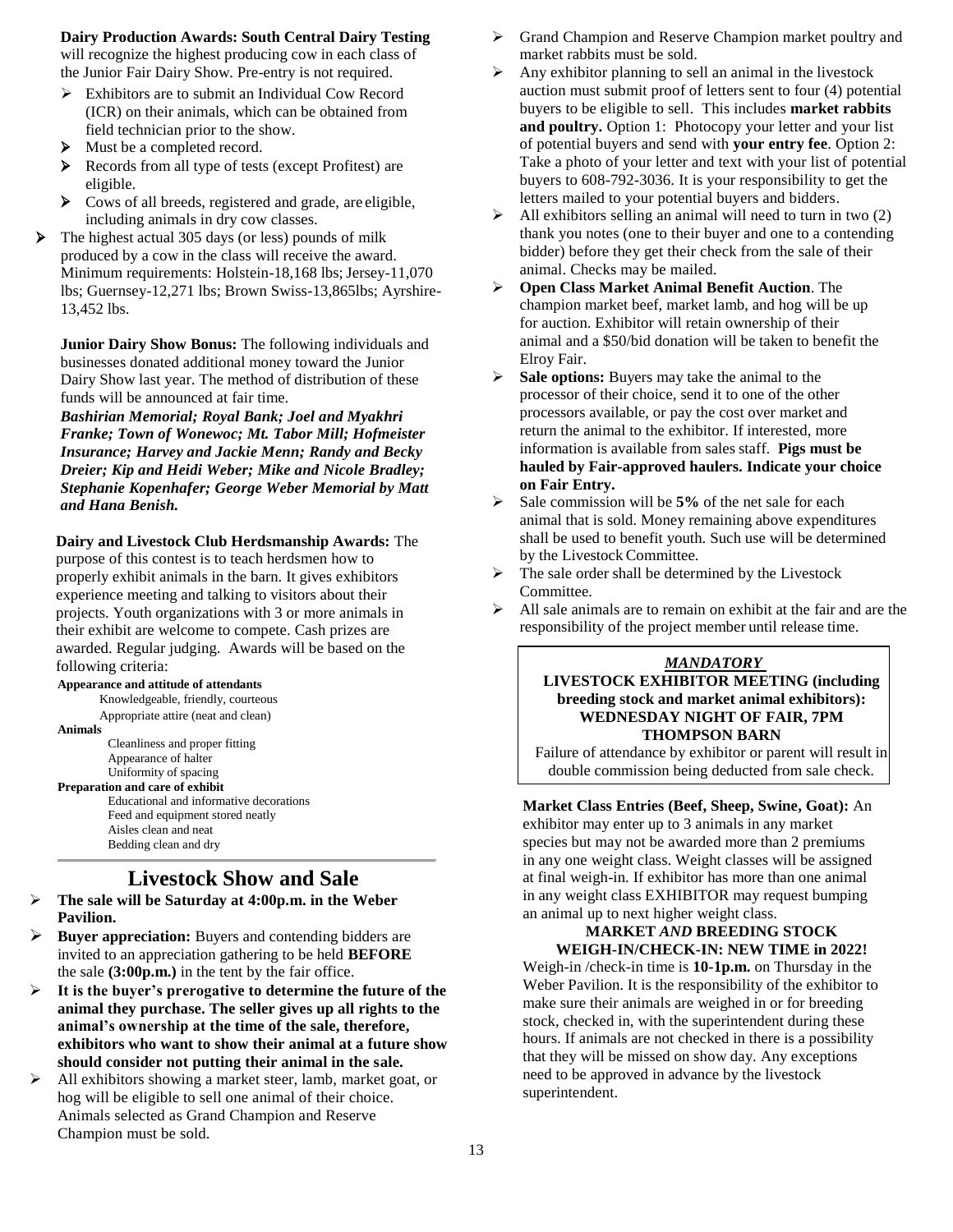#### **FOLLOW UNLOADING PATTERN. ENTER THROUGH SOUTH GATE NEAR VALLEY INN.**

#### **ALL LIVESTOCK FITTING CHUTES MUST BE USED AND STORED IN THE DESIGNATED AREAS ONLY**

#### *Department 2 - Junior Beef Cattle*

**See information at beginning of Junior Division, health regulations and ATCP 160.08-160.09.**

- **MONDAY OF FAIR WEEK: YOUTH ORGANIZATION PROJECT LEADER TEXT 608- 792-3036 to report exact number of animals that will be coming to the fair to aid in accurate stalling**
- **assignments. Stall assignments will NOT be available before TUESDAY MORNING of fair week.**
- **MANDATORY dairy and livestock exhibitor meeting, Wednesday night of fair week, 7p.m., Thompson Barn. Failure of attendance by exhibitor or parent will result in double commission being deducted from sale check.**
- $\triangleright$  When entering online and at check-in, please provide, on **Animal Identification Form**, two identification numbers per animal if possible: eartag, registration number, tattoo, plastic tag, RFID, etc.
- **Animal check-in is Thursday from 10-1 PM. It is the exhibitor's responsibility to check in all breeding stock with the department superintendent and weigh-in all market animals at this time.**
- **YQCA certification recommended for this species.**
- **JUDGING! Friday, 12:30p.m.** *Time and class show*
- *order may change due to circumstances on show day.* **Back tags will be available ringside on show day.**

On entry, list both class letter and lot number

- **Class A Showmanship Premiums: \$3.00 \$2.50 \$2.00 \$1.50 Lot number**
- 1. Senior, grades 9 and above
- 2. Intermediate, grades 7-8
- 3. Junior, grades 5-6
- 4. Beginner, grades 3-4

Pee Wee Showmanship**-need not pre-enter.** Exhibitor must be in second grade or under. Animal must be entered as an exhibit and housed on the grounds for the duration of the fair. Premiums will not be paid for this class. **Waiver required.**

### **Polled Hereford Award**

The WPHA Women-Pollettes will present awards to the top showmen of Polled Hereford cattle in 4-H and FFA in the beginner, intermediate, and senior divisions.

**Due to the format for online entries, BREED will be chosen from dropdown menu or on back of Animal Entry Form in back of book. Beef breed choices: Angus; Hereford; Any other purebred; Any commercial (crossbred). Breed Classes**

**Class B Beef Bull Calves Class C Beef Heifers Class D Beef Cows**

#### **ATCP 160.08 Class definitions; individual classes. (Use to determine lot numbers).**

#### **(2)** BEEFCATTLE.

**(a)** A junior calf is one born on or after January 1 of the exhibit year. The calf shall be at least 4 months old at the time of exhibit.

**(b)** A senior calf is one whose date of birth is between September 1 and December 31 of the year preceding the exhibit year.

**(c)** A summer yearling is one whose date of birth is between May 1 and August 31 of the year preceding the exhibit year. **(d)** A junior yearling is one whose date of birth is between January 1 and April 30 of the year preceding the exhibit year. **(e)** A senior yearling is one whose date of birth is between September 1 and December 31 of the second year preceding the exhibit year.

**(f)** A 2 year-old or older cow is one born before September 1 of the second year preceding the exhibit year and which has calved during the past year.

#### **Premiums: \$9.00 \$8.00 \$7.00 \$5.00 Lot number**

- 5. Bull calf, junior
- 6. Bull calf, senior
- 7. Heifer calf, junior

# **Premiums: \$11.00 \$9.00 \$7.00 \$5.00**

- 8. Heifer calf, senior
- 9. Heifer, summer yearling
- 10. Heifer, junior yearling
- 11. Heifer, senior yearling

### **Premiums: \$8.00 \$7.00 \$6.00 \$5.00**

- 12. Cow, over 2 years old
- 13. Cow/Calf of current fair year
- 14. Pair of *calves***,** at least one heifer

**Grand Champion Female Award** 

### **Reserve Champion Female Award**

**Market Classes:** Any animal exhibited in breeding class is not eligible to be shown in market classes. No tranquilizers may be used on animals shown in this class. Showing or selling of any uncontrollable animal will not be allowed. Animal may be disqualified by the judge or the Livestock Committee.

### **Minimum weights for sale:**

Straight or crossbred beef breeds: 1050 pounds Straight or crossbred dairy breeds: 950 pounds

 $\triangleright$  If not using online entry, repeat class letter and premium number for lot number 16 based on number of market beef entered. Maximum of 3 entries under Class E, 16-19.

**Due to the format for online entries, BREED will be chosen from dropdown menu or are listed on back of Animal Entry Form in back of book. Market beef choices: Straight beef; straight dairy; crossbred beef; Dairy/beef cross.**

### **Class E Market Beef**

**Premiums: \$8.00 \$7.00 \$6.00 \$5.00 Lot numbers**

- 15. Feeder calf, less than 10 months at fair time
- 16. Straight beef
- 17. Straight dairy
- 18. Crossbred beef
- 19. Dairy/beef cross

**Grand Champion Market Beef Reserve Champion Market Beef**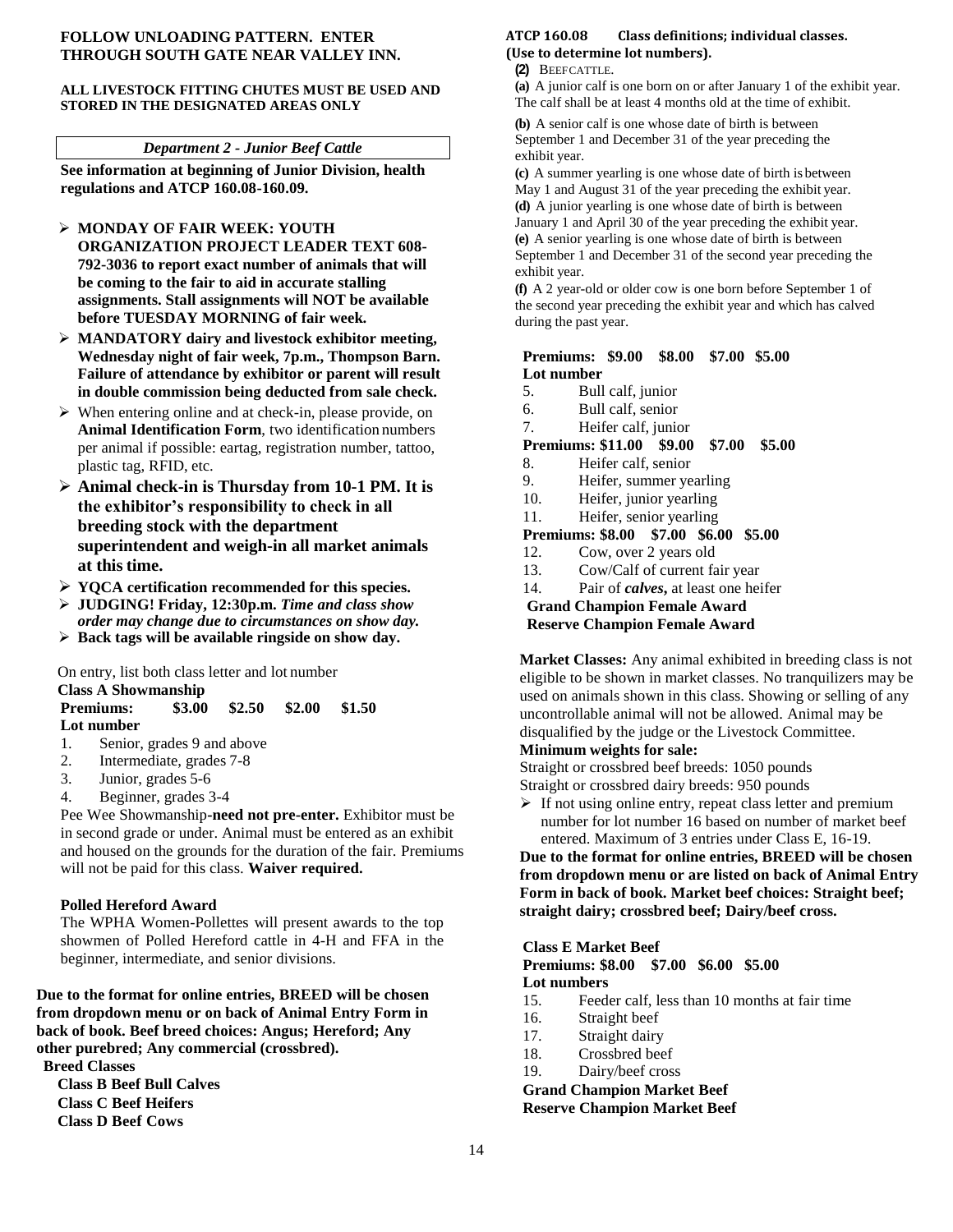#### *Department 3 – Junior Swine*

**See information at beginning of Junior Division and health regulations.** *HEALTH PAPERS REQUIRED!*

- **MONDAY OF FAIR WEEK: YOUTH ORGANIZATION PROJECT LEADER TEXT 608-792-3036 to report exact number of animals that will be coming to the fair to aid in accurate stalling assignments. Stall assignments will NOT be available before TUESDAY MORNING of fair week.**
- **MANDATORY dairy and livestock exhibitor meeting, Wednesday night of fair week, 7p.m., Thompson Barn. Failure of attendance by exhibitor or parent will result in double commission being deducted from sale check.**
- **HEALTH PAPERS REQUIRED. No animals will be allowed to unload without proper veterinary health certification.**
- **SINCE 2018: THIS IS A TERMINAL SHOW.** Hogs may not go home and must be hauled to slaughter by Fairdesignated haulers only. **Please indicate your choice of processor on your online entry.**
- Animal check-in is Thursday from **10am-1pm.** It is the. exhibitor's responsibility to weigh in all market animals at this time.
- $\triangleright$  When entering online and at check-in, please provide, on **Animal Identification Form,** two identification numbers per animal if possible. Tags may be 840 individual id tags, not PIN (premise id number), **or tags supplied by Elroy Fair.**
- **YQCA certification recommended for this species.**
- **JUDGING! Friday, 8:30a.m.** *Time and show order may change due to circumstances on show day.*
- **Back tags will be available ringside on show day.**

On entry, list both class letter and lot number

#### **Class A Showmanship**

**Premiums: \$3.00 \$2.50 \$2.00 \$1.50 Lot number**

- 1. Senior, grades 9 and over
- 2. Intermediate, grades 6-8
- 3. Beginner, grades 3-5

**Pee Wee Showmanship-need not pre-enter.** Exhibitor must be in second grade or under. Animal must be entered as an exhibit and housed on the grounds for the duration of the fair. Premiums will not be paid for this class. **Waiver required.**

**Market classes:** This show includes market classes only, no breeding classes. No tranquilizers may be used on animals shown in this department. Showing or selling of any uncontrollable animal will not be allowed. Animal may be disqualified by the judge or Livestock Committee.

- $\triangleright$  If not using online entry, repeat class letter and number for lot number 4 based on number of hogs entered. Maximum of 3 entries under Class B, 4.
- $\triangleright$  Hogs must weigh at least 200 pounds to be eligible for the sale.

**Class B Market Premiums: \$6.00 \$5.00 \$4.00 \$3.00 Lot number** 4. Market hog **Grand Champion Market Hog Reserve Champion Market Hog**

#### *Department 4 – Junior Sheep*

**See information at beginning of Junior Division, health regulations, and ATCP 160.08-160.09.**

- **MONDAY OF FAIR WEEK: YOUTH ORGANIZATION PROJECT LEADER TEXT 608-792-3036 to report exact number of animals that will be coming to the fair to aid in accurate stalling assignments. Stall assignments will NOT be available before TUESDAY MORNING of fair week.**
- **MANDATORY dairy and livestock exhibitor meeting, Wednesday night of fair week, 7p.m., Thompson Barn. Failure of attendance by exhibitor or parent will result in double commission being deducted from sale check.**
- Animal check-in is Thursday from **10-1pm.** It is the exhibitor's responsibility to check in all breeding stock with the department superintendent and weigh-in all market animals at this time.
- **NO COATS of any type will be allowed on sheep during weigh in.**
- $\triangleright$  When entering online and at check-in, please provide, on **Animal Identification Form**, two identification numbers per animal if possible: metal eartag, registration number, tattoo, plastic tag, RFID, etc. Scrapie tag-need numbers from front and back.
- $\triangleright$  Sexually-intact sheep of any age and all other sheep 18 months or older must be identified with official USDA scrapie ear tags or other official scrapie identification.
- In breeding classes, Columbias, Corriedales, Rambouillets, and Targhees shall be shown with 2 inches or less of wool.
- $\triangleright$  All breeding stock must be purebred except those shown in the commercial classes.
- **YQCA certification recommended for this species.**
- **JUDGING! Thursday, 5:30p.m.** *Time and class show order may change due to circumstances on show day.*
- **Back tags will be available ringside on show day.**

On entry, list both class letter and lot number.

#### **Class A Showmanship**

| <b>Premiums:</b> | \$3.00 | $$2.50$ $$2.00$ $$1.50$ |  |
|------------------|--------|-------------------------|--|
| Lot number       |        |                         |  |

- 1. Senior, grades 9 and over
- 2. Intermediate, grades 6-8
- 3. Beginner, grades 3-5

**Pee Wee Showmanship-need not pre-enter.** Exhibitor must be in second grade or under. Animal must be entered as an exhibit and housed on the grounds for the duration of the fair. Premiums will not be paid for this class. **Waiver required.**

# **ATCP 160.08 Class definitions; individual classes.**

**(4)** SHEEP.

**(a)** A spring lamb is one born on or after February 16 of the exhibit year.

**(b)** A fall lamb is one born between September 1 and December 31 of the year preceding the exhibit year.

**(c)** A winter lamb is one born between January 1 and February 15 of the exhibit year.

**(d)** A yearling ram or ewe is one born outside the date of birth limitations in pars. (a) through (c). The age of yearlings may be subject to verification by a veterinarian's examination whose findings shall be final.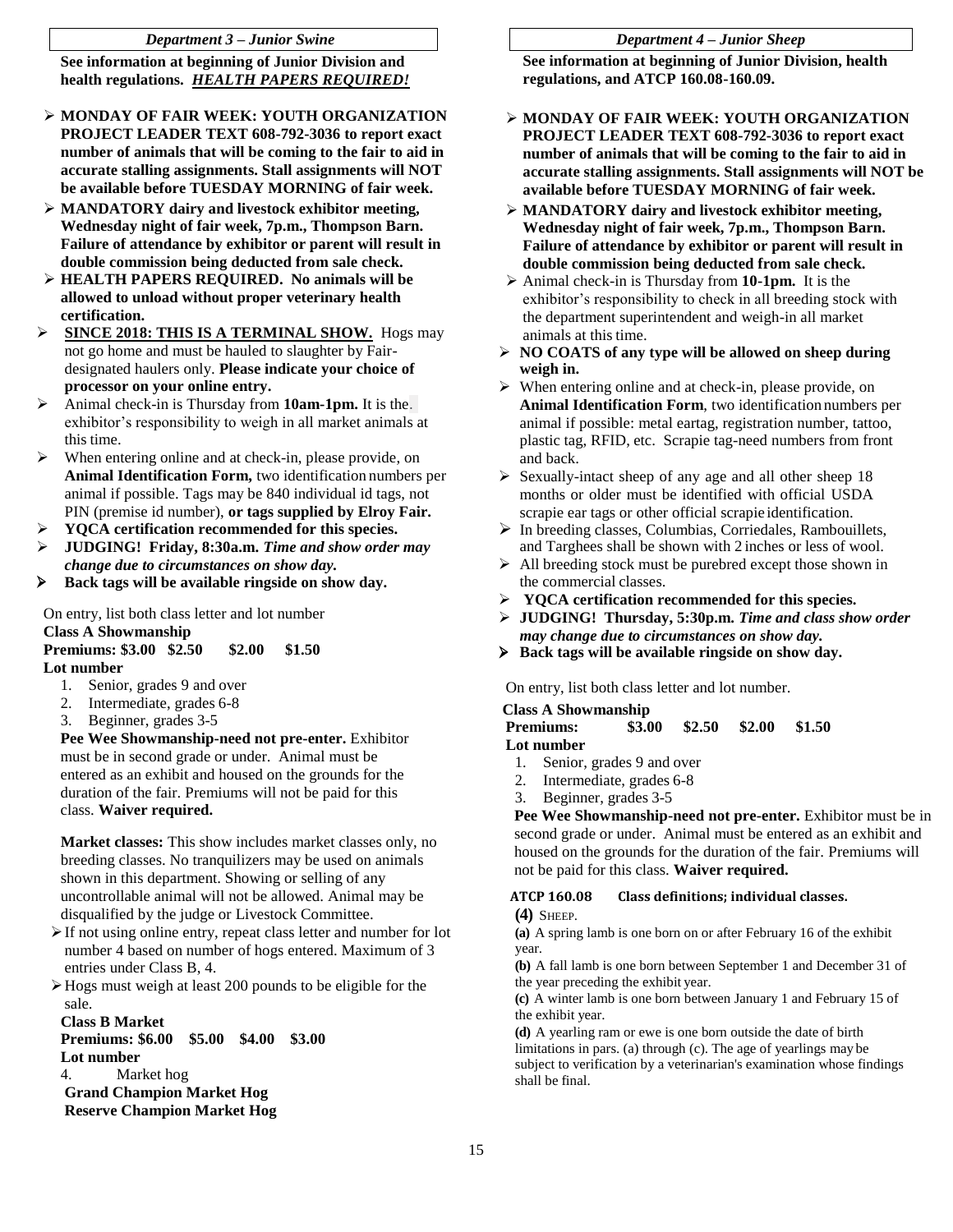**Due to the format for online entries, BREED will be chosen from dropdown menu or on back of Animal Entry Form in back of book. Sheep breed choices: Hampshire; Suffolk; Any other purebred meat breed; Any other purebred wool breed.**

**Breed classes:** 

#### **Class B Purebred Sheep**

# **Premiums: \$5.00 \$4.00 \$3.00 \$2.00**

- **Lot numbers**
- 4. Spring ram lamb
- 5. Winter ram lamb
- 6. Fall ram lamb
- 7. Yearling ram
- 8. Spring ewe lamb 9. Winter ewe lamb
- 
- 10. Fall ewe lamb
- 11. Yearling ewe
- 12. Mature ewe
- 13. Pair of lambs-definition p. 6 **ATCP160.09 (3)(c)**
- 14. Exhibitor's Flock-definition p. 6 **ATCP160.09 (3)(d)**

# **Class C Dairy Sheep**

#### **Premiums: \$5.00 \$4.00 \$3.00 \$2.00**

15. All breeds-lactating ewe

**Class D Commercial breeds (crossbreds) Premiums: \$5.00 \$4.00 \$3.00 \$2.00**

16. Spring ewe lamb

- 17. Winter ewe lamb
- 18. Fall ewe lamb
- 
- 19. Yearling ewe
- 20. Mature ewe

# **Market classes**

- Market lambs may be any breed or crossbred, ewe or wether, born after January 1 of exhibit year. Lambs must weigh a minimum of 80 pounds. Feeder lambs must be under 80 pounds.
- $\triangleright$  Any animal exhibited in breeding class is not eligible to be shown in market classes. No tranquilizers may be used on animals shown in this class. Showing or selling of any uncontrollable animal will not be allowed. Animal may be disqualified by the judge or the Livestock Committee.
- Following weigh-in, lots will be divided into weight categories: 1) Market lambs 80 pounds and over. 2) Feeder lambs under 80 lbs.
- $\triangleright$  On entry form, list class letter and lot number for Lot number 21 based on number of market lambs entered. If not using online entry, repeat class letter and premium number for lot number 21 based on number of sheep entered. Maximum of 3 entries under Class E, 21. A feeder lamb is not a market lamb. **Class E Market**

# **Premiums: \$5.00 \$4.00 \$3.00 \$2.00 Lot number**

21. Market lamb

#### **Grand Champion Market Lamb Reserve Champion Market Lamb**

22. Feeder lamb



#### *Department 5 – Junior Goats*

**See information at beginning of Junior Division, health regulations, and ATCP 160.08.**

- **MONDAY OF FAIR WEEK: YOUTH ORGANIZATION PROJECT LEADER TEXT 608-792-3036 to report exact number of animals that will be coming to the fair to aid in accurate stalling assignments. Stall assignments will NOT be available before TUESDAY MORNING of fair week.**
- **MANDATORY dairy and livestock exhibitor meeting, Wednesday night of fair week, 7p.m., Thompson Barn. Failure of attendance by exhibitor or parent will result in double commission being deducted from sale check.**
- When entering online and at check-in, please provide, on **Animal Identification Form**, two identification numbers per animal if possible: metal eartag, registration number, tattoo, plastic tag, RFID, etc. Scrapie tag-need numbers from front and back.
- **YQCA certification recommended for this species.**
- Sexually-intact and breeding goats of any age identified with official USDA scrapie ear tags or other official scrapie identification.
- **JUDGING: Friday, 10a.m., Showmanship, dairy goats, crossbreds, market classes.** *Time and show order may change due to circumstances beyond the fair board's control*
- **Back tags will be available ringside on show day.**

On entry, list both class letter and lot number

# **Class A Showmanship**

| <b>Premiums:</b> | \$3.00 | \$2.50 | \$2.00 | \$1.50 |
|------------------|--------|--------|--------|--------|
| Lot number       |        |        |        |        |

- 1. Senior, grades 9 and above
- 2. Intermediate, grades 6-8
- 3. Beginner, grades 3-5
- **Pee-Wee goat showmanship**: **N**eed not pre-enter. Exhibitor must be in second grade or under. Animal must be entered as an exhibit and housed on the grounds for the duration of the fair. Premiums will not be paid for this class. **Waiver required.**

#### **ATCP 160.55 Class definitions; individual classes. Breeding stock: GOATS**

- **(a)** Junior doe kid less than 4 months old.
- **(b)** Senior doe kid at least 4 months but less than 7 months old.
- **(c)** Junior yearling doe at least 7 months but less than 12 months old.
- **(d)** Senior yearling doe at least 12 months but less than 24 months old and not in milk.
- **(e)** Doe at least 2 years old but under 3 years old.
- **(f)** Doe at least 3 years old but under 5 years old.
- **(g)** Doe at least 5 years old.
- **(h)** Wether under one year old.
- **(i)** Wether at least one year

**Due to the format for online entries, BREED will be chosen from dropdown menu or on back of Animal Entry Form in back of book. Goat Class B choices: Nubian; Saanen; Alpine; Any other purebred dairy goat; Pygmy, Nigerian dwarf, any other small goat breed. Goat Class C choices: Crossbred dairy, Crossbred other breeds (not meat type). Class D choices: Purebred meat breeds,**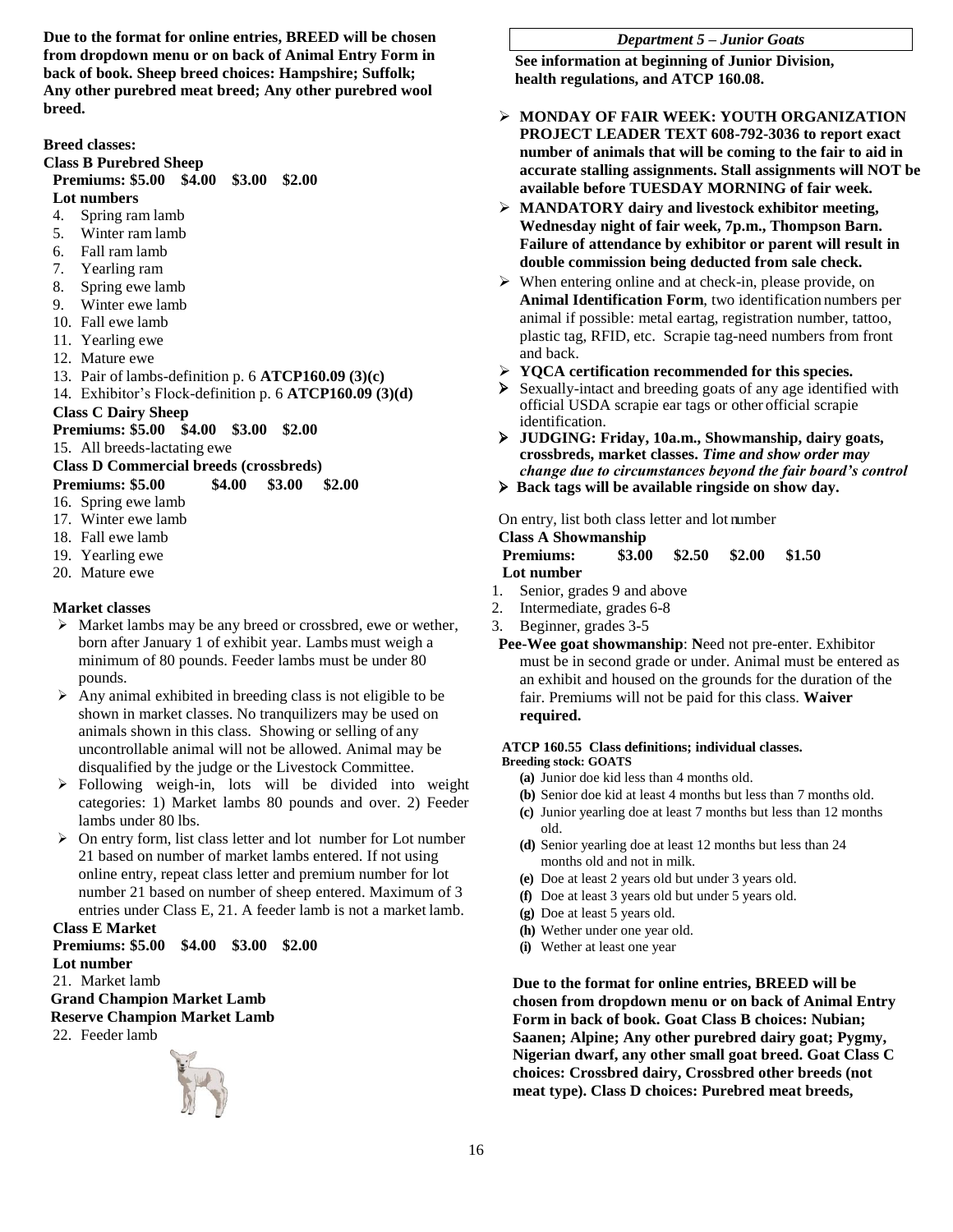#### **Crossbred meat Class B Purebred goats Class C Crossbred goats Class D Meat goats (all breeds and crossbreds) Premiums: \$5.00 \$4.00 \$3.00 \$2.00 Lot number**

- 4. Junior doe kid
- 5. Senior doe kid
- 6. Junior yearling doe
- 7. Senior yearling doe
- 8. Doe at least 2 years old but under 3 years old.
- 9. Doe at least 3 years old but under 5 years old.
- 10. Doe at least 5 years old.
- 11. Non-milker (all ages)
- 12. Wether (under 1 year) (not eligible for champion)
- 13. Wether (at least 1 year) (not eligible for champion)

# **Grand Champion Female Goat Award**

# **Reserve Champion Female Goat Award**

### **Class E Market Class (Shown Friday)**

- $\triangleright$  May not be shown in any other class
- $\triangleright$  Divided into weight classes after weigh in
- $\triangleright$  Market goats may be sold at the Livestock Auction.
- 14. Market goat

# **Grand Champion Market Goat**

**Reserve Champion Market Goat**

### **Class F Pet Class (must be the only goat you show)**

15. Any wether or doe

**Champion Pet Goat**

# *Department 7 – Junior Poultry*

**See information at beginning of Junior Division and health regulations at beginning of fairbook.**

*Due to the current outbreak of avian flu please watch for show updates or cancellations prior to fair time.*

- **JUDGING: Wednesday, 3p.m. Showmanship, junior and open, in the Weber Pavilion**. **5 p.m**. **Show begins.**
- Show order: Showmanship, eggs, pet, market, breed classes. *Show order may be changed due to circumstances on show day.*
- **All birds must be checked in between 3-4:45p.m.**
- **Class changes must be made prior to the start of show.**
- Wisconsin Tested Flock and proof of negative pullorum tests can be submitted with online entry or day of show. Testing must be done prior to birds entering grounds. All sexually mature birds must be tested for pullorum and banded unless exempt by certification. Pullorum testing is not offered by the fair. Turkeys must be tested for *Mycoplasma gallisepticum.*  Allow extra time for results.
- Animals are brought on show day only. **Market champion and reserve champion must return for sale on Saturday.**
- Exhibitors must show their own poultry.
- Crossbreds and pets not eligible for champion.

#### **YQCA certification recommended for this species. Class A Showmanship**

# **Premiums: \$3.00 \$2.50 \$2.00 \$1.50**

- **Lot number**
- 1. Senior, grades 9 and above
- 2. Intermediate, grades 6-8
- 3. Beginner, grades 3-5

#### **Pee-Wee poultry showmanship**: **N**eed not pre-enter. Exhibitor must be in second grade or under

# **Due to the format for online entries**, BREED will be chosen from dropdown menu or on back of Animal Entry Form. Use lot numbers 4-7 for Classes B-H

 On entry, list both class letter and lot number **which indicates age of bird**.

#### **Premiums:\$2.00 \$1.75 \$1.50 \$1.25 Lot number**

- 4. Old male, hatched prior to Jan 1. this year
- 5. Old female, hatched prior to Jan. 1 this year
- 6. Young male, hatched after Jan 1. this year
- 7. Young female, hatched after Jan 1. this year

# **CHICKENS:**

# **Class B Chicken Breed Classes-Standard**

**Class C Chicken Breed Class-Bantam**

**Champion Chicken**

- **DUCKS:**
- **Class D Duck Breed Classes**

**GEESE:**

- **Class E Goose Breed Classes**
- **Champion Waterfowl**
- **TURKEYS:**

**Class F Turkey Breed Classes**

**EXOTIC FOWL:**

**Class G Pheasant, Partridge, Pea Fowl, Guineas**

# **PIGEONS AND DOVES:**

- **Class H Pigeon Breed Classes**
- **Champion Pigeon/Dove**

# **Class I Market poultry**

- **Champion and Reserve Champion MUST be sold at auction. Maximum of 2 birds will be sold. Lot number**
- 8. Pair of Roasters, target age 56-60 days, 8-9.5#/bird
- 9. Pair of Broilers, target age 38-44 days, 4.5-5.5#/bird
- 10. Young duck, either sex, 5 # or over
- 11. Young goose, either sex, 7 # or over
- 12. Young turkey, either sex, over 15 weeks of age

### **Champion Market Poultry**

### **Reserve Champion Market Poultry**

### **Class J Pet Class (must be only bird shown)** 13. All pet birds

### **Class K Egg Classes-Bring with Poultry Entries**

- $\triangleright$  Entry shall consist of 6 eggs and will be judged according to their symmetry, equal size, and consistency of color.
- Please bring fresh, clean eggs, **produced by your own poultry,** in cut down carton, top on, **TAGS SECURELY FASTENED TO OUTSIDE OF CARTON. Must be pre-entered.**
- $\triangleright$  No emu eggs. No wild fowl eggs.
- **Premiums: \$1.75 \$1.50 \$1.25 \$1.00**

# **Lot number**

- 1. 6 chicken eggs, white
- 2. 6 chicken eggs, brown
- 3. 6 chicken eggs, blue/green color
- 4. 6 chicken eggs, bantam
- 5. 6 domestic duck eggs
- 6. 6 any other egg, not listed above, same variety, standard or bantam (goose, turkey, guinea, etc.)

### **Grand Champion Eggs-Rosette**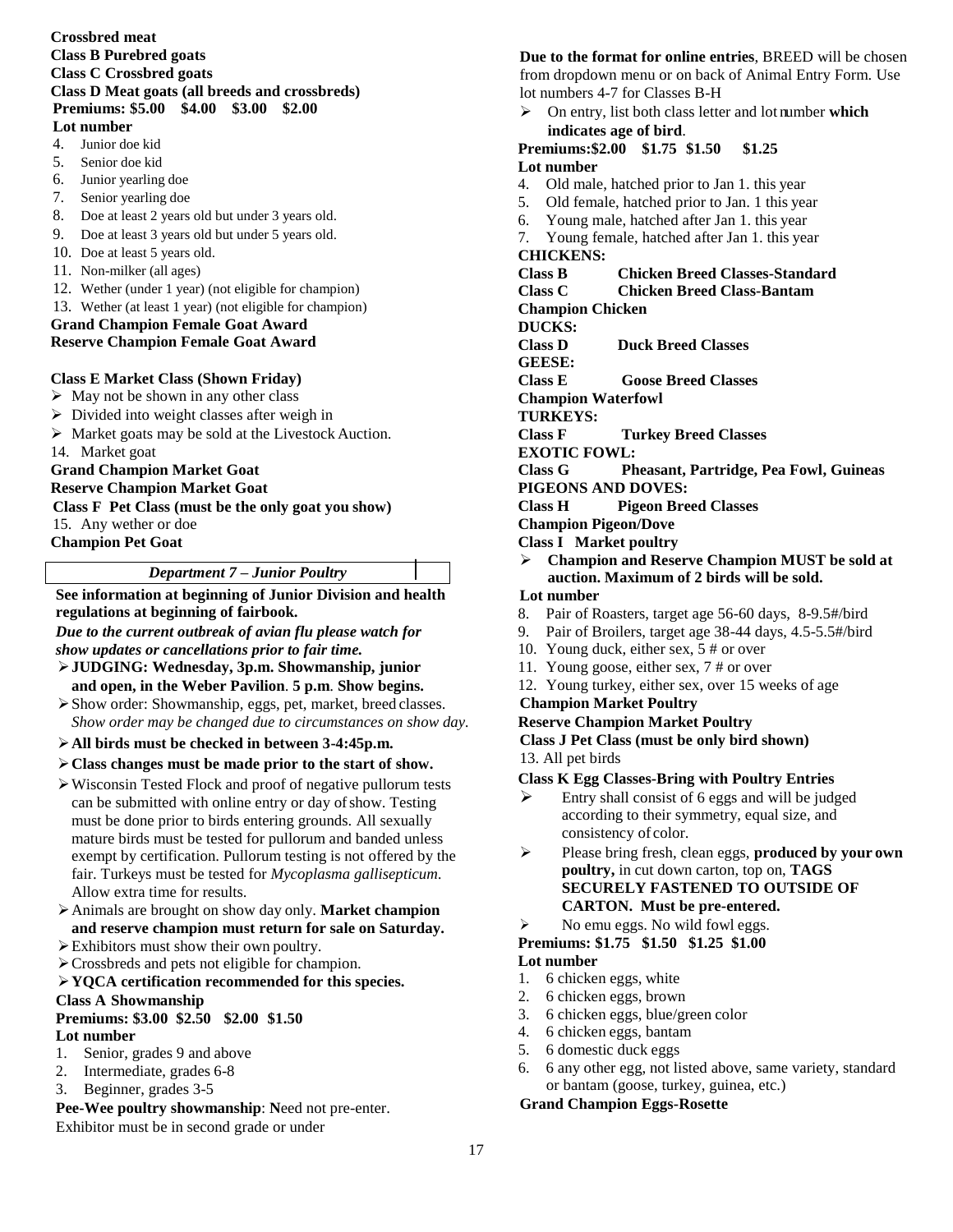# *Department 8 – Junior Rabbits*

**See information at beginning of Junior Division and health regulations at beginning of fairbook.**

- **JUDGING! Wednesday, 2p.m.** in the Weber Pavilion. *Show order may be changed due to circumstances on show day.*
- **YQCA certification recommended for this species.**
- $\triangleright$  Order of show: Judge 1: Showmanship, breed classes.
- Judge 2: Pet, Breed classes as listed in fair book, Market.
- $\triangleright$  Bring rabbits day of show only. See note for market champions.
- $\triangleright$  Exhibitors must show their own rabbits.
- $\triangleright$  Awards will be given for Best of Breed if minimum breed requirements are met.
- No nursing does. Weaned rabbits only.
- $\triangleright$  Junior bucks and does must meet minimum weight requirements for the breed to be shown in breed classes. See ARBA Standard of Perfection.
- **All judging is based on the ARBA Standard of Perfection. Four class rabbits are breeds with 4 classes: Sr. buck, Sr. doe, Jr. buck, Jr. doe. Six class rabbits have 6 classes including Junior, Senior and Intermediate (6-8 month old) buck and doe classes.**
- Enter intermediate six class rabbits that are **between** 6 and 8 months old at the time of show as juniors.
- $\triangleright$  Showmanship class grades may be rearranged to even out class numbers.

On entry, list both class letter and lot number.

#### **Class A Showmanship Premiums: \$3.00 \$2.50 \$2.00 \$1.50 Lot number**

- 1. Senior, grades 9 and above
- 2. Intermediate, grades 6-8
- 3. Beginner, grades 3-5

**Pee-Wee rabbit showmanship**: **N**eed not pre-enter. Exhibitor must be in second grade or under

#### **Due to the format for online entries, BREED will be chosen from dropdown menu or on back of Animal Entry Form in back of book.**

# **Purebred Rabbits:**

# **Class B Purebred Rabbit Breed Classes Premiums: \$2.00 \$1.75 \$1.50 \$1.25 Lot numbers**

- 4. Senior Buck over 6 months of age
- 5. Senior Doe over 6 months of age
- 6. Junior or Intermediate Buck
- 7. Junior or Intermediate Doe **Best in Show Reserve Best in Show**

# **Class C Pet rabbits:**

8. Buck or doe over 6 months, which is shown in no other class and is the only rabbit shown by exhibitor.

# **Class D Rabbit Market Classes**

- These rabbits cannot be shown in any other class or premium number. **Champion fryer and champion roaster must be brought back for sale on Saturday.**
- 9. Single fryer: Not over 10 weeks old;  $3\frac{1}{2}$  to  $5\frac{1}{2}$  lbs.
- 10. Roaster rabbit, Under 6 months of age; Weights: Minimum over 5 ½ pounds; Maximum 9 pounds
- 11. Meat pen of 3 rabbits, same breed and variety, not over 10 weeks old;  $3\frac{1}{2}$  to  $5\frac{1}{2}$  pounds

# **Champion Fryer Champion Roaster**

### **Class E Doe and Offspring:** Doe and one offspring are judged on breed characteristics and improvement. RIBBON ONLY.

12. Doe and offspring

# *Department 9 – Junior Dogs*

# **See information at beginning of Junior Division and health regulations at beginning of fairbook.**

- $\blacktriangleright$  All dogs must be in good health.
- Proof of current rabies and distemper, hepatitis, leptospirosis, and parvovirus inoculations must be provided. **Upload with online entry** or present to department superintendent day of show. Copy of veterinarian certificate of vaccination is acceptable. Dog will be sent home if proof of shots is not provided.
- Other recommended vaccinations: Canine flu H3N2, H3N8 and Bordatella. These are NOT required to show.
- $\triangleright$  Dogs in season will be shown following all other classes. Please inform superintendent before the show if your dog is in season.
- Additional classes may be offered as needed. Contact Fair Secretary.
- $\triangleright$  See Department 109 for agility
- On entry, list both class letter and lot number.

# **Class A Showmanship**

#### **Premiums: \$3.00 \$2.50 \$2.00 \$1.50 Lot number**

- 1. 1  $1<sup>st</sup>$  year in showmanship
- $2.$  $2<sup>nd</sup>$  and  $3<sup>rd</sup>$  year in showmanship
- 3. 4 or more years in showmanship

#### **Premiums: \$4.50 \$3.50 \$2.50 \$1.50 Class B Obedience Classes:**

**Beginner Pre-Novice: (Added by Wisconsin 4-H Dog Project in 2017)** Open to exhibitors having no previous experience in training and a dog with no previous training. Scores will NOT be considered for Highest Scoring Dog. **All work on leash; heel, figure 8, sit for examination; recall (no finish); sit/stay-45 seconds.**

# **Lot number**

4. Beginner Pre-Novice (all ages)

**Pre-Novice A**: Open to exhibitors having no previous experience in training and a dog that has had no previous training or exhibitors who have advanced out of Beginner Pre-Novice. Dogs must receive a score of 170 or more to advance to Novice. **All work on leash: heel, figure 8, stand for examination, recall. Group exercise-sit and down stay,** *1 minute each***,** *on a 6 foot leash.*

- 5. Pre-Novice A, grades 3-7
- 6. Pre-Novice A, grades 8 and over

**Pre-Novice B**: Open to exhibitors having previous experience in training a dog but now training an untrained dog **OR** an inexperienced handler is showing a previously trained dog. Dogs must receive a score of 170 or more to advance to Novice. **All work on leash; heel, figure 8, stand for examination, recall, Group exercise-sit and down stay,** *1 minute each***,** *on a 6 foot leash.*

7. Pre-Novice B, grades 3-7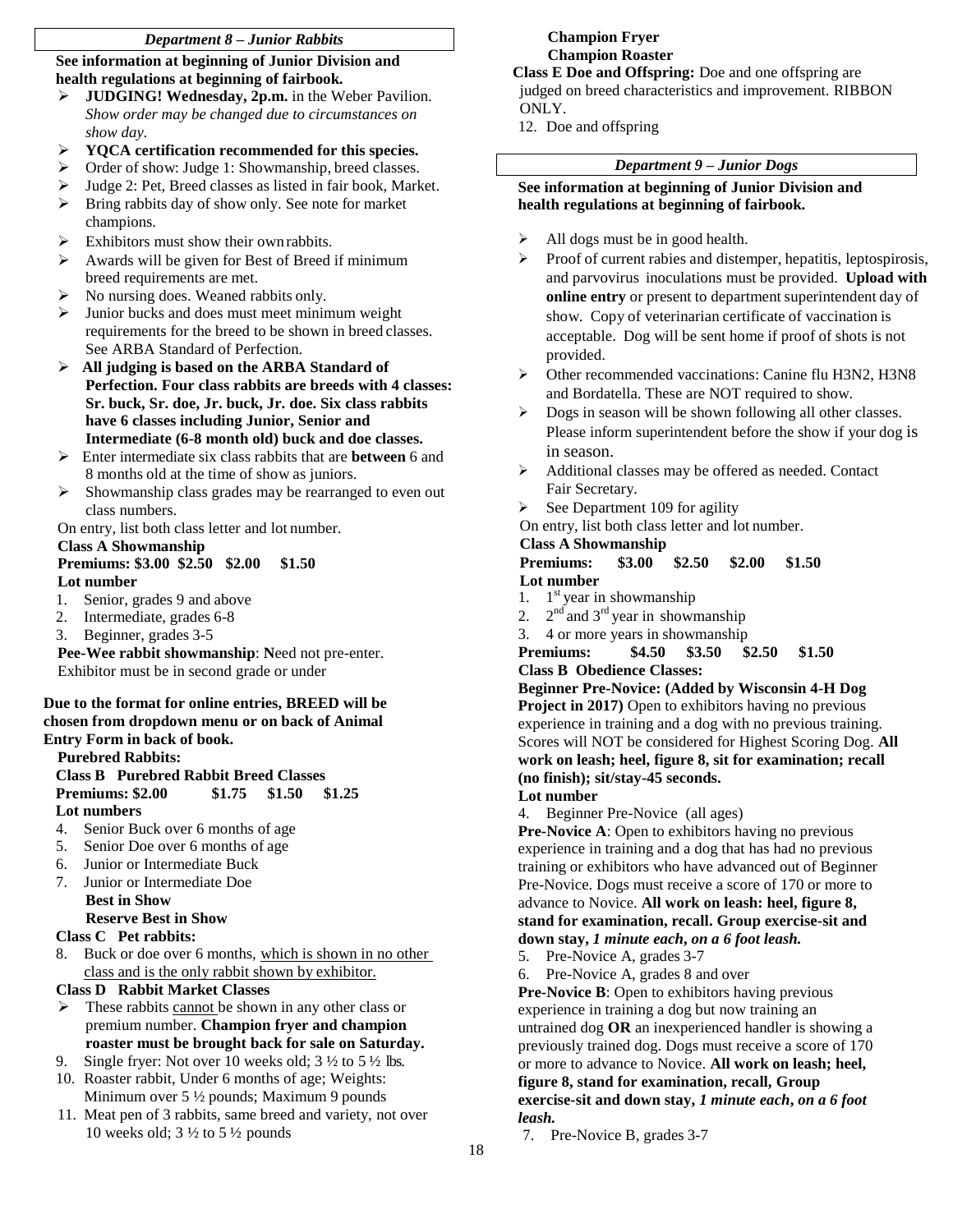#### 8. Pre-Novice B, grades 8 and over

**Novice**: Open to exhibitors working with a dog that has graduated from Pre-Novice or equivalent**. Heel and figure 8 on leash; stand for examination off leash; heel off leash; recall off leash; State 4-H Guidelines since 2018! Group exercise-sit and down stay,** *1 minute each***,** *on a 6 foot leash.*

9. Novice A,  $1<sup>st</sup>$  year in novice

10. Novice B, 2 or more years in novice

**Class F Graduate Novice**: Open to exhibitors working with a dog that has graduated from Novice.

**Heel on leash and off leash; figure 8 off leash; stand for examination off leash; drop on recall off leash; Long sit off leash,** *handler in ring***,** *drop leash-***2 minutes; long down off leash,** *handler in ring, drop leash***-3 minutes.**

11. Graduate Novice, all grades

**Pre-open:** Open to exhibitors working with a dog that has graduated from Graduate Novice.

### **Heel free; figure 8 free; drop on recall; retrieve dumbbell on flat; recall over broad jump; Long sit off leash,** *handler in ring***, 3 minutes; long down off leash,** *handler in ring***-5 minutes.**

12. Pre-open, all grades

**Open:** Open to exhibitors working with a dog that has graduated from Pre-open. **All work off leash.** 13.Open, all grades.

#### *Department 10 – Junior Veterinary Science* **See regulations at beginning of Junior Division. Bring exhibits to Exhibit Building.**

- $\triangleright$  This department is open to members in Vet Science as well as members in corresponding animal projects.
- $\triangleright$  All posters are to be 14"x22".
- $\triangleright$  Feed sample exhibits should be in 1quart zip lock bags, clearly labeled.
- $\triangleright$  Self-determined exhibits for dairy, horse, cat, dog, rabbit, poultry projects etc. should enter under this department.

#### On entry, list both class letter and lot number **Premiums: \$1.75 \$1.50 \$1.25 \$1.00 Class A-Veterinary Science**

### **Lot number**

- 1. Current events poster on health problems of animals
- 2. Poster on veterinary procedures you assisted with, include an explanation of procedure
- 3. Any other exhibit not listed above

### **Class B-Dairy/Goats**

- 4. Any poster relating to dairy animals, goats or their related industry
- 5. Samples of 6 feeds used to enhance milk production
- 6. Any other exhibit not listed above
- **Class C-Livestock: Beef, Sheep, or Swine**
- 7. Any poster or scrapbook pertaining to livestock or their related industry
- 8. Any other exhibit related to a livestock project

### **Class D-Horse and Horseless Horse**

- 9. Any poster or scrapbook pertaining to horses or equipment
- 10. Item you made for a horse or rider
- 11. Display one tack item with all parts identified and uses described
- 12. Display of 4 horse feeds, labeled OR 4 beddings OR footings, labeled
- 13. Model horse 2/breed, color and activity attached to hind leg
- 14. Model horse setup (ex. Barn/stable, show grounds, training/arena, etc. Limit2'x2'maximum)

### **Class E-Dogs**

- 15. Any poster relating to dogs
- 16. Item you made for a dog or its care
- 17. Any other exhibit not listed above

# **Class F-Cats**

- 18. Any poster relating to cats
- 19. Item you made for a cat or its care
- 20. Any other exhibit not listed above

# **Class G-Rabbits or Poultry**

- 21. Any poster relating to rabbits or poultry
- 22. Any item made or built for rabbits or poultry
- 23. Any other exhibit not listed above

### **Class H-Other non-live animal exhibit**

- 24. Any poster relating to small animals
- 25. Any other exhibit relating to small animals
- 26. Any poster relating to llamas or alpacas
- 27. Wood item built for llama/alpaca care or handling

### **Class I-Live pets**

 $\triangleright$  Brought in day of show and taken home after show

### **Show Time, Friday after Cats, Exhibition Tent**

- 28. Cavies
- 29. Hamsters/Gerbils
- 30. Caged Birds
- 31. Fish, reptiles, turtles, crustaceans, etc.
- 32. Mini equine or mini donkeys-need negative Coggins
- 33. Any other pet not shown in another department (excluding pot bellied pigs)

# **Premiums: \$3.00 \$2.50 \$2.00 1.50**

# **Class J Self-Determined, All Grades**

34. Exhibit made during current enrollment year. Attach a 3"x5" card identifying resources, where and from whom you obtained help to complete your goals. The article should be of a subject matter related to this department and of reasonable size to exhibit in the exhibit building.

### *Department 13—Junior Cats*

**See information at beginning of Junior Division and health regulations at beginning of fairbook.**

- **NEW TIME!! Friday, 3p.m., Tent by office.**
- $\triangleright$  All cats and kittens over 4 months of age must show veterinary proof of vaccination for rabies and panleukopenia (distemper) dated at least 3 weeks before the fair. Kittens under 6 months of age will not be required to have the rabies vaccination. Vaccination for FIP also recommended. Proof of vaccination must be presented to the superintendent one-half hour prior to the cat show. You may upload a copy of vaccination certificate with online entry.
- $\triangleright$  Any cat or kitten with ear mites and/or disease will be disqualified and the exhibitor will be asked to remove the animal from the fairgrounds immediately.
- Pregnant and nursing females may not be exhibited.
- $\triangleright$  Long hair is defined as more than 1 inch in length. Short hair is defined as less than 1 inch in length.
- $\triangleright$  Cats and kittens must be kept on a leash when not in pet carrier or cage.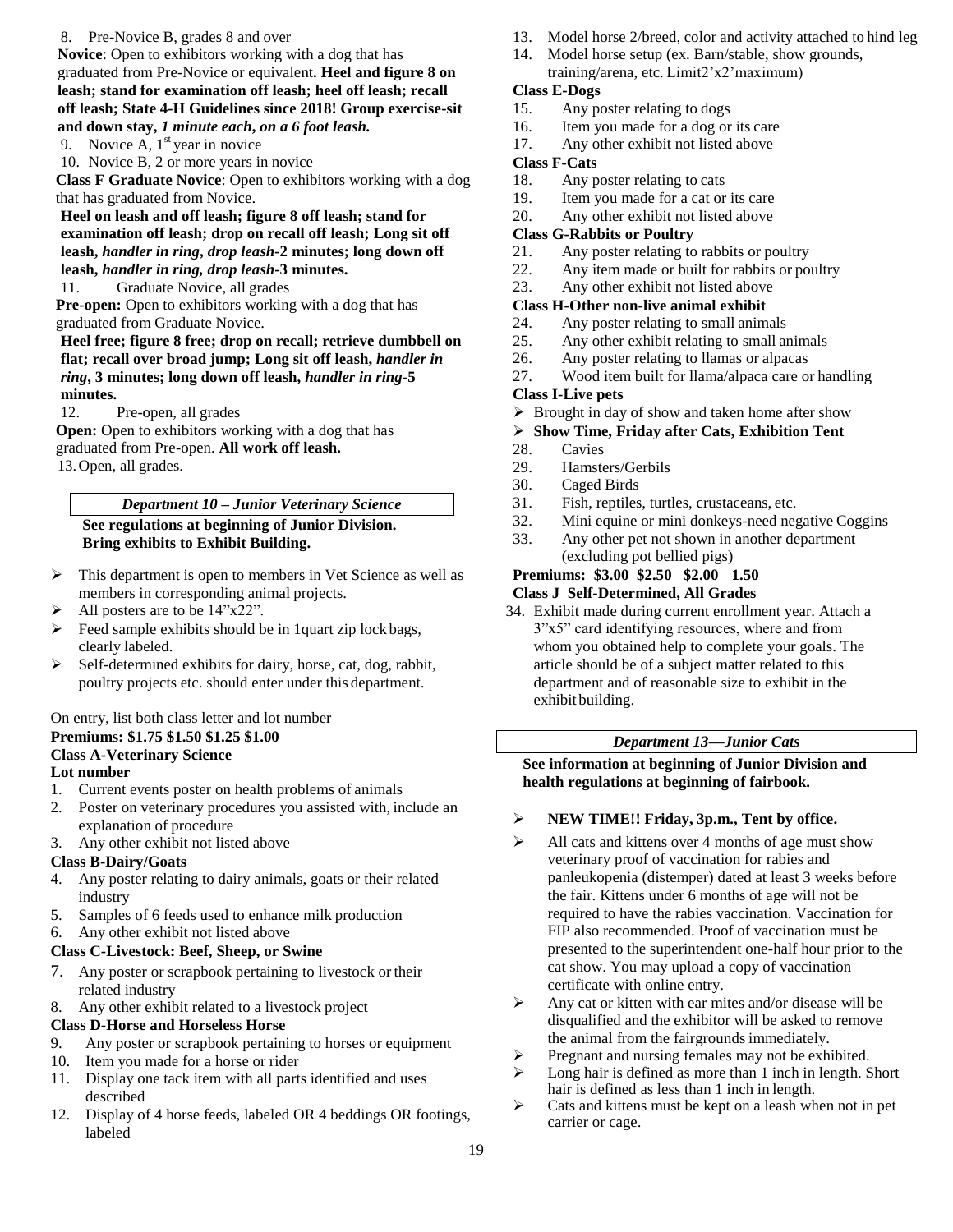# On entry, list both class letter and lot number **Premiums: \$2.00 \$1.75 \$1.50 \$1.25 Class A Kittens: 4-8 months of age**

- **Lot number**
- 1. Long hair male
- 2. Short hair male
- 3. Long hair female
- 4. Short hair female

# **Class B Cats: 8 months of age and over**

- 5. Whole female, long hair
- 6. Whole female, short hair
- 7. Altered male, long hair
- 8. Altered male, short hair
- 9. Altered female, long hair
- 10. Altered female, short hair **Cat Show Champion**

# *Department 14—Junior Plant and Soil Science*

**See regulations listed at beginning of Junior Division. Bring exhibits to Exhibit Building.**

On entry, list both class letter and lot number **Class A Field Crops**

# **WRITE VARIETY ON ENTRY TAG**

- $\triangleright$  Sheaves of grain are to be 3 inches in diameter with stalks stripped of outside leaves and butts evenly trimmed. Tie 2 inches below heads and 4 inches from the butt.
- $\triangleright$  Please put grain kernels and haylage in a gallon zip lock bag.

# **Premiums: \$2.00 \$1.75 \$1.50 \$1.25**

# **Lot number**

- 1.  $\frac{1}{2}$  gallon oats
- 2.  $\frac{1}{2}$  gallon soybeans
- 3. ½ gallon shelled corn
- 4. Sheaf of oats
- 5. Sheaf of wheat
- 6. Sheaf of barley
- 7. 3 stalks of field corn, include brace roots, part of root system, remove most soil, tie together, put in bag
- 8. Hay, 4-inch slab or equivalent in clear plastic bag
- 9. Haylage, 1 gallon
- 10. Any other field crop, must be named
- $\triangleright$  For information on preparing vegetables for show: http://sheboygan.uwex.edu/files/2015/09/Exhibiting-and-Judging-Vegetables.pdf

### **Class B Market Garden**

11. 6 potatoes, early variety, write variety on entry tag **Class C Vegetable boxes**

- $\triangleright$  Boxes will be provided
- $\triangleright$  No embellishments allowed
- $\triangleright$  The number of each vegetable in the box must be the same as in the vegetable plates, i.e. 3 onions, 3 carrots, 1 cabbage, 3 beans, etc.

### **Premiums**

- 12. 4 different vegs., 1st year **\$2.00 1.75 1.50 1.25**
- 13. 5 different vegs. 2nd year **\$ 2.50 2.25 2.00 1.75**
- 14. 6 different vegs 3+ years **\$3.00 2.75 2.50 2.25**

# **Vegetable plates:**

 $\triangleright$  Plates will be provided

- Onions should include 2" of top
- $\triangleright$  On entry, list both class and premium number

#### **Premiums: \$2.00 \$1.75 \$1.50 \$1.25 Class D 3rd-6th grade**

# **Class E 7th graders and above**

# **Lot numbers**

- 15. Asparagus, 3 stalks
- 16. Beans, green, 3
- 17. Beans, yellow, 3
- 18. Beets, 3
- 19. Broccoli, 1 bunch
- 20. Cabbage, early, 1 head
- 21. Carrots, 3
- 22. Cauliflower, 1 head
- 23. Character made from vegetables
- 24. Cucumbers, 3
- 25. Horseradish, root, no leaves, 1
- 26. Lettuce, any type, 1 bunch
- 27. Kohlrabi, 3
- 28. Onions, red, 3
- 29. Onions, white, 3
- 30. Onions, yellow, 3
- 31. Peas, 3 pods
- 32. Peppers, hot, 3
- 33. Peppers, sweet, 3
- 34. Radish, long, include 1" of root tail, 3
- 35. Radish, round , include 1" of root tail, 3
- 36. Rhubarb, 2 stalks
- 37. Spinach, 1 bunch
- 38. Summer squash, 2
- 39. Swiss chard, 1 bunch
- 40. Tomatoes, green, 3
- 41. Any other vegetable not listed, must name
- 42. Weirdest, ugliest vegetable, any type, named
- 43. Homemade Scarecrow, created by exhibitor
- 44. Set of 5 garden stakes or markers created by exhibitor

### **Class F Fruits (all grades)**

**Premiums: \$2.00 \$1.75 \$1.50 \$1.25 Lot numbers**

# 45. Strawberries - 1 pint

- 46. Any other Berries 1 pint
- 47. Any other fruit-4 or 1 pint
- **Class G Herbs (all grades)**
- **Fresh cut entries consist of 3 stems in stable non-tip vase with water.** Exhibits left in wet paper towels will receive a lower placing.
- **May NOT enter same herb in vase and potted.** (For example, enter either 50 OR 51, not both.)
- $\triangleright$  See Dept. 25 for dried herb entries
- 48. Chives, fresh cut, 3 blades
- 49. Chives, potted
- 50. Dill, fresh cut
- 51. Dill, potted
- 52. Basil, fresh cut
- 53. Basil, potted
- 54. Mint any variety, fresh cut
- 55. Mint any variety, potted
- 56. Parsley, fresh cut
- 57. Parsley, potted
- 58. Sage, fresh cut
- 59. Sage, potted

20

60. Any other, fresh cut, named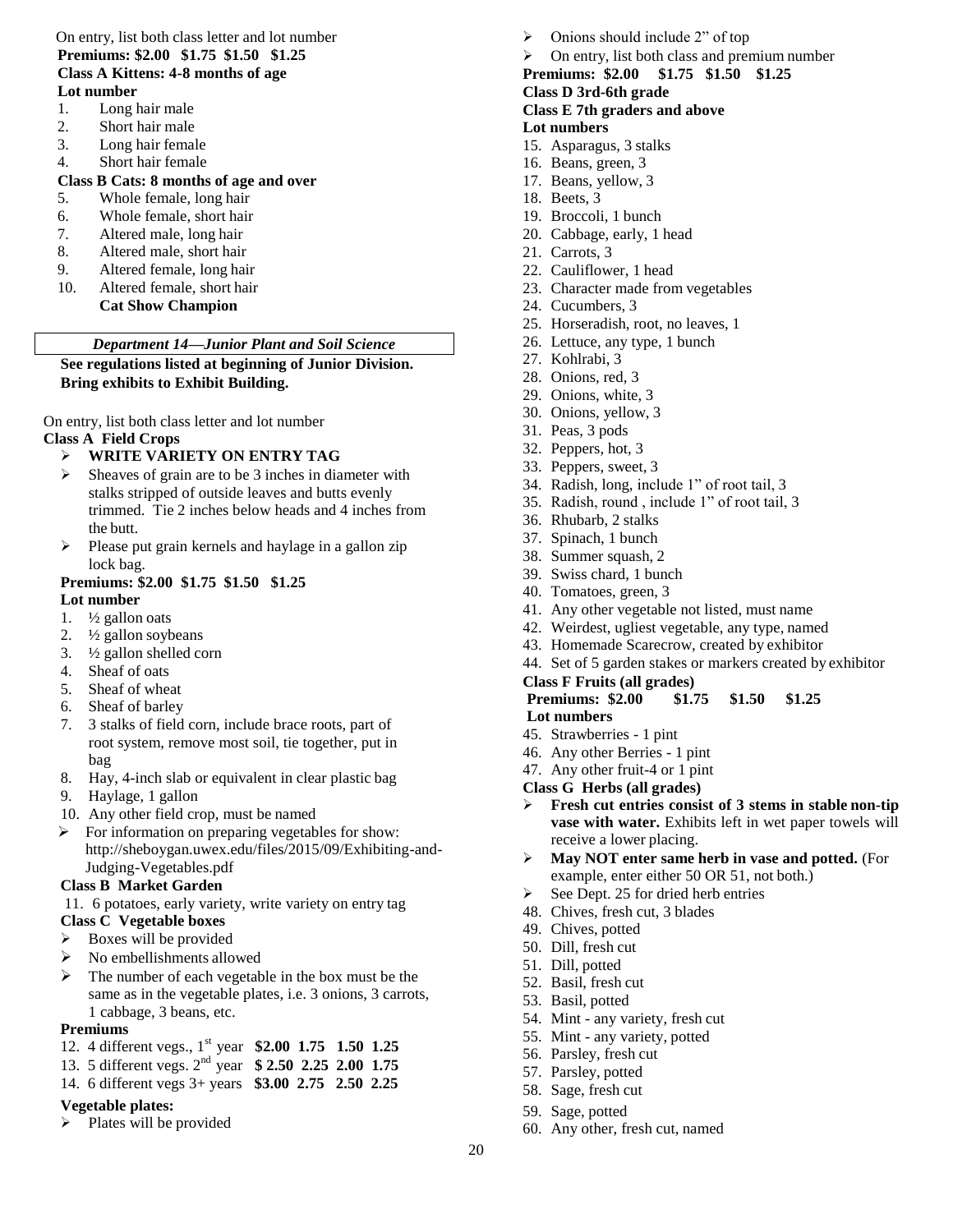# 61. Any other, potted, named **Class H Self-Determined, All Grades Premiums: \$3.00 \$2.50 \$2.00 \$1.50**

62. Exhibit made during current enrollment year. Attach a 3"x5" card identifying resources, where and from whom you obtained help to complete your goals. The article should be of a subject matter related to this department and of reasonable size to exhibit in the exhibit building.

#### *Department 15-Junior Flowers and Houseplants*

#### **See regulations at beginning of Junior Division. Bring exhibits to Exhibit Building.**

- **New!!!** ALL ENTRIES IN THIS DEPARTMENT must be in the exhibit building by Thursday at 4:00 pm. **excluding cut flowers which must be in place by Friday at 10a.m.**
- Plants and flowers must have been grown and cared for by exhibitor for not less than 3 months.
- $\triangleright$  Bring own non-tip container and water appropriate for type of entry.
- > 3 blooms or spikes except where noted

On entry, list both class letter and lot number

# **Premiums: \$2.00 \$1.75 \$1.50 \$1.25**

**Class A Cut Flowers, 3rd-6th graders Class B Cut Flowers, 7th graders and above**

# **Lot number**

- 1. Bachelor Buttons
- 2. Blanket Flower (Gaillardia)
- 3. Calendulas
- 4. Clematis
- 5. Cockscomb
- 6. Campendula (Bell Flower)
- 7. Coreopsis
- 8. Cosmos
- 9. Daisy, Shasta
- 10. Delphinium—1 spike
- 11. Dianthus/Pinks
- 12. Foxglove/Digitalis—1 spike
- 13. Hydrangea—1 stem
- 14. Iris—1 stem
- 15. Larkspur
- 16. Lily (Lilium)—1 stem
- 17. Lily, Calla—1 stem
- 18. Lily of the Valley
- 19. Lupines—1 stem
- 20. Marigolds, large
- 21. Marigolds, small
- 22. Nasturtium
- 23. Pansy/Viola
- 24. Day lily (Hemerocallis)—1 stem
- 25. Petunia, double
- 26. Petunia, single, solid color
- 27. Petunia, single, bicolor
- 28. Phlox—1 stem
- 29. Poppy
- 30. Rose 1 stem
- 31. Rudbekia (Black Eyed Susan)
- 32. Salvia
- 33. Snapdragons
- 34. Sweet peas
- 35. Zinnia
- 36. Any other (write name on entry tag)

**Class C Floral Arrangements, 3rd – 6 th grades**

- **Class D Floral Arrangements, 7th grade and up**
- $\triangleright$  No real bird nests may be used
- **Premiums: \$2.50 \$2.25 \$2.00 \$1.75 Lot numbers**
- 37. Birthday Theme
- 38. Holiday Theme
- 39. Patriotic Theme
- 40. Elroy Fair Theme
- 41. Miniature arrangement, not over 4" high
- 42. Bud vase arrangement
- **Class E Houseplants, 3rd – 6 th grades**

# **Class F Houseplants, 7th grade and up**

- **Premiums: \$2.00 \$1.75 \$1.50 \$1.25**
- $\triangleright$  Must be clean and free of insects & disease
- $\triangleright$  On entry, list both class and premium number
- 43. Flowering potted plant for inside
- 44. Flowering potted plant for outside, annual
- 45. Foliage potted plant for inside
- 46. Foliage potted plant for outside, annual
- 47. Plant you propagated
- 48. Bulb plant
- 49. Cactus (not Christmas)
- 50. Terrarium, must have a cover
- 51. Dish garden
- 52. Fairy garden (using live plants)
- 53. Cactus garden
- 54. Garden in unique container
- 55. Herb garden
- 56. Hanging plant for inside
- 57. Hanging plant for outside, annual
- 58. African Violet, any
- 59. Impatiens
- 60. Succulent, any kind (single plant)
- 61. Spider plant
- 62. Shamrock (oxalis)
- 63. Any other houseplant exhibit not listed, named

### **Class G Plant crafts, all grades**

### **Lot numbers**

- 64. Dried arrangement of any plant craft material, need not have been grown by member
- 65. Corsage made of fresh materials
- 66. Corsage made of dried materials
- 67. Corsage made of artificial materials
- 68. Wreath using plant materials
- 69. Centerpiece using plant materials
- 70. Artificial/silk arrangement
- 71. Artificial/silk wall decoration
- 72. Potpourri-50% of ingredients must have been grown by exhibitor (include 3"x5" card listing ingredients)
- 73. Craft using pressed flowers

78. Any other landscape project

### **Class H Home landscaping, all grades**

- 74. Landscape plan on poster board 14"x22"
- 75. Before and after pictures of landscape project

77. Collection of 10 dried and pressed leaves of shrubs and/or trees, labeling each-poster 14"x22"

76. Plan of flower border

21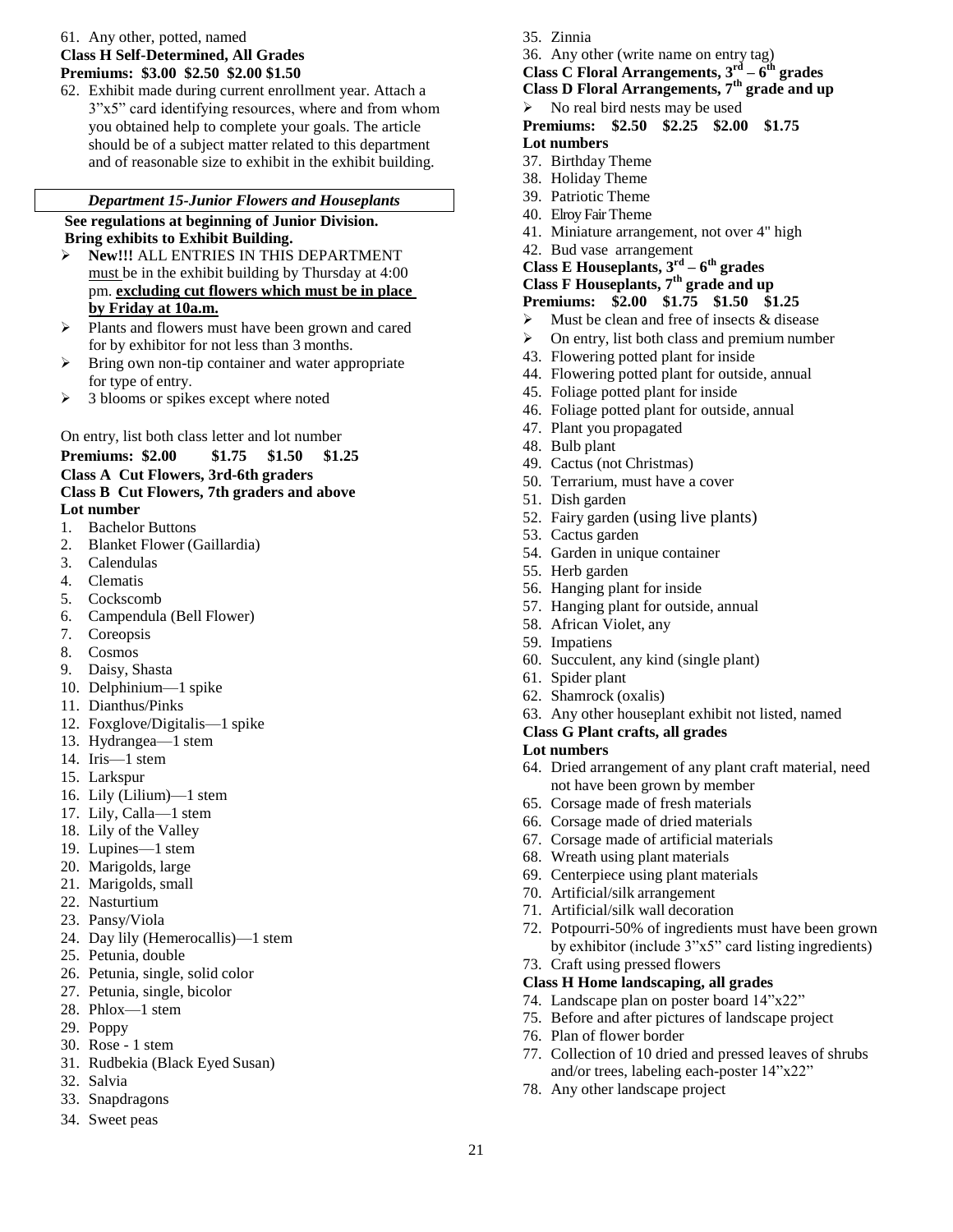#### **Class I Hostas (all grades)**

- $\triangleright$  Enter 1 stem in a single stem vase
- $\triangleright$  Write variety of hosta on tag
- 79. Any variety, small leaf
- 80. Any variety, medium leaf
- 81. Any variety, large leaf

**Class J Self-Determined, all gr**ades

# **Premiums: \$3.00 \$2.50 \$2.00 \$1.50**

82. Exhibit made during current enrollment year. Attach a 3"x5" card identifying resources, where and from whom you obtained help to complete your goals. The article should be of a subject matter related to this department and of reasonable size to exhibit in the exhibit building.

# *Department 16 – Junior Natural Sciences*

# **See regulations listed at beginning of Junior Division.**

# **Bring exhibits to School House.**

- All collections must be mounted and identified.
- $\blacktriangleright$  All posters must be 14"x22"
- $\triangleright$  No real bird nests allowed.

# On entry, list both class letter and lot number

# **Premiums: \$2.00 \$1.75 \$1.50 \$1.25**

# **Class A Birds, all grades**

- **Lot number**
- 1. Scrapbook of 10 birds giving name, food habits, migratory habits, habitat and nesting information
- 2. Bird feeder or house made for this project
- 3. Any other exhibit related to bird project

# **Class B Insects, all grades**

- $\triangleright$  Identify and label species
- 4. Insect collection- $1<sup>st</sup>$  year, 10 different insects
- 5. Insect collection-2+ years, add 10 new insects ea. yr
- 6. Any other exhibit related to insect project

# **Class C Forestry, all grades**

- $\triangleright$  Identify and label all leaves and seeds
- 7. Exhibit of 10 tree leaves, dried and pressed, gr. 3-6
- 8. Exh. of 15 or more tree leaves, dried/pressed, gr. 7+
- 9. Collection of seeds from 10 trees
- 10. Poster, 14"x22", showing one of the following: proper tree planting methods or method of seed dispersal or uses of different types of wood or tree shapes or parts of a tree or growth rings
- 11. Any other project related exhibit

# **Class D Wildflowers, all grades**

- NO PROTECTED SPECIES ALLOWED
- $\triangleright$  Identify and label all species
- 12. 10 colored photos of wildflowers taken by exhibitor w/identification
- 13. Poster drawing of wildflower, label all parts
- 14. Poster, 14x22, showing protected wildflowers
- 15. Poster/scrapbook of 5 invasive species, identified & where commonly found
- 16. Any other project related exhibit

# **Class E Wildlife, all grades**

- 17. Poster of 12 labeled track drawings
- 18. Poster depicting the food chain cycle
- 19. Drawings/pictures of 5 or more Wisconsin wild animals. Describe habitat, food, predators
- 20. Any other project related exhibit

# **Class F Weather, all grades**

21. Any exhibit related to project

#### **Class G Shooting sports 3 rd -6 th grade Class H Shooting sports 7th grade and up**

- 
- 22. Poster of one of the following: gun safety, gun care, gun handling, marksmanship, landowner-hunter relationship, etc.
- 23. Display of shell casings or other project activity, labeled. **No loaded or primed cases allowed.** Label caliber or gauge and common usage
- 24. Poster of archery safety rules
- 25. Poster of bow and arrow care
- 26. Exhibit of handmade accessory item
- 27. Poster of photos showing shooting sports practice
- 28. Poster or notebook (w/photos) illustrating a hunting season or a hunting trip.
- 29. Any other project related exhibit

# **Class I Adventures, all grades**

- 30. Any exhibit related to adventure project (canoeing, backpacking, etc.)
- **Class J Soil and Water Conservation, all grades**
- 31. Any exhibit related to this project

# **Class K Recycling 3 rd -6 th grade**

# **Class L Recycling 7th grade and up**

- Provide  $3x5$  card to explain materials used and work done on entry
- 32. Any exhibit related to project
- 33. Artistic item made totally of recycled material

# **Class M Fishing, all grades**

- 34. Lure display on flat wooden board not to exceed 2'x2'. Display to include 3 jigs, 3 spoons, 3 spinners, 3 crankbaits, identified and labeled.
- 35. Poster, 14x22, identifying varieties of fish inWI
- 36. Any other exhibit related to this project
- 37. Fish cleaning board made by exhibitor.

# **Class N Products from Nature, all grades**

- $\triangleright$  Products must be from bees exhibitor owns/helps with
- 38. Honey, one 8-oz jar, leave ½" headspace
- 39. Comb of honey, wrapped in plastic wrap
- 40. Maple syrup, pint or quart
- 41. Any other item related to this project

# **Class O Self-Determined, all grades**

- **Premiums: \$3.00 \$2.50 \$2.00 \$1.50**
- 42. Exhibit made during current enrollment year. Attach a 3"x5" card identifying resources, where and from whom you obtained help to complete your goals. The article should be of a subject matter related to this department and of reasonable size to exhibit in the exhibit building.

# *Department 17 – Junior Early Age*

# **See regulations listed at beginning of Junior Division. Bring exhibits to School House.**

- Must be enrolled in a Cloverbud/Explorer program.
- Majority of work must have been done by exhibitor.
- All posters must be  $14"x 22"$ .
- Note for Entry #16: **Small Animal Show**-Small animals must be appropriate for member's age and ability. Member must be able to maintain control of animal. Animal may not be shown in any other class. Health requirements listed under specific animal departments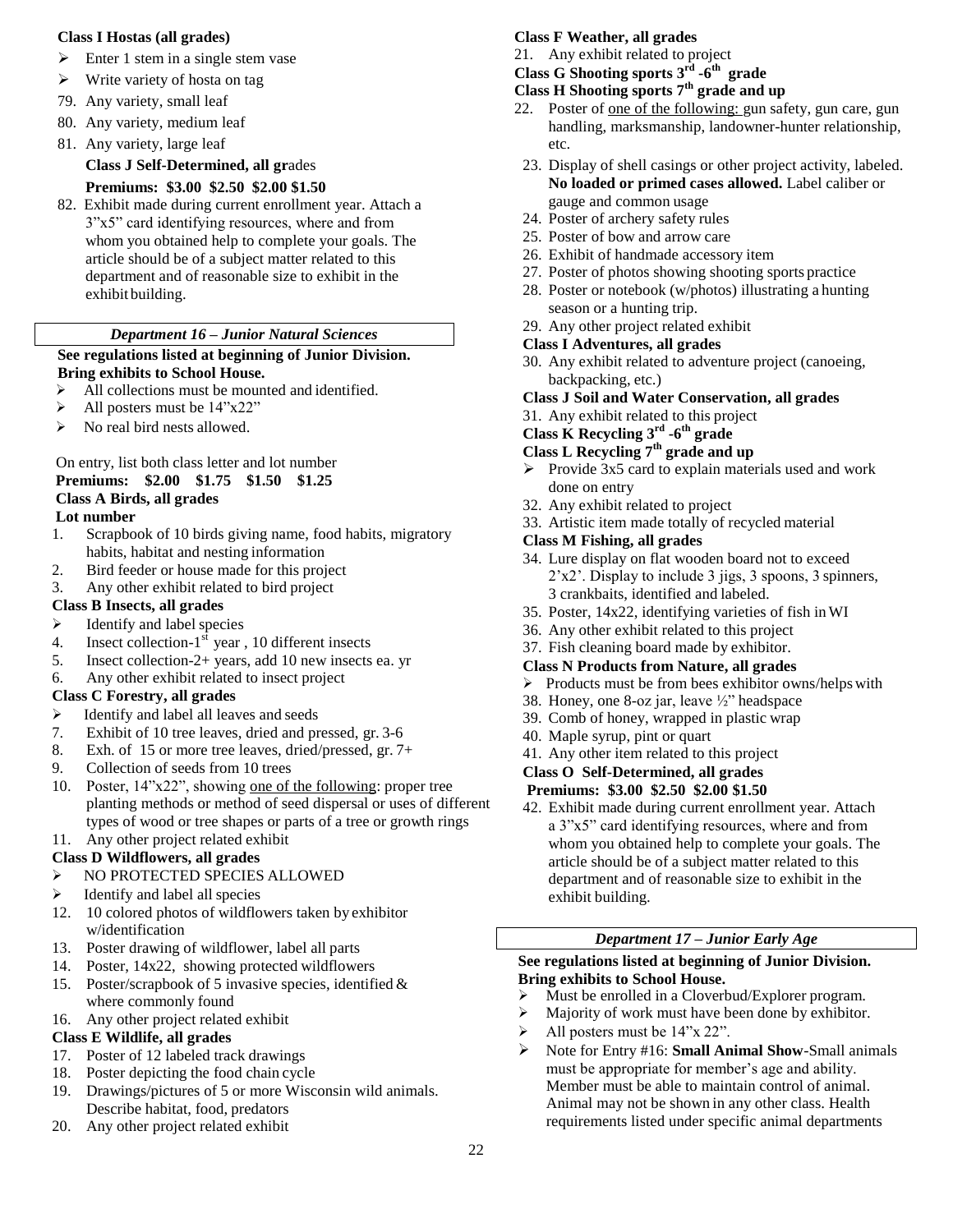apply. Animal does not stay on grounds. **Small Animal Show will be at noon on Friday in the tent by office.**

 $\triangleright$  Placings will be made using a modified Danish system.

On entry, list both class letter and lot number

#### **Class A Grades K-2 Class B Grade 3 Premiums: \$1.75 \$1.50 \$1.25 \$1.00 Lot Number**

- 1. Garden box, 4 different vegetables, 1 each, from garden that member has grown/helped grow and care for.
- 2. Houseplant member has grown or cared for
- 3. Bouquet of cut flowers, 3 spikes or blooms
- 4. Painting using any type of paints
- 5. Drawing using any medium
- 6. Drawing with title "I Like the Fair Because…"
- 7. Computer generated art/clip art
- 8. Scale model, kit may be used
- 9. Simple leather craft project, kit may be used
- 10. Simple craft item, not ceramics
- 11. Simple sewn item
- 12. Woodworking item
- 13. Homemade musical instrument
- 14. Nature collection of at least 5 items, labeled—No real bird nests
- 15. Sample of nutritious snack made by member
- 16. Small Animal Show-animal does not stay. No pigs.
- 17. Animal poster, any subject
- 18. Embellished clothing item
- 19. Stamped item
- 20. Project made with Legos, K'nex, etc.
- 21. Two photos taken by exhibitor
- 22. Scrapbook page
- 23. Whole scrapbook
- 24. Item made from recycled material
- 25. Simple ceramic item
- 26. Any other item not listed above

# *Department 18 – Junior Cultural Arts*

# **See regulations listed at beginning of Junior Division. Bring exhibits to School House.**

- $\triangleright$  Paintings and drawings must be matted or framed for hanging. Exhibits will be tacked through the matting for display unless a secure wire (not metal hanger) is provided on the back.
- $\triangleright$  Kits and other prepackaged items will NOT be accepted unless stated otherwise.
- No cross stitch, counted cross stitch, embroidery or needlework items - see Home Environment Dept. 28
- A card explaining technique and materials used is not required but would be helpful for judging

On entry, list both class and premium number

# **Class A 3rd and 4th grade exhibitors Class B 5th and 6th grade exhibitors**

**Class C 7th grade and above**

**Premiums: \$2.00 \$1.75 \$1.50 \$1.25**

# **Lot Number**

- 1. Drawing, pencil
- 2. Drawing, colored pencil
- 3. Drawing, chalk or charcoal
- 4. Drawing, crayons or craypas
- 5. Painting, watercolor
- 6. Painting, acrylics or oils
- 7. Painting, tempra
- 8. Mixed media (identify media used)
- 9. Any other medium

# **Printing**

- 10. Woodcut printing
- 11. Potato printing
- 12. Sponge printing
- 13. Any other print
- 14. Commercial art-original poster or work advertising an event or item

# **Weaving**

- 15. Fiber weaving with several mediums
- 16. Macramé, any item
- 17. Basketweaving
- 18. Any other woven item

# **Leathercraft**

- 19. Laced item, no kit used
- 20. Laced item, from a kit
- 21. Tooled item, no kit
- 22. Tooled item, from a kit
- 23. Colored/dyed item, no kit
- 24. Colored/dyed item, from a kit
- 25. Original item, no kit
- 26. Any other leather craft item

# **Sculpture**

- 27. Clay, oven baked
- 28. Clay, kiln fired
- 29. Clay, unfired
- 30. Wood
- 31. Recycled
- 32. Papier Mache
- 33. Legos (bricks must be fused to qualify as a sculpture)
- 34. Any other sculpture

# **Ceramics**

- **Lot Numbers**
- 35. Decorative item, stained
- 36. Decorative item, glazed
- 37. Useful item (candle holder, bookend, etc.), stained
- 38. Useful item (dishes, bowls, etc), glazed
- 39. Any other ceramic item not listed

# **Other Crafts**

- 40. Stenciled item, no clothing
- 41. Tin work, any item
- 42. Mask
- 43. Tree ornaments
- 44. Craft foam, any item
- 45. Jewelry, any item
- 46. Candle, original design
- 47. Sand art
- 48. Rock art
- 49. Seed art
- 50. Glass etching
- 51. Woodburning, any item

55. Mosaic, any medium 56. Diamond or gem art, kit 57. Stained glass, any item 58. Duct tape, any item 59. Paracord, any item

53. Papier Mache, not a sculpture 54. Tie dyed item, clothing allowed

52. Calligraphy

23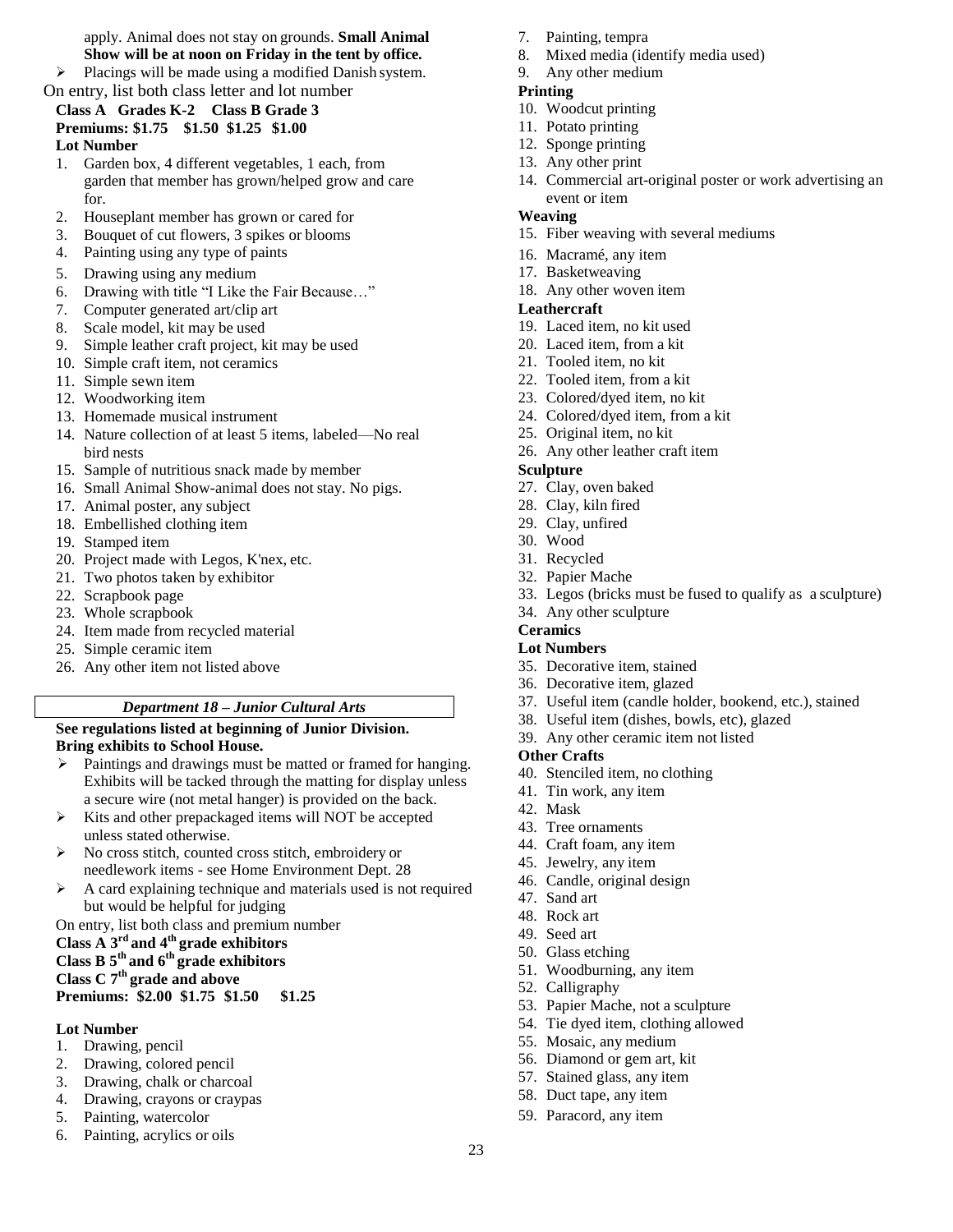# Other Cultural Projects

- 60. Any exhibit related to music project
- 61. Any display of theater arts or folk arts projects
- 62. Hobby collection with description
- 63. Any other cultural project (clowning, etc.)

# **Creative writing/Speech**

- 64. Page of original prose or poetry
- 65. Speech you have written, manuscript, where given

# **Scrapbooking**

- 66. Scrapbook page, using traditional methods
- 67. Complete scrapbook, using traditional methods
- 68. Scrapbook, digital, printed book
- 69. Scrapbook, digital, in photo frame

# **Stamping**

- 70. Greeting card
- 71. Decorative item
- 72. Any other stamped article not listed above
- 73. Any other cultural arts project not listed

# **Class D Self-Determined, All Grades**

# **Premiums: \$3.00 \$2.50 \$2.00 \$1.50**

74. Exhibit made during current enrollment year. Attach a 3"x5" card identifying resources, where and from whom you obtained help to complete your goals. The article should be of a subject matter related to this department and of reasonable size to exhibit in the exhibit building.

# *Department 20 - Junior Photography*

# **See regulations listed at beginning of Junior Division. Bring exhibits to School House**

- All photographs must be taken since last fair.
- All photos, **including 8x10's,** must be mounted on tag board **sized to correspond to the size of the photos exhibited. No excessive mounting to be used due to display space limitations.** Tag board must be square or rectangularnot too large. Placing of **matted or framed photos will be lowered.**
- $\triangleright$  Borders on outside of mounting may not be more than 2" and inside borders between pictures may not be more than 1" horizontally or vertically.
- If you do not want holes in your mounting material, attach a plastic hanger to back of photo.
- $\triangleright$  Captions are optional. Use a caption only if it explains or adds to the entry.
- $\triangleright$  If photo entries are equal in quality, top prizes will be awarded to those which are exhibited most attractively.
- $\triangleright$  Photos previously exhibited at the Elroy Fair may not be entered again.
- $\triangleright$  Photos, mounting and captioning must be the work of the exhibitor. (i.e. person entering photo shouldn't be in picture.)
- Photos should be  $3\frac{1}{2} \times 5$  or  $4 \times 6$  inches, glossy or matte. Any photo 5 x 7 inches or larger is considered oversized.
- All photos are **COLOR** unless otherwise stated
- Any duplication of photo(s) in any category or by any other exhibitor will disqualify ALL photosinvolved.

On entry, list both class letter and lot number

**Class A 3 rd -6 th grade**

#### **Class B 7 th grade and above**

#### **Premiums: \$2.00 \$1.75 \$1.50 \$1.25 Lot number**

- 1. 2-People (1 or more)
- 2. 2-Child(ren) (1 or more)
- 3. 2-Domestic Animal(s) or pets
- 4. 2-Agricultural scenes
- 5. 2-City or village scenes
- 6. 2-Still life
- 7. 2-Action or sports
- 8. 2-Wildlife or zoo animals
- 9. 2-Landscape
- 10. 2-Sky or water scenes
- 11. 2-Nature scenes other than landscape
- 12. 2-Buildings or other structures
- 13. 2-Flowers or plants
- 14. 2- Silhouette
- 15. 2- Elroy Fair, can include last two years
- 16. 2- Night scene
- 17. 2-Close up
- 18. 2-Black and white
- 19. 2–Any other subject not listed
- 20. 1 oversize-Nature scene other than landscape
- 21. 1 oversize-Action or sports
- 22. 1 oversize-Still life
- 23. 1 oversize-Agricultural scenes
- 24. 1 oversize-People (1 or more)
- 25. 1-oversize-Child(ren) (1 or more)
- 26. 1 oversize-Domestic animal(s) or pets
- 27. 1 oversize-Wildlife or zoo animals
- 28. 1 oversize-Sky or water scene
- 29. 1 oversized-Landscape
- 30. 1 oversized-Buildings or other structures
- 31. 1 oversized-City or village scene
- 32. 1 oversized-Flowers or plants
- 33. 1 oversized-Elroy Fair, within last two years
- 34. 1 oversize-Night scene
- 35. 1 oversize photo-Black & white, any subject
- 36. 1 oversize--Any subject, showing special technique, name technique
- 37. 1 oversize-Silhouette
- 38. 1 oversize-Close up
- 39. 1 oversize-Trick photography
- 40. 1 oversize-Any other subject not listed
- 41. 1 Panoramic picture, any subject
- 42. 1 oversize-Self Portrait
- 43. 1 oversize-Character study
- **Class C Self-Determined, All Grades**

# **Premiums: \$3.00 \$2.50 \$2.00 \$1.50**

44. Exhibit made during current enrollment year. Attach a 3"x5" card identifying resources, where and from whom you obtained help to complete your goals. The article should be of a subject matter related to this department and of reasonable size to exhibit in the exhibit building.

### *Department 21-Junior Computers*

**See regulations listed at beginning of Junior Division. Bring exhibits to School House.** Include explanation of program and version used. **Class A 3 rd -6 th grade Class B 7 th grade and above**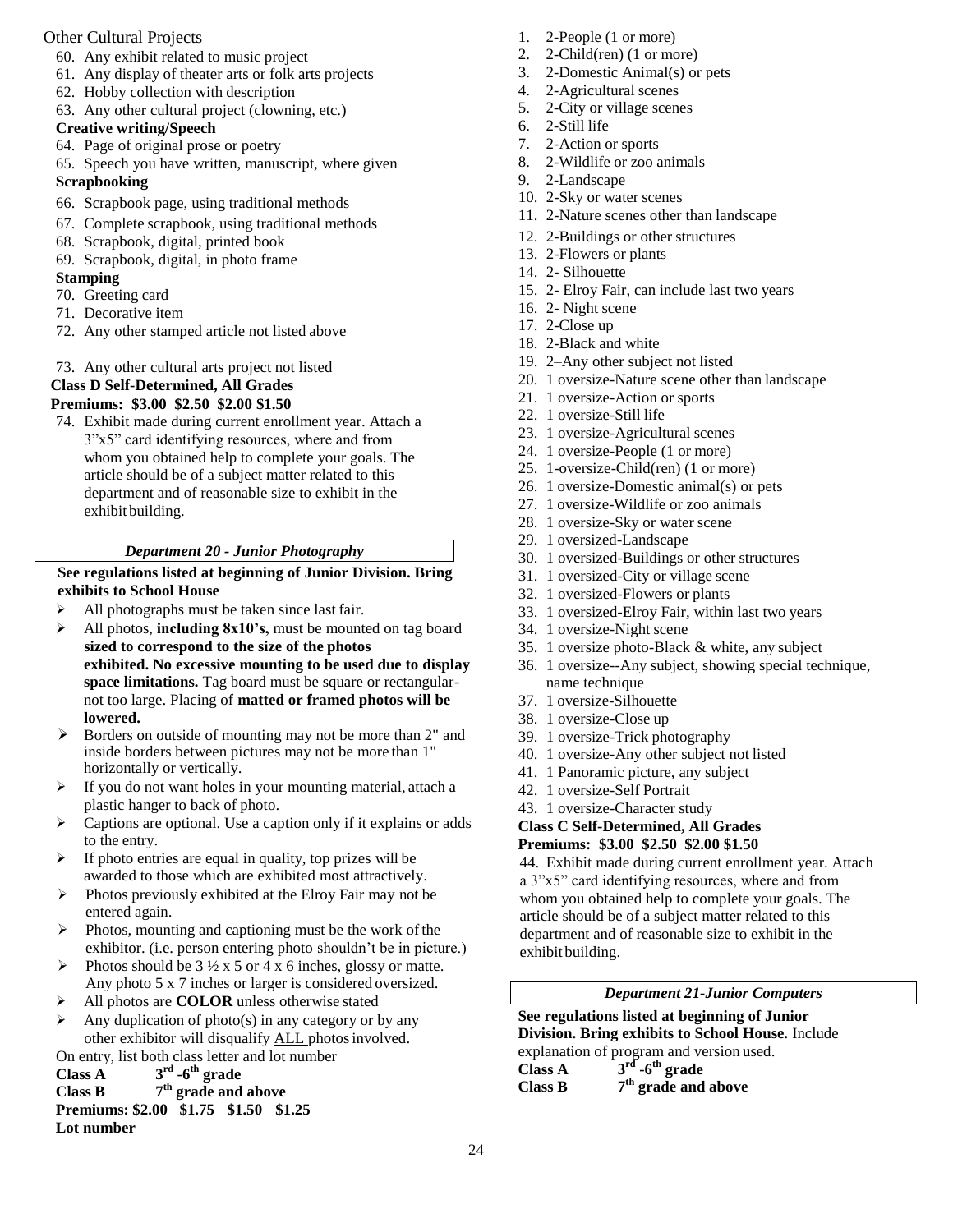# **Premiums: 2.00 1.75 1.50 1.25 Lot numbers**

- 1. Computer generated art-clip art
- 2. Flyer that could be used as fair book cover. Include potential Elroy Fair theme. On white paper, 8 ½" x 11". Entry WILL NOT be returned.
- 3. Any display or report done on a computer, must include graph(s) or picture(s)
- 4. Original art work designed using a computer
- 5. Digitally enhanced photo, include before and after picture
- 6. Power Point presentation -provide disk and explanation of work done

# **Class C Self-Determined, All Grades**

# **Premiums: \$3.00 \$2.50 \$2.00 \$1.50**

7. Exhibit made during current enrollment year. Attach a 3"x5" card identifying resources, where and from whom you obtained help to complete your goals. The article should be of a subject matter related to this department and of reasonable size to exhibit in the exhibit building.

# *Department 22-Junior Woodworking*

**See regulations listed at beginning of Junior Division. Bring exhibits to Exhibit Building.**

- > Enter only one class.
- $\triangleright$  No kits.

On entry, list both class letter and lot number

**Class A 3rd-5th grade Class B 6th-8th grade Premiums: \$2.00 \$1.75 \$1.50 \$1.25 Class C 9th grade and above Premiums: \$3.00 \$2.75 \$2.50 \$2.25 Lot number**

- 1. Article for use in farm or home workshop
- 2. Article for use out-of-doors
- 3. Article for storage
- 4. Article for use in the kitchen/bathroom
- 5. A toy or homemade game
- 6. Article of creative design from wood/wood  $\&$  other materials
- 7. Any scroll sawed item
- 8. An article for use or display in the living room/bedroom
- 9. Article with painted finish
- 10. Article of furniture or cabinet making
- 11. Any repaired/refinished article, incl. before picture
- 12. Display or poster relating to woodworking
- 13. Article with CNC machine work
- 14. Any other woodworking project

# **Class D Self-Determined, All Grades**

# **Premiums: \$3.00 \$2.50 \$2.00 \$1.50**

15. Exhibit made during current enrollment year. Attach a 3"x5" card identifying resources, where and from whom you obtained help to complete your goals. The article should be of a subject matter related to this department and of reasonable size to exhibit in the exhibit building.

# *Department 23 – Junior Electricity*

**See regulations listed at beginning of Junior Division. Bring exhibits to Exhibit Building.**

- $\triangleright$  Posters should be 14"x22"
- All entries are to be built by exhibitor as a result of work

# in an electricity project

**Class A 3rd -6th grade Class B 7th grade and above Premiums: \$2.50 \$2.25 \$2.00 \$1.75** 

# **Lot numbers**

- 1. Flashlight
- 2. Electromagnet
- 3. Electric motor
- 4. Three-way switch
- 5. Burglar alarm
- 6. Poster identifying open and closed circuits
- 7. Poster showing series and parallel wiring
- 8. Any magnetism project
- 9. Display of symbols and meanings on wires and cables
- 10. Display of lightbulbs and job they do best
- 11. "Blinky" flasher
- 12. Show how a photocell can activate an alarm
- 13. Light meter
- 14. Amplifier
- 15. Any piece of homemade electronic equipment
- 16. Display or plan of an electrical control system
- 17. Any other electrical project

#### **Class C Self-Determined, All Grades Premiums: \$3.00 \$2.50 \$2.00 \$1.50**

18.Exhibit made during current enrollment year. Attach a 3"x5" card identifying resources, where and from whom you obtained help to complete your goals. The article should be of a subject matter related to this department and of reasonable size to exhibit in the exhibit building.

# *Department 24 – Junior Mechanical Science*

**See regulations listed at beginning of Junior Division. Bring exhibits to Exhibit Building.**

On entry, list both class letter and lot number

**Class A Aerospace Projects**

#### **Premiums: \$2.00 \$1.75 \$1.50 \$1.25 Lot number**

- **All engines should be removed**
- 1. Display of different types of airplanes, identify
- 2. Single stage model rocket (from kit)
- 3. Single stage model rocket (no kit)
- 4. Multi-stage rocket (from kit)
- 5. Multi-stage rocket (no kit)
- 6. Display of rocket launching equipment, identify and tell purpose
- 7. Any other project related to exhibit

# **Class B Scale Models**

- 8. Cars/trucks (from kit)
- 9. Ships, boats, submarines (from kit)
- 10. Airplanes (from kit)
- 11. Any project related exhibit (not from kit)
- 12. Any other project related exhibit (from kit)
- **Legos, K'nex, or similar building systems**

# **Bring low box or cookie sheet to display exhibits Class C 3rd -6 th grades**

# **Class D 7th grade and above**

- 13. Moving Parts: Must have integral parts that move
- 14. From a set, less than 100 pieces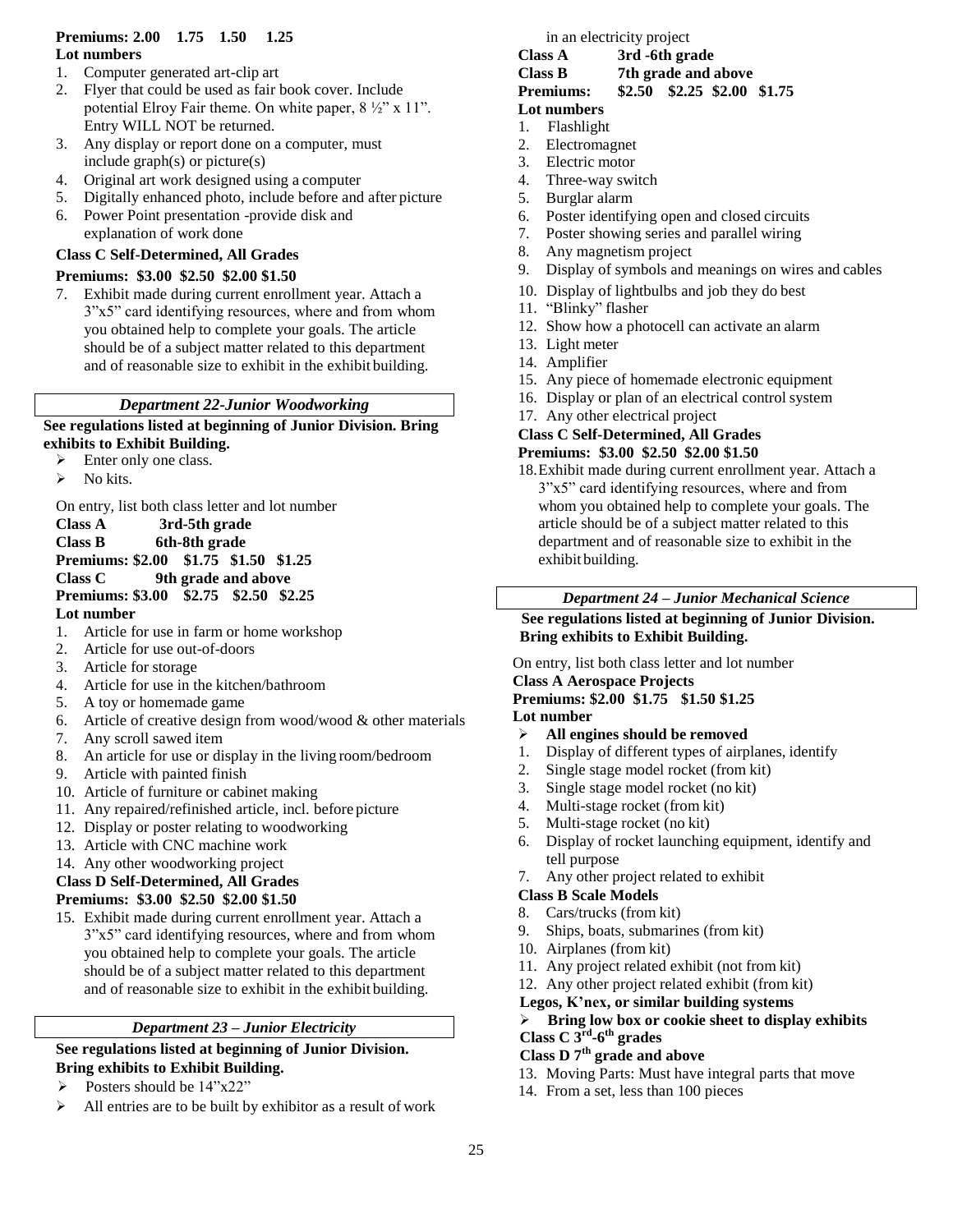- 15. From a set, more than 100 pieces
- 16. Original Design, Mini, 15 or fewer pieces
- 17. Original Design, 16 to 100 pieces
- 18. Original Design, more than 100 pieces
- 19. Fair Theme
- 20. Poster about LEGO, K'nex or similar building bricks

# **Class E Tractor Project**

21. Any exhibit related to project

# **Class F Miscellaneous Mechanical Science Projects**

- 22. Any bicycle project exhibit
- 23. Any ATV project exhibit
- 24. Any small engine project exhibit
- 25. Any welding project
- 26. Any other mechanical project entry not listed

# **Class G Self-Determined, All Grades**

# **Premiums: \$3.00 \$2.50 \$2.00 \$1.50**

27. Exhibit made during current enrollment year. Attach a 3"x5" card identifying resources, where and from whom you obtained help to complete your goals. The article should be of a subject matter related to this department and of reasonable size to exhibit in the exhibit building.

# *Department 25 – Junior Foods and Nutrition*

# **See regulations listed at beginning of Junior Division. Bring exhibits to School House.**

- For food safety reasons, baked items will not be returned to the exhibitor at the end of the fair.
- $\triangleright$  Pick up ribbons and entry tags at release time.
- All products **must be** made from scratch, except cakes for decorated cakes where specified.
- $\triangleright$  Bring items on small plates placed in bags with entry tags (and recipes if applicable) securely fastened to OUTSIDE of bag.

# **Special Awards**

- In memory of **Beata Franke**, a special award will be given for the best use of a Wisconsin Ag Product. One award given in each class. Sponsored by Kim Pufahl.
- The Monroe County Dairy Promotions Committee will present a monetary award to all youth participating in this year's dairy promotion recipe,

### On entry, list both class letter and lot number

- **Class A Breads and Rolls, 3rd-6th grade Class B Breads and Rolls, 7th grade and above Premiums: \$2.00 \$1.75 \$ 1.50 \$1.25 Lot Number**
- 1. Rolled baking powder biscuits, 3
- 2. Muffin (no liner), plain, 3
- 3. Muffin (no liner), fruit, 3
- 4. Muffin (no liner), oatmeal or bran, 3
- 5. Yeast dinner rolls, 2 different shapes, 2 each
- 6. Yeast bread, white ½ loaf, include heel
- 7. Yeast bread using 2 different flours, ½ loaf, include heel
- 8. Bread machine yeast bread product, ½ loaf w/heel
- 9. International bread, bring recipe, ½ loaf w/heel or 2 pcs.
- 10. Gluten free bread, incl. recipe, ½ loaf w/heel
- 11. Cinnamon rolls, unfrosted, 3
- 12. Quick bread, any type, ½ loaf, include heel, specify type
- 13. Decorative bread, may use frozen or homemade yeast bread dough to HAND FORM creative design
- 14. Any other bread/roll not listed above

#### **Monroe County Dairy Promotions Recipe** *See Entry #38* **Savoury Cheese Muffins**

# **Butter and Cheese**

- 3 Tablespoons salted butter
- 2 garlic cloves, crushed
- 2 cups grated cheddar cheese

# **Dry Ingredients**

- 2 cups plain flour
- 1 ½ teaspoons baking powder
- ½ teaspoon baking soda
- ½ teaspoon salt

# **Wet ingredients**

- 1 egg (large, about 2 oz.)
- 1 cup milk (full or low fat)
- ¼ cup sour cream (or plain yogurt)
- 1/3 cup vegetable oil
- 1 garlic glove (crushed)
- 1) Preheat oven to 350F (standard oven) or 320F (fan).
- 2) Place butter and garlic in a microwave proof bowl and melt in 30 second bursts. Mix.
- 3) Brush a 12 hole standard muffin tin generously with butter, being sure to slather with some garlic. Reserve some butter to brush tops.
- 4) Whisk dry ingredients in a bowl.
- 5) Whisk wet ingredients in a separate bowl.
- 6) Pour wet ingredients into the dry ingredients' bowl. Mix 8 times. Add cheese and mix as few times as possible just to incorporate remaining bits of flour--no more than 7 big stirs.
- 7) Divide between 11 holes (yes, 11) in muffin tin. Batter should be thick and fill muffin tin to top.
- 8) Bake for 22-25 minutes or until the muffins are golden and crusty and spring back when touched in the center.
- 9) Remove and place on cooling rack. Brush with remaining butter (microwave again if needed).

#### **Class C Cookies, Brownies, Bars 3rd-6th grade Class D Cookies, Brownies, Bars 7th grade and above 3 each**

- 15. No bake cereal cookies/bars
- 16. Chocolate chip
- 17. Oatmeal drop
- 18. Special dietary consideration, Diabetic, gluten free, etc., cookie, incl. recipe
- 19. Peanut butter
- 20. Filled cookies
- 21. Pressed cookies
	- 22. International cookies, bring recipe
	- 23. Rolled cut-out cookies
	- 24. Brownies, unfrosted
	- 25. Any other cookie/brownie/bar not listed

### **Class E Cakes and Pies 3rd-6th grade**

- **Class F Cakes and Pies 7th grade and above**
- 26. Cake from a mix, unfrosted, 4" corner piece
- 27. Sponge cake, 4" corner piece
- 28. Spice cake, 4" corner piece
- 29. Chocolate cake, 4" corner piece
- 30. Single shell pie crust, 1 small, baked
- 31. Two crust fruit pie, slice equal to 1/6 of pie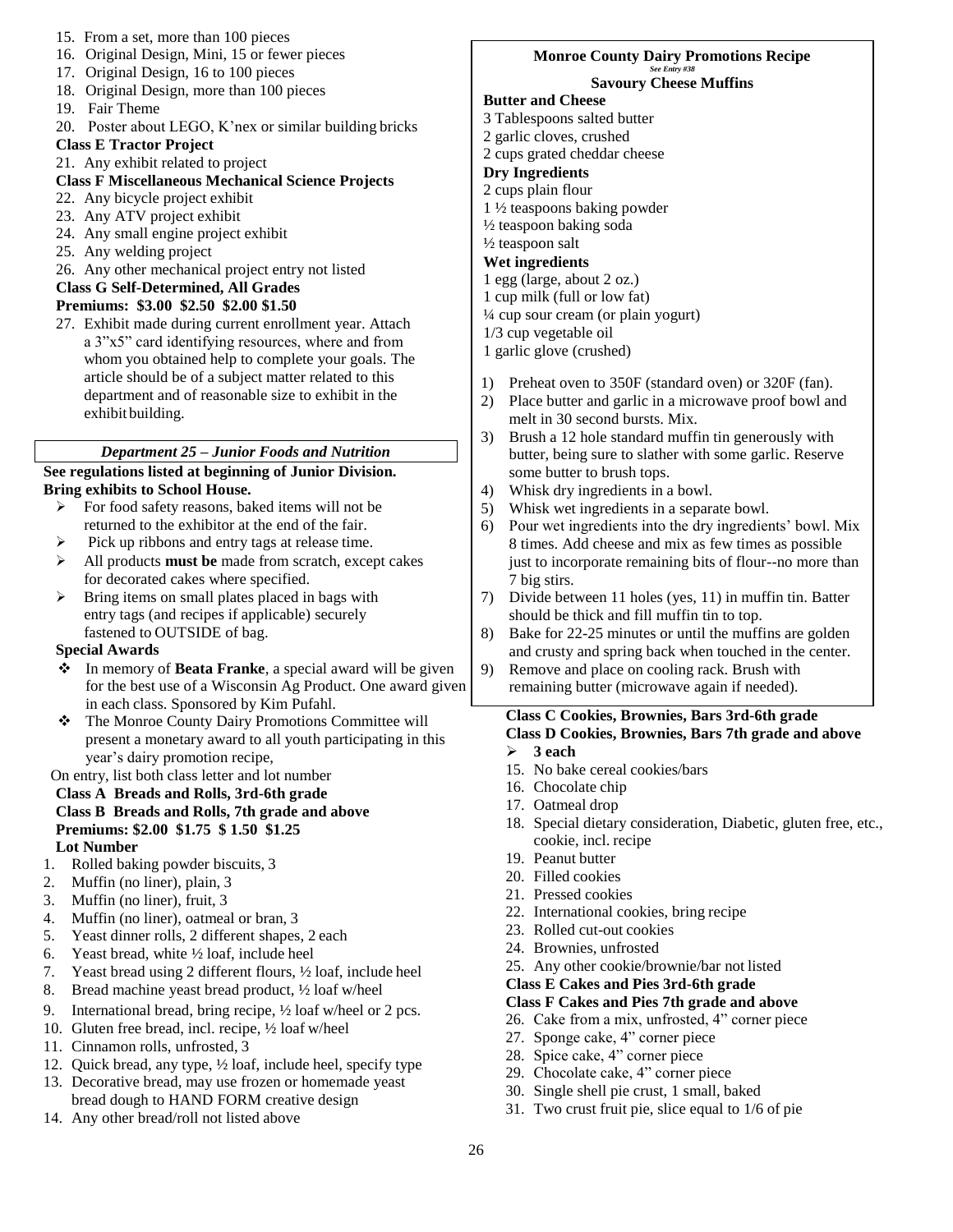- 32. One layer, 8" or 9", decorated cake, round or square
- 33. Decorated cupcake (1)
- 34. Decorated cookie (1)
- 35. Any other cake not listed, incl. recipe
- 36. Any other pie not listed, incl. recipe

# **Class G Special Entries and Awards 3rd-6th grade**

# **Class H Special Entries and Awards 7th grade and above**

- 37. Baked product promoting a Wisconsin Ag product, bring recipe. If cookie, bring 3.
- 38. Monroe County Dairy Promotions (See recipe printed on page 26)
- 39. Display of measuring utensils, identified
- 40. Display of a box or sack lunch, include explanation of food safety issues involved in lunch items
- 41. Poster, 14"x22", of basic food group recommendations
- 42. Poster, 14"x22", showing food safety or sanitation practice in kitchen
- 43. Poster, 14"x22", menu and plan for 1 meal
- 44. Complete themed place setting including silverware, napkin, placemat, drink-ware, plate/bowl.

# **Class I Candy 3rd-6th grade**

# **Class J Candy 7th grade and above**

# **4-1 inch pieces per entry**

- Lot numbers
- 45. Chocolate fudge
- 46. Caramel
- 47. Peanut brittle
- 48. Other nut brittle
- 49. Dipped candy
- 50. Molded candy
- 51. Hard candy
- 52. Mints

53. Any other homemade candy not listed, incl. recipe **Grand Champion Junior Food Preparation**

# **Food Preservation**

- $\triangleright$  Must use clear, standard sized canning jars and regulation lids, including jams and jellies.
- $\triangleright$  Jams and jellies must use pint or  $\frac{1}{2}$  pint standard jars with 2-piece lids.
- $\triangleright$  All entries will be judged using times and temperatures recommended by the U.S. Dept. of Agriculture and UW-Extension.
- $\triangleright$  Exhibits must have been processed since the last fair.
- $\blacktriangleright$  Attach label to product which states the following:
	- a) Name of product
		- b) Date canned
		- c) Method of preparation: Hot pack Cold pack
		- d) Method of processing: Boiling water bath Pressure canned \_\_ # pressure
	- e) Processing time \_\_ Quart \_\_ Pint
- $\triangleright$  Judge has the privilege of opening jars.
- Dried items must include card showing drying method and drying time.

#### **Class K Food Preservation 3rd -6 th grade Class L Food Preservation 7th grade and above**

- 54. Applesauce, canned
- 55. Apple, quartered or sliced
- 56. Dried fruit, any kind, 1 cup container
- 57. Dried vegetable, any kind, 1 cup container
- 58. Dried meat
- 59. Dried herbs
- 60. Any other dried food not listed above, labeled
- 61. Jam, any fruit 62. Jelly, any fruit
- 63. Low sugar jam or jelly, any fruit, specify jelling agent
- 64. Marmalade
- 65. Pickles, fresh pack, dill
- 66. Pickles, any kind, include recipe
- 67. Pickled vegetable mix, at least 2 kinds
- 68. Green beans, canned
- 69. Rhubarb, canned
- 70. Tomatoes, whole or quartered, canned
- 71. Tomato juice, canned
- 72. Corn, whole kernel, canned
- 73. Meat, canned, any
- 74. Salsa, canned
- 75. Any other canned food not listed above

### **Grand Champion Junior Food Preservation**

### **Class M Self-Determined, All Grades**

# **Premiums: \$3.00 \$2.50 \$2.00 \$1.50**

76. Exhibit made during current enrollment year. Attach a 3"x5" card identifying resources, where and from whom you obtained help to complete your goals. The article should be of a subject matter related to this department and of reasonable size to exhibit in the exhibit building.

# *Department 26-Junior Clothing*

# **See regulations listed at beginning of this section. Bring exhibits to Exhibit Building**.

- $\triangleright$  All exhibits must be exhibited on hanger and MUST BE COMPLETELY COVERED BY CLEAR PLASTIC to help prevent damage.
- Entry tags must be SAFETY-PINNED to articles.

# On entry, list both class letter and lot number

# **Class A 1st or 2nd year in project**

# **Premiums: \$2.00 \$1.75 \$1.50 \$1.25**

### **Lot Number**

- 1. Tote, gym or laundry bag, hanger cover, other simple item
- 2. Apron/smock
- 3. Nightgown or pajamas
- 4. Simple skirt, no zipper
- 5. Simple pants or shorts, no zipper
- 6. Blouse or shirt
- 7. Dress or jumper
- 8. Vest
- 9. Sewn item made from fleece
- 10. Any other simple garment not listed above
- 11. Any other sewn item (not clothing) not listed above
- 12. 3 samples of hemming procedures and an explanation of when to use each
- 13. Sewing box equipped with tools

# **Class B 3rd or 4th year in project**

# **Premiums: \$2.50 \$2.25 \$2.00 \$1.50**

- 14. Nightgown or pajamas
- 15. Blouse or shirt
- 16. Skirt
- 17. Pants/ shorts/culottes
- 18. Dress or jumper for general wear
- 19. Dress or jumper for best wear
- 20. Article made of wool (at least 50%)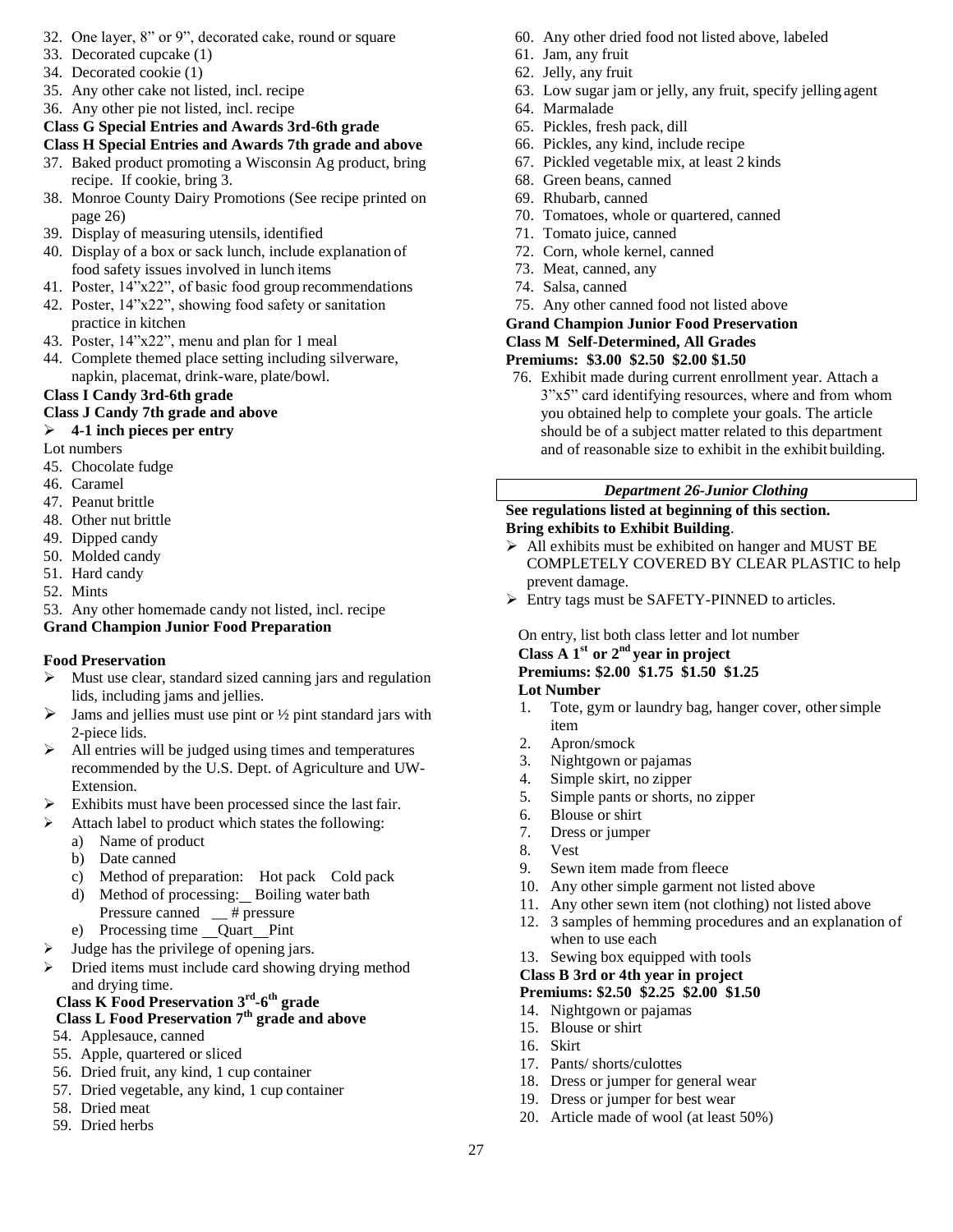- 21. Sewn item made from fleece
- 22. Jacket
- 23. Any other article not listed above **Class C 5 or more years in project**
- **Premiums: \$3.00 \$2.75 \$2.50 \$2.25**
- 24. Shirt or blouse
- 25. Dress or jumper for general wear
- 26. Garment for pre-school child
- 27. Garment for school-age child
- 28. Garment for adult
- 29. Formalwear
- 30. Nightgown or pajamas
- 31. Pants/shorts/culottes
- 32. Skirt
- 33. Article made of wool (at least 50%)
- 34. Article made from fleece
- 35. Jacket
- 36. Repurposed or recycled garment
- 37. Any other garment exhibit not listed above
- **Class D Serger**

### **Premiums: \$3.00 \$2.75 \$2.50 \$2.25**

- 38. Shorts/lounge pants
- 39. Tee shirt
- 40. Vest
- 41. Sleepwear
- 42. Swimwear
- 43. Any accessory item
- 44. Any other item

#### **Class E Embellished garments/accessories Premiums: \$2.00 \$1.75 \$1.50 \$1.25**

- 
- 45. Painted garment
- 46. Stenciled garment
- 47. Appliqued garment
- 48. Appliqued and painted garment
- 49. Sequined and/or beaded garment
- 50. Embroidered or cross-stitched garment
- 51. Accessories (scarf, belt, shoes, toes, bows, etc.)
- 52. Any other related item

#### **Class F Self-Determined, All Grades Premiums: \$3.00 \$2.50 \$2.00 \$1.50**

53.Exhibit made during current enrollment year. Attach a 3"x5" card identifying resources, where and from whom you obtained help to complete your goals. The article should be of a subject matter related to this department and of reasonable size to exhibit in the exhibit building.

### *Department 27 – Junior Knitting & Crocheting*

**See regulations listed at beginning of JuniorDivision. Bring exhibits to Exhibit Building**

On entry, list both class letter and lot number **Class A Knitting-Beginner Projects Premiums: \$2.00 \$1.75 \$1.50 \$1.00 Lot number**

- 1. Pot holder
- 2. Slippers
- 3. Hat
- 
- 4. 2-needle mittens, one pair
- 5. Simple holiday decoration
- 6. Scarf
- 7. Hat, two or more colors
- 8. Scarf, two or more colors

#### **Class B Knitting-Advanced Projects Premiums: \$3.00 \$2.75 \$2.50 \$2.00 Lot number**

- 9. Simple sweater or vest
- 10. Any article on circular needles
- 11. Afghan
- 12. Infant sweater set, 3 items
- 13. Item using 3 or more colors of yarn
- 14. Item using advanced techniques
- 15. Any other knitted item not listed
- 16. Items with mixed colors using mixed carrying yarn

#### **Class C Crocheting-Beginner Projects Premiums: \$2.00 \$1.75 \$1.50 \$1.25**

- 17. Slippers
- 18. Pot holders, 2
- 19. Mittens, one pair
	-
- 20. Hat
- 21. Simple holiday decoration
- 22. Pillow

# **Class D Crocheting-Advanced Projects**

- **Premiums: \$3.00 \$2.75 \$2.50 \$2.00**
- 23. Slippers-2 or more colors
- 24. Hat-2 or more colors
- 25. Scarf-2 or more colors
- 26. Simple sweater or vest
- 27. Pillow-2 or more colors
- 28. Afghan
- 29. Doily
- 30. Infant sweater set, 3 items
- 31. Article made with decorative stitch
- 32. Article made with granny squares
- 33. Item not listed made using advanced techniques
- 34. Afghan made using advanced techniques
- 35. Pillow made using advanced techniques
- 36. Any other crocheted item not listed above

#### **Class E Self-Determined, All Grades Premiums: \$3.00 \$2.50 \$2.00 \$1.50**

37. Exhibit made during current enrollment year. Attach a 3"x5" card identifying resources, where and from whom you obtained help to complete your goals. The article should be of a subject matter related to this department and of reasonable size to exhibit in the exhibit building.

# *Department 28-Junior Home Environment*

**See regulations listed at beginning of Junior Division Bring exhibits to Exhibit Building**

On entry, list both class letter and lot number **Class A Level 1, 3rd -6 th grade**

**Class B Level 1, 7th grade and above** 

**Premiums: \$2.00 \$1.75 \$1.50 \$1.25**

 $\triangleright$  Kits may not be used unless specified

#### **Lot number**

28

- 1. Creative wreath
- 2. Set of 2 placemats
- 3. Table runner
- 4. Decorative wall hanging
- 5. Decorative pillow, sewn
- 6. Centerpiece for table, any material
- 7. Pillowcase sewn by exhibitor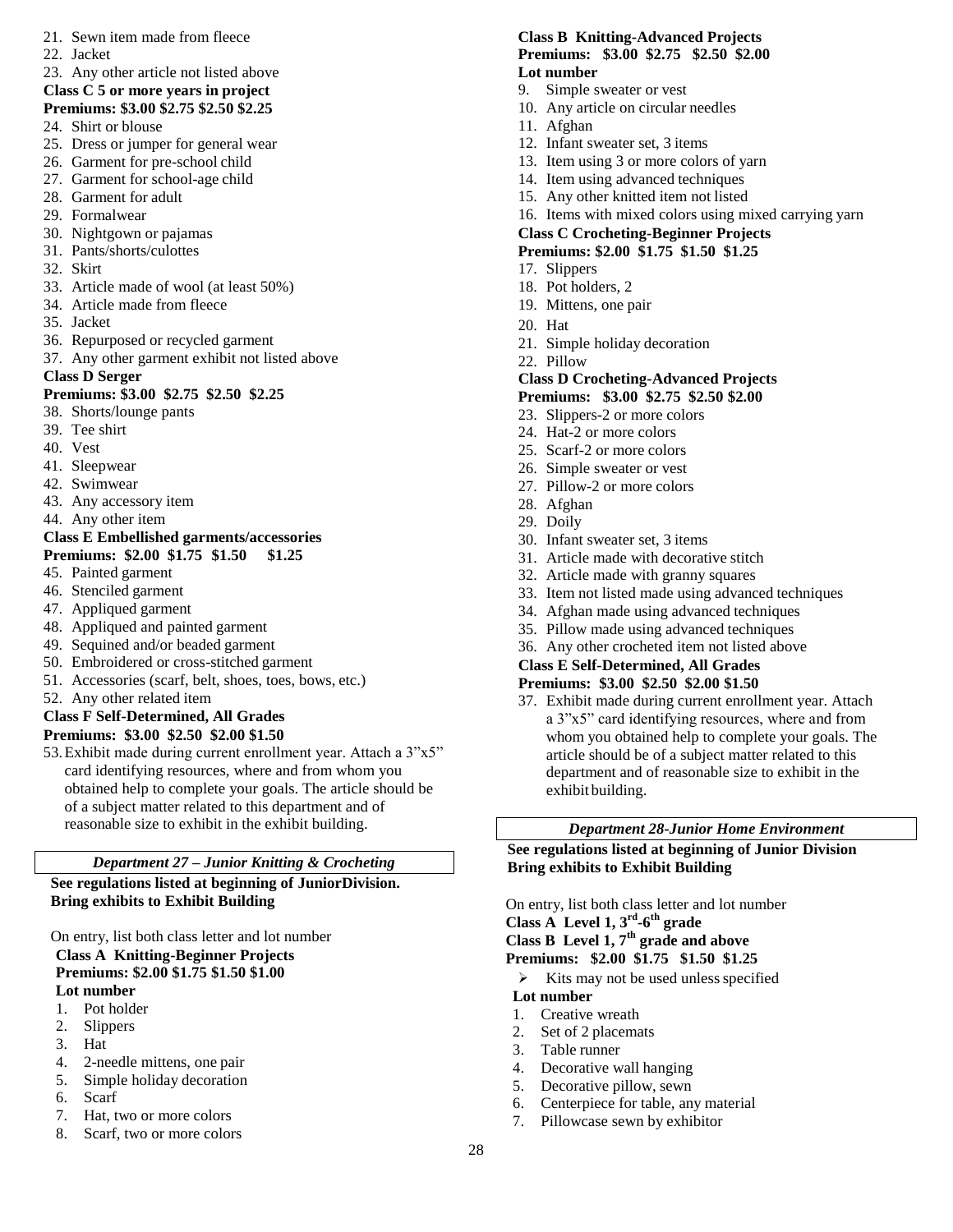8. Any article from recycled items and used in home decoration, include statement of work done and materials used

### **Class C Level 2, 3rd -6 th grade Class D Level 2, 7th grade and above**

# **Premiums: \$2.50 \$2.25 \$2.00 \$1.75**

- 9. Latch hook project, kits may be used
- 10. Any item using pre-printed cross stitch 11. Seasonal decoration
- 12. Wind chimes
- 
- 13. Item made from fleece
- 14. Dried flower arrangement
- 15. Stuffed animal /doll for decoration
- 16. Candle holder
- 17. Decorative door decoration
- **Class E Level 3, 3rd -6 th grade**

#### **Class F Level 3, 7th grade and above Premiums: \$3.00 \$2.75 \$2.50 \$2.25**

- 18. Creative rug, hand crafted
- 19. Quilt, any size
- 20. Any other quilted item
- 21. Any item using counted cross stitch
- 22.Any item using embroidery or crewel stitchery
- 23.Any item using machine embroidery
- 24.Home-made soap, include recipe
- 25.Home-made candle
- 26.Decorated lampshade
- 27.Bulletin/memory board
- 28.Painted barn quilt, any size or shape
- 29.Any other item not listed above

# **Class G Self-Determined, All Grades Premiums: \$3.00 \$2.50 \$2.00 \$1.50**

30.Exhibit made during current enrollment year. Attach a 3"x5" card identifying resources, where and from whom you obtained help to complete your goals. The article should be of a subject matter related to this department and of reasonable size to exhibit in the exhibit building.

# *Department 29-Junior Family & Child Development*

**See regulations at beginning of Junior Division**. **Bring exhibits to Exhibit Building.**

On entry, list both class letter and lot number

### **Class A All grades**

#### **Premiums:\$2.00 \$1.75 \$1.50 \$1.25 Lot number**

- 1. Story written for pre-school child, with pictures or drawings, put into book form. Indicate age of child and why it is suitable for this child.
- 2. Surprise bag exhibitor would use when babysitting. Put in sturdy container.
- 3. Exhibit showing 5 types of play
- 4. Exhibit on responsibilities of a babysitter. Include how to fulfill those responsibilities
- 5. Toy or game made by exhibitor for infant or toddler (indicate age of child and why it is a suitable toy)
- 6. Put together a supersitter survival kit. Include items exhibitor could use or needs when babysitting. Put in sturdy container.
- 7. Poster showing a fire escape plan.
- 8. First aid kit.
- 9. Any other exhibit related to project

# **Class B Self-Determined, All Grades Premiums: \$3.00 \$2.50 \$2.00 \$1.50**

1. Exhibit made during current enrollment year. Attach a 3"x5" card identifying resources, where and help to complete your goals. The article should be of a subject matter related to this department and of reasonable size to exhibit in the exhibit building.

# *Department 32-Junior Booths*

# **Booths are located in the Exhibit Building**

# **Theme:"Timeless Traditions"**

- Booths, planters, and quilts must be entered on a fair entry form or online and completed no later than **4:00p.m. on Thursday** of the fair. Building will be open from **NOON-9:30p.m. Wednesday and Thursday for booth set-up.**
- $\triangleright$  Due to availability, booths are first come, first served to 8 youth organizations. Organizations entering a booth are subject to Junior Division entry fee.
- $\triangleright$  Any youth organization is eligible to construct a booth. Booths are to be educational. They are to tell a story of the youth program.
- $\triangleright$  Most booths are approximately 4 feet high, 3 feet deep and 4 feet wide
- $\triangleright$  Planters should be the joint effort of club members and suitable for club promotion and decoration as desired by the club.
- $\triangleright$  Planters may be dropped off inside the front entrance of the Exhibit Building **before 4:00pm on Thursday of the fair**. They will be judged and used to decorate locations around the grounds during the fair.

# **Class A**

#### **Premiums: \$16.00 \$14.00 \$12.00 \$10.00 Lot number**

- 1. Booth
- 2. Club Planter
- 3. Wooden barn "quilt", painted, any size or shape

# *Department 35-Junior School Booths*

# **Booths are located in School House**

- $\triangleright$  Subject matter in the fields of art, civics, crafts, geography, history, home economics, industrial arts, languages, math, science, special education or any other subject taught in the school during the school year.
- Judging is to be based on such factors as arrangement, theme, eye appeal, and creativity.
- $\triangleright$  Premiums are to be paid to the school.
- Exhibits may be set up between 9a.m. and noon on Wednesday, the day before the fair.
- $\triangleright$  Five booths are available in the School House and are available on a first come, first served basis

# **Class A**

**Premiums: \$12.00 \$10.00 8.00 \$6.00 Lot number**

- 1. K-2
- 2. 3-4
- 3. 5-8
- 4. 9-12
- 5. Special education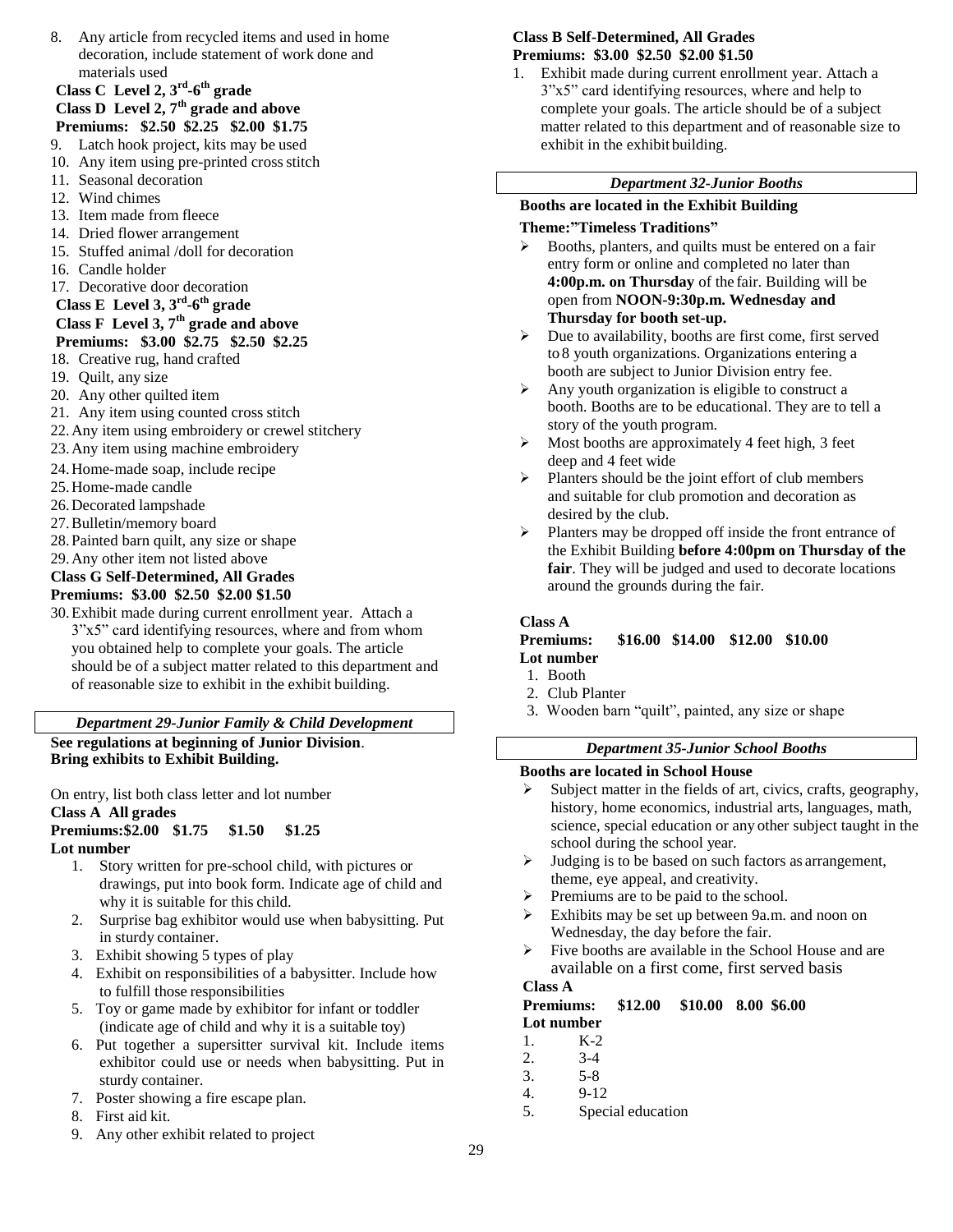# **OPEN DIVISION**

- 1. Open Division entry is open to all residents of any age whose primary address is within the geographical boundaries of Juneau County or any address served by the Elroy, Kendall, Mauston, New Lisbon, Necedah, Wonewoc-Center, Norwalk- Ontario-Wilton or Hillsboro School Districts.
- 2. Open Division poultry, rabbit, and dog shows are open to anyone in the State of Wisconsin.
- 3. All entries should be made ONLINE if possible. [www.Fairentry.com](http://www.fairentry.com/) or postmarked by June 1. Late fees apply after the deadline.
- **4. ENTRY FEES: unlimited entries except as noted below. Open Division-Adult \$10.00; Open Division youth (under 20 on Jan. 1) entry fee: \$7.00. LATE FEE: Add \$5 to entry fees after June 1.**
- **5.** Exhibitors may not enter more than **one item in any one premium number in any department.**

# **General Regulations for Animal Classes**

 **Monday of Fair week: Please call or text 608-792-3036 to report exact number of animals that will be coming to the fair to aid in accurate stalling assignments. Stall assignments will not be available before Tuesday of Fair week.**

> It is expected of all people attending the fair to practice BIO-SECURITY to ensure the safety of exhibitors and exhibits here and at home.

#### **See "Protect the Future of Livestock at the Elroy Fair" on Page 11 of the Fair Book.**

- $\triangleright$  Any deliberate manipulation of rules or entry(ies) to gain an unfair advantage shall result in forfeiture from whom you obtained of ALL premiums and awards and the possible suspension from the Elroy Fair for up to 3 years.
- $\triangleright$  In cases of misrepresentation of registry, the act of entering an animal is giving consent that any proceedings or disciplinary action taken by the Elroy Fair may be published with the name of the violator in any publications.
- $\triangleright$  All animals shown must be clean and properly fitted.
- $\triangleright$  All dairy and livestock, including milking animals, must be in place by 1:00 p.m. on entry day.
- **Class changes must be made prior to start of show.**
- **Livestock check-in is 10 to 1pm on Thursday. At check-in, submit ANIMAL IDENTIFICATION FORM with two identification numbers per animal if possible: metal eartag, registration number, tattoo, plastic tag, RFID, 840, etc.**

### *Department 101-Dairy Cattle*

**See information at beginning of Open Division, definitions in corresponding Junior Fair Department, and health regulations at beginning of fairbook.**

 $\triangleright$  See Junior Fair regulations for milking parlor times.

**Due to the format for online entries, BREED will be chosen from dropdown menu or on back of Animal Entry Form. Dairy breed choices: Holstein/Red and White; Jersey; Any other recognized dairy breed.**

On entry, list both class letter and lot number **Class A Registered Dairy Calves**

# **Breed Classes**

#### **Premiums: \$11.00 \$9.00 \$7.00 \$5.00 Lot number**

- 1. Heifer calf, spring (registered)
- 2. Heifer calf, winter (registered)
- 3. Heifer calf, fall (registered)
- **Class B Registered Dairy Yearlings**

# **Premiums: \$12.00 \$10.00 \$8.00 \$6.00**

- 4. Heifer, summer yearling (registered)
- 5. Heifer, spring yearling (registered)
- 6. Heifer, winter yearling (registered)
- 7. Heifer, fall yearling (registered)
- **Class C Registered Dairy Cows**

**Premiums: \$14.00 \$12.00 \$10.00 \$8.00**

- 8. Cow, 2 to 3 years old (registered)
- **Premiums: \$16.00 \$14.00 \$12.00 \$10.00**
- 9. Cow, 3 to 4 years old (registered)
- 10. Dry cow, 3 years old and over (registered)
- **Premiums: \$18.00 \$16.00 \$14.00 \$12.00**
- 11. Cow, 4 to 5 years old (registered)
- **Premiums: \$20.00 \$18.00 \$16.00 \$14.00**
- 12. Cow, over 5 years old (registered)
- **Class D Grade Dairy Heifers**

**Premiums: \$10.00 \$8.00 \$6.00 \$4.00 Lot numbers**

- 13. Heifer calf, spring (grade)
- 14. Heifer calf, winter (grade)
- 15. Heifer calf, fall (grade)
- 16. Heifer, summer yearling (grade)
- 17. Heifer, spring yearling (grade)
- 18. Heifer, winter yearling (grade)
- 19. Heifer, fall yearling (grade)
- **Class E Grade Dairy Cows**

**Premiums: \$11.00 \$9.00 \$7.00 \$5.00 Lot number**

20. Cow, 2 to 3 years old (grade)

**Premiums: \$12.00 \$10.00 \$8.00 \$6.00**

- 21. Cow, 3 to 4 years old (grade)
- 22. Dry cow, 3 years old & over (grade)
- **Premiums: \$14.00 \$12.00 \$10.00 \$8.00**
- 23. Cow, 4 to 5 years old (grade)
- **Premiums: \$16.00 \$14.00 \$12.00 \$10.00**
- 24. Cow, over 5 years old (grade)

#### *Department 102 - Beef Cattle*

**See information at beginning of Open Division, definitions in corresponding Junior Fair Department, and health regulations at beginning of fairbook.**

**Due to the format for online entries, BREED will be chosen from drop down menu or on back of Animal Entry Form. Beef breed choices: Angus: Hereford; Pinzgauer; Any other purebred beef breed**

On entry, list both class letter and lot number **Class A Beef Bull Calves Breed classes**: **Premiums: \$11.00 \$9.00 \$7.00 \$5.00 Lot number**

- 1. Bull calf, junior, purebred
- 2. Bull calf, senior, purebred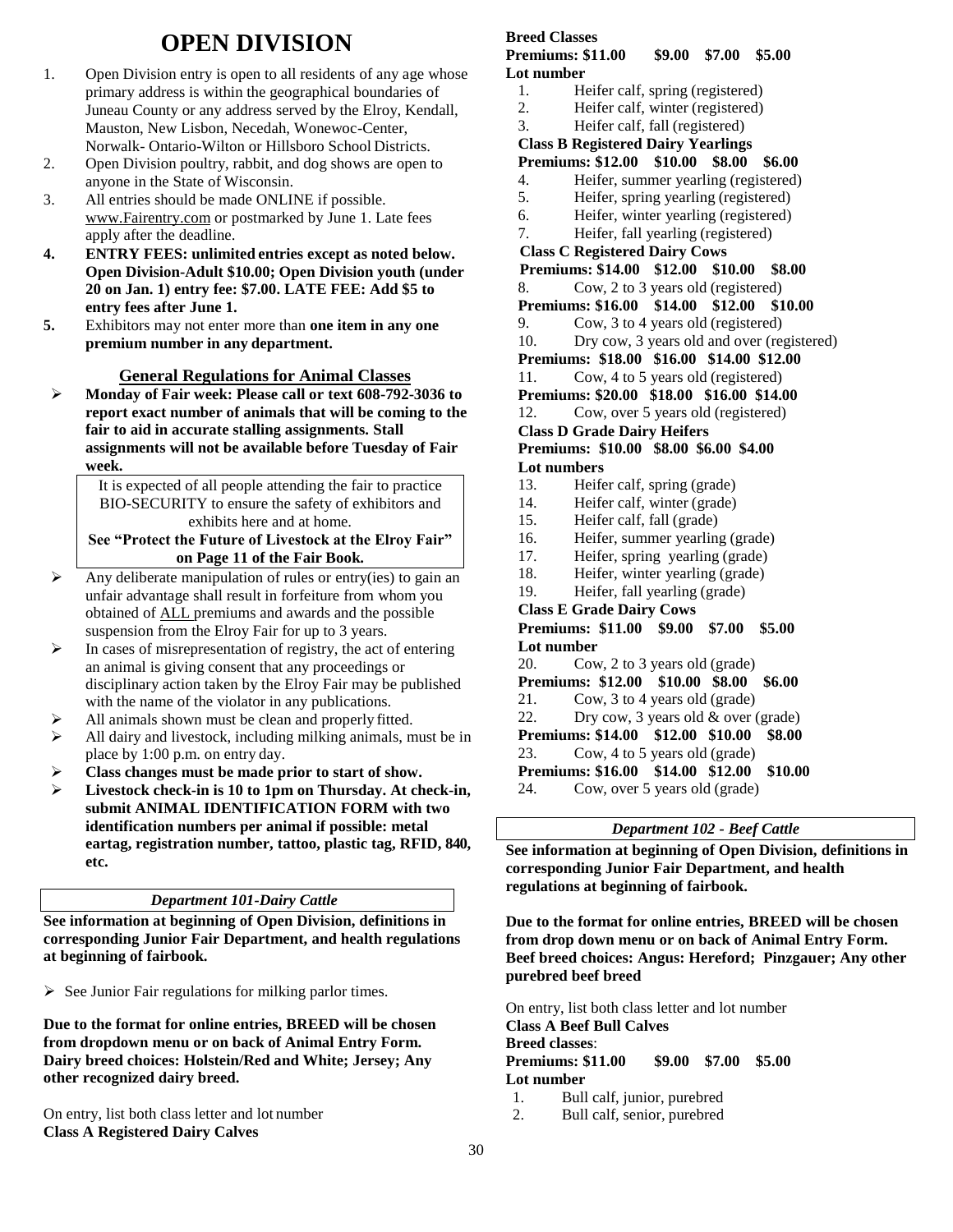#### **Class B Beef Heifers**

- 3. Heifer calf, junior, purebred
- 4. Heifer calf, senior, purebred
- **Premiums: \$14.00 \$12.00 \$10.00 \$8.00**
- 5. Heifer, summer yearling, purebred
- 6. Heifer, junior yearling, purebred
- **Premiums: \$16.00 \$14.00 \$12.00 \$10.00**
- 7. Heifer, senior yearling, purebred

#### **Class C Beef Cows and Group classes Premiums: \$12.00 \$10.00 \$8.00 \$6.00**

- 8. Cow, over 2 years old, purebred
- 9. Cow/Calf of current fair year
- 10. Pair of calves; at least one heifer

# **Open Class Market Animal Benefit Auction**

- $\triangleright$  The champion market beef, market lamb, and hog will be up for auction. Exhibitor will retain ownership of their animal and \$50/bid donation will be taken to benefit the Elroy Fair.
- **RULES and GUIDELINES are listed under specific market classes in Junior Fair listing.**
- **All market animals must be weighed in Thursday between 10 and 1:00p.m. Weight classes will be determined and posted after weigh-in.**

**Due to the format for online entries, BREED will be chosen from dropdown menu or on back of Animal Entry Form. Beef market choices: All purebreds; All commercial (crossbred)**

# **Class D Market Class**

# **Premiums: \$8.00 \$7.00 \$6.00 \$5.00**

- 11. Feeder calf, less than 10 months at fair time
- 12. Market beef (steer or heifer)

# *Department 103 - Swine*

**See information at beginning of Open Division and health regulations at beginning of fairbook.**

- **HEALTH PAPERS REQUIRED.**
- **SINCE 2018: THIS IS A TERMINAL SHOW.** Hogs may not go home and must be hauled to slaughter by Fairdesignated haulers only.

On entry, list both class letter and lot number **Class A Market Class Premiums: \$6.00 \$5.00 \$4.00 \$3.00**

**Lot number**

1. Market hog

# *Department 104 - Sheep*

**See information at beginning of Open Division, definitions in corresponding Junior Fair Department, and health regulations at beginning of fairbook.**

**Due to the format for online entries, BREED will be chosen from dropdown menu or on back of Animal Entry Form. Sheep Breed choices: Hampshire; Suffolk; Dorset; Any other purebred.**

#### On entry, list both class and premium number **Class A Purebred Sheep Breed classes**: **Premiums: \$6.00 \$5.00 \$4.00 \$3.00 Lot number**

- 1. Spring ram lamb
- 2. Winter ram lamb
- 3. Fall ram lamb<br>4. Pen of 2 ram l.
- 4. Pen of 2 ram lambs, bred  $&$  owned by exhibitor  $5.$  Yearling ram
- Yearling ram
- 6. Spring ewe lamb
- 7. Winter ewe lamb
- 8. Fall ewe lamb
- 9. Pen of 2 ewe lambs, bred & owned by exhibitor
- 10. Yearling ewe
- 11. Pen of 2 yearling ewes, bred & owned by exhibitor
- 12. Mature ewe
- 13. Get of sire
- 14. Exhibitor's flock-consists of one yearling or ram lamb, 2 yearling ewes, and 2 ewe lambs owned by exhibitor.

# **Class B Market Class**.

15. Market lamb



# *Department 105 - Goats*

**See information at beginning of Open Division, definitions in corresponding Junior Fair Department, and health regulations at beginning of fair book.**

Youth Showmanship-See Jr. Division

**Due to the format for online entries, BREED will be chosen from dropdown menu or are listed on breed entry divisions sheet. Goat breed choices: Nubian; Saanen; Alpine; Any other purebred dairy breed; Pygmy, Nigerian dwarf, or other goat breed;** 

**Breed Classes Class A Purebred goats Class B Any crossbred goat Class C Meat goats (all breeds) Premiums: \$5.00 \$4.00 \$3.00 \$2.00 Lot number** 1. Junior doe kid

- 2. Senior doe kid
- 
- 3. Junior yearling doe 4. Senior yearling doe
- 5. Doe at least 2 years old but under 3 years old.
- 6. Doe at least 3 years old but under 5 years old.
- 7. Doe at least 5 years old.
- 8. Non-milker (all ages)
- 9. Wether (under 1 year) (not considered for champion)
- 10. Wether (at least 1 year) (not considered for champion)

# **Class D Market Class**

11. Market Goat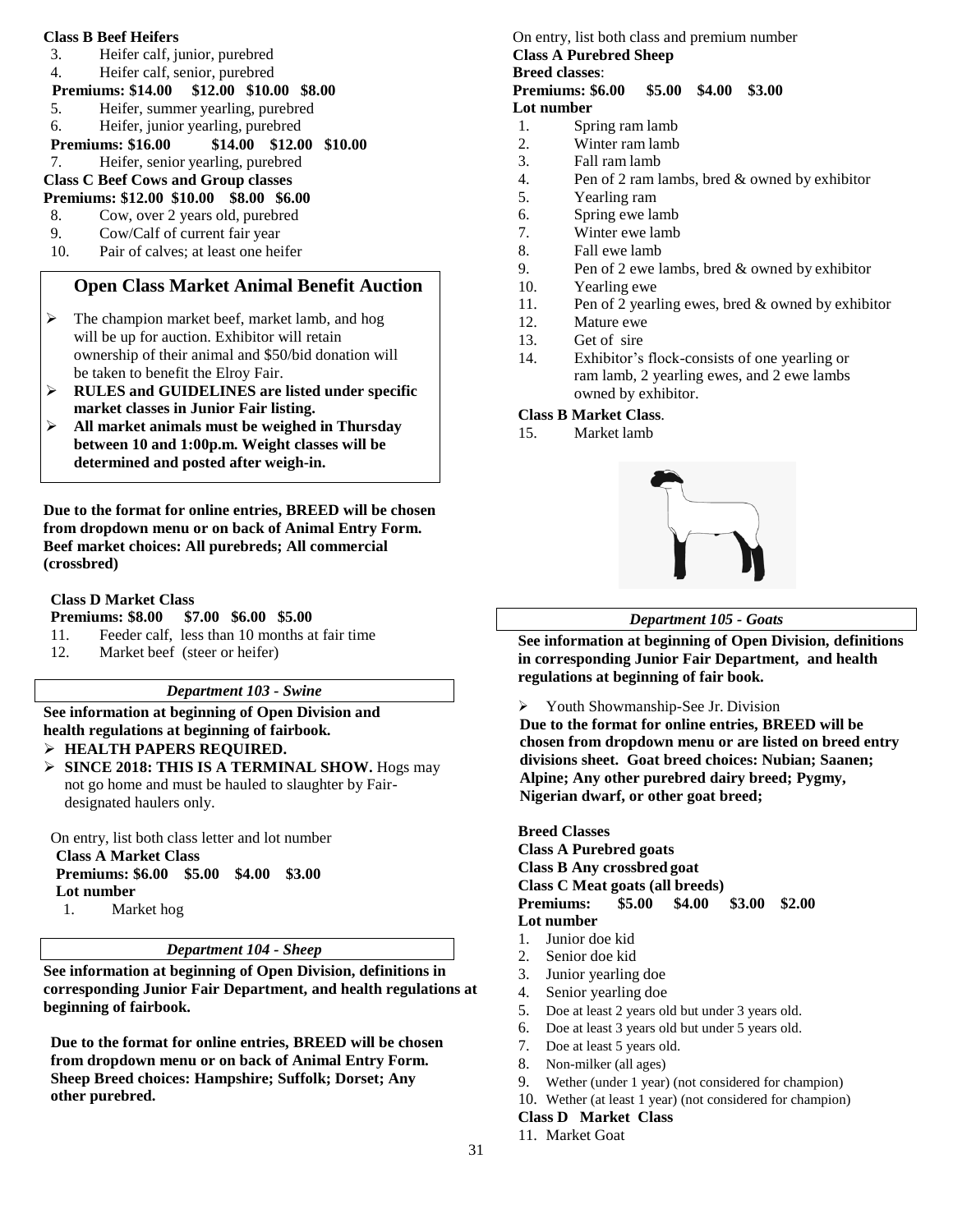# *Department 107 - Poultry*

**See information at beginning of Open Division and health regulations at beginning of fairbook.**

# *Due to the current outbreak of avian flu please watch for show updates or cancellations prior to fair time*

- Open to all Wisconsin residents.
- **JUDGING! Wednesday** following Jr. poultry judging.
- $\triangleright$  Check-in will take place before the show
- **Class changes must be made prior to start of show.**
- Youth outside the regular Elroy Fair exhibit area may enter showmanship the day of show for ribbon only. **Youth must be present at beginning of Junior show showmanship to participate. Wednesday. 3:00p.m.**
- Animals are brought on show day only.
- Wisconsin Tested Flock and proof of negative pullorum tests: submit with entry or day ofshow.

#### **Due to the format for online entries, BREED will be chosen from dropdown menu or on back of Animal Entry Form at end of book.**

**On entry, list both class letter and lot number. Only one entry per class and lot number combination CHICKENS:**

**Class A Chicken Breed Classes-Standard Class B Chicken Breed Classes-Bantam Class C Duck Breed Classes Class D Goose Breed Classes Class E Turkey Breed Classes Class F Exotic Fowl Classes Class G Pigeon and Dove Classes Premiums: \$2.00 \$1.75 \$1.50 \$1.25**

### **Lot number**

- 1. Old male, hatched prior to Jan 1. this year
- 2. Old female, hatched prior to Jan 1. this year
- 3. Young male, hatched after Jan 1. this year
- 4. Young female, hatched after Jan 1. this year

### **Class H Market poultry**

- 5. Roasters, 2 birds, either sex. Target age 56-60 days, weight 8-9.5#
- 6. Broilers, 2 young birds, Target age 38-44 days, weight 4.5-5.5#
- 7. Young duck, either sex, 5 # or over
- 8. Young goose, either sex, 7 # or over
- 9. Young turkey, either sex, over 15 weeks of age

### **Class I Egg - Bring with Poultry Entries**

- $\triangleright$  Entry shall consist of 6 eggs and will be judged according to their symmetry, equal size, and consistency of color. Please bring fresh, clean eggs, **produced by your own poultry,** carton cut in half.
- $\triangleright$  No emu eggs. No wild fowl eggs.

### **Must be pre-entered.**

### **Premiums:\$1.75 \$1.50 \$1.25 \$1.00**

- 1 6 chicken eggs, white
- 2. 6 chicken eggs, brown
- 3. 6 chicken eggs, blue/green color
- 4. 6 bantam eggs
- 5. 6 domestic duck eggs
- 6. 6 any other egg, not listed above, same variety-goose, turkey, guinea, etc.

#### **Class J Pet Class** (only bird shown by exhibitor)

All pet birds

#### *Department 108-Rabbits*

#### **See information at beginning of Open Division and health regulations at beginning of fairbook.**

- Open to all Wisconsin residents.
- **JUDGING!** Wednesday after Jr. Show
- Youth outside the regular Elroy Fair exhibit area may enter showmanship the day of show for ribbon only. **Youth must be present at beginning of Junior Show to participate. Wednesday, 2p.m.**
- $\triangleright$  No nursing does. Weaned rabbits only.
- $\triangleright$  Jr. bucks and does must meet minimum weight requirements for the breed
- Rabbits in 6-8 breed classes may be shown as juniors.
- Bring rabbits day of show only.

# **Due to the format for online entries, BREED will be chosen from dropdown menu or on back of Animal Entry Form at end of book.**

**On entry, list both class letter and lot number.** Only one entry per class and lot number combination.

#### **Purebred Rabbits:**

#### **Class A Rabbit Breed Classes Premiums: \$2.00 \$1.75 \$1.50 \$1.25 Lot number**

- 2. Senior Buck over 6 mos of age
- 3. Senior Doe over 6 mos of age
- 4. Junior Buck under 6 mos of age
- 5. Junior Doe under 6 mos of age

### **Class B Pet rabbits:**

6. Buck or doe over 6 months, which is shown in no other class and is the only rabbit shown by exhibitor.

#### **Class C Rabbit Market Classes:** These rabbits cannot be shown in any other class or lot number.

- 6. Single fryer: Not over 10 weeks old;  $3\frac{1}{2}$  to  $5\frac{1}{2}$ pounds
- 7. Roaster rabbit, Under 6 months of age; Minimum over 5 ½ pounds; Maximum 9 pounds
- 8. Meat pen of 3 rabbits, same breed and variety, not over 10 weeks old;  $3\frac{1}{2}$  to  $5\frac{1}{2}$  pounds

### *Department 109-Dogs*

#### **See information at beginning of Open Division and health regulations at beginning of fair book.**

Open to all Wisconsin residents.

- **Obedience and showmanship judging, Sunday, 10:00a.m.**
- **Agility judging, Sunday, 11:00a.m.**
- $\triangleright$  All dogs must be in good health. Proof of current rabies and distemper inoculations must be provided. **Send or upload with entry** or present to department superintendent day of show other classes. Copy of veterinarian certificate of vaccination is acceptable. Dog will be sent home if proof of shots is not provided.
- $\triangleright$  Dogs in season will be shown following all other classes. Please inform superintendent before the show if your dog is in season. Obedience only.
- $\triangleright$  Additional classes may be offered as needed. Contact Fair Secretary.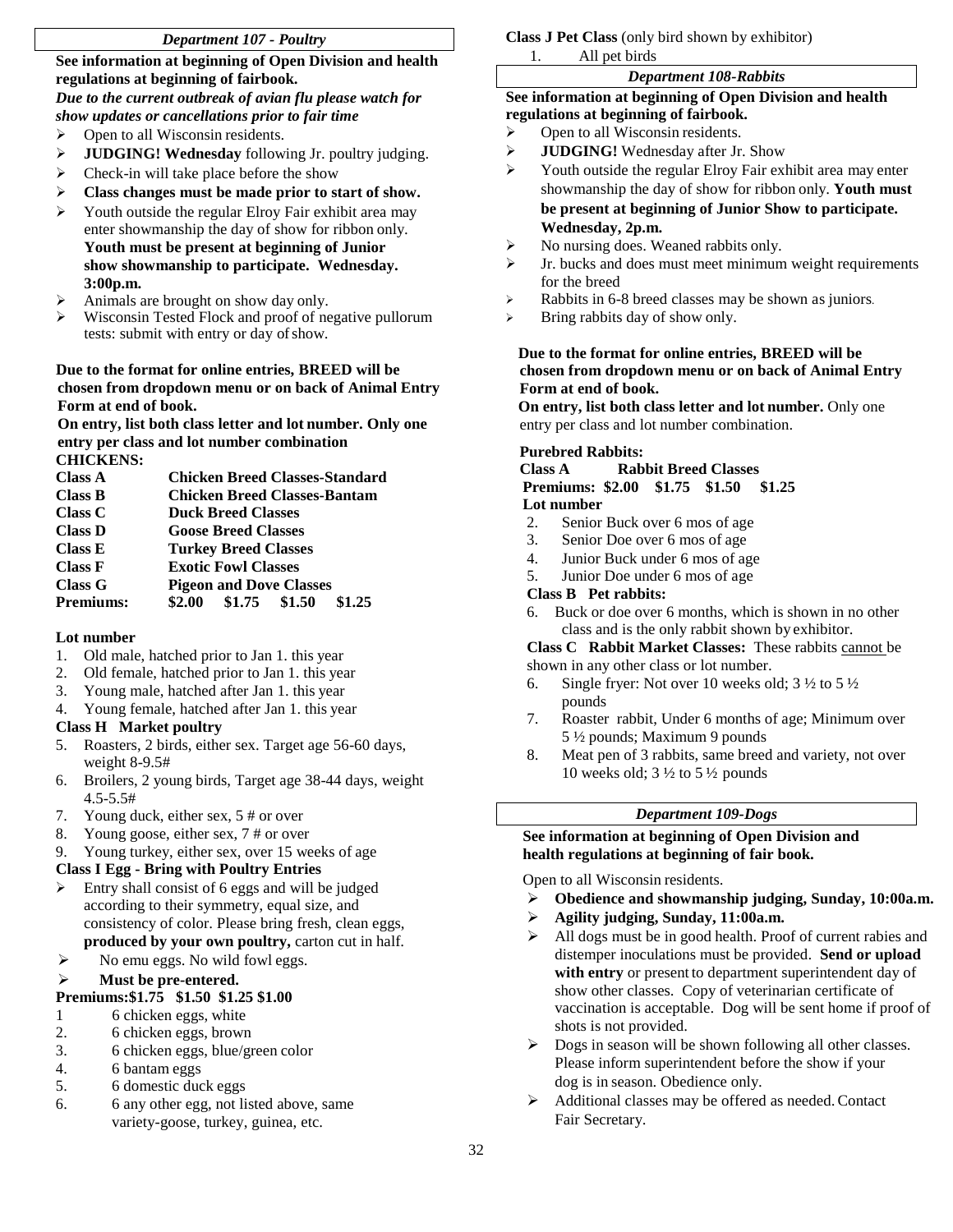$\triangleright$  There are no premiums offered for this department. Rosette ribbons awarded to third place.

# **On entry, list both class letter and lot number Class A Showmanship**

 Will be judged with Dept. 9 showmanship classes. **Lot number**

- 1. 1  $1<sup>st</sup>$  year in showmanship (youth)
- $2.$ <sup>nd</sup> and 3<sup>rd</sup> year in showmanship (youth)
- 3. 4 or more years in showmanship (youth)
- 4. Adult showmanship

# **Class B Dog Obedience**

**Beginner Pre-Novice:** (Added by Wisconsin 4-H Dog Project in 2017) Beginner Pre-Novice is open to exhibitor having no previous experience who is training a dog with no training. Score is not considered for Highest Scoring Dog. **All work on leash; Heel, Figure 8, sit for examination, recall (no finish), sit/stay-45 seconds.**

# **Lot Number**

5. Beginner Pre-Novice A (First year in class. All ages) 6. Beginner Pre-Novice B (2 or more years. All ages)

**Pre-Novice A** is open to exhibitor having no previous experience in training and a dog that has had no previous training or a dog who has advanced from Beginner Prenovice. Dogs must receive a score of 170 or more to advance to Novice. **All work on leash; heel, figure 8, stand for examination, recall.** *Group exercise-sit and down stay, 1 minute each, on a 6 foot leash.*

7. Pre-Novice A, all ages.

**Pre-Novice B** is open to exhibitor having previous experience in training a dog but is now training an untrained **OR** an inexperienced handler is showing a previously trained dog. Dogs must receive a score of 170 or more to advance to Novice. **All work on leash; heel, figure 8, stand for examination, recall.** *Group exercise-sit and down stay, 1 minute each, on a 6 foot leash.*

8. Pre-Novice B, all ages.

**Novice** is open to exhibitors working with a dog that has graduated from Pre-Novice or equivalent. **Heel and figure 8 on leash; stand for examination off leash; heel off leash; recall off leash;** *Group exercise-sit and down stay, 1 minute each, on a 6 foot leash.*

9. Novice, all ages

**Graduate Novice** is open to exhibitor working with a dog that has graduated from Novice. **Heel on leash and off leash; figure 8 off leash; stand for examination off leash; drop on recall off leash; long sit off leash-2 minutes** *handler in ring, drop leash***; long down off leash -3 minutes** *handler in ring, drop leash.*

10. Graduate Novice, all ages

**Pre-open** is open to exhibitors working with a dog that has graduated from Graduate Novice. All work off leash.

11. Pre-open, all ages

**Open** is open to exhibitors working with a dog that has graduated from pre-open. All work off leash.

12. Open, all ages.

# **Class C-Dog Agility, youth grades 3 to 13 Class D-Dog Agility, all adults**

- Entry fee \$10 per dog, maximum 2 classes
- No charge for exhibitors entered in a Department 9 (Junior Fair) class.
- $\triangleright$  Course will be outdoors on grass using county 4-H equipment and State 4-H agility rules and guidelines. See [https://4h.extension.wisc.edu,](https://4h.extension.wisc.edu/) follow the links for current information
- $\triangleright$  Classes divided by 4 jump heights:
- $4" class up to 10" inches at the shoulder$
- 8" class greater than 10" and up to 14" at the shoulder
- 12" class greater than 14" and up to 18" at the shoulder
- 16" class measuring over 18" at the shoulder.

**JTT (Jumps, Tunnels, Table)** There are JTT-A and JTT-B divisions and either On Leash or Off Leash The only pieces of equipment are: jumps, a table and one or more tunnels. The course will consist of  $7 - 10$  obstacles with a course time of 60 seconds. (Beyond 60 seconds, time penalties will be assessed.)

**Standard Agility** There are Standard A and Standard B divisions and either On Leash or Off Leash The contact obstacles (A-frame [maximum 4'6" at apex], dog walk and seesaw) and six weave poles will be added to the course containing jumps, tunnels and table. The courses will consist of 10 to 15 obstacles with a course time of 75 seconds. (Beyond 75 seconds, time penalties will be assessed)

**Due to the format for online entries, class based on jump height will be chosen from as a sublot on Fair Entry or on back of Animal Entry Form. Jump height choices: 4", 8", 12", 16".**

- 13. JTT-A
- 14. JTT-B
- 15. Standard A
- 16. Standard B

# **Open Division Non-Animal Departments**

# **Regulations for non-animal departments:**

- 1. There can be only one entry in each lot number. 2. All entries must have been grown or made since
- last year's fair, unless stated otherwise.
- 3. Exhibits must be in the exhibit building by entry deadline and must remain in place until release time as given in daily schedule of events.
- 4. Only four placings will be made in each lot number. Judge will place entries based on preset standards. If no items are up to standard, no placing will be made in that lot number.

# *Department 114-Plant & Soil Science*

# **See regulations listed at beginning of this section. Bring exhibits to Exhibit Building**

# **JUDGING: Friday**

On entry, list both class letter and lot number **Class A Field Crops:** 

### **Write variety on entry tag for lot numbers 1-8.**

**Grains** - Exhibit is ½ peck (1 gallon) of grain in plastic zip lock bag provided.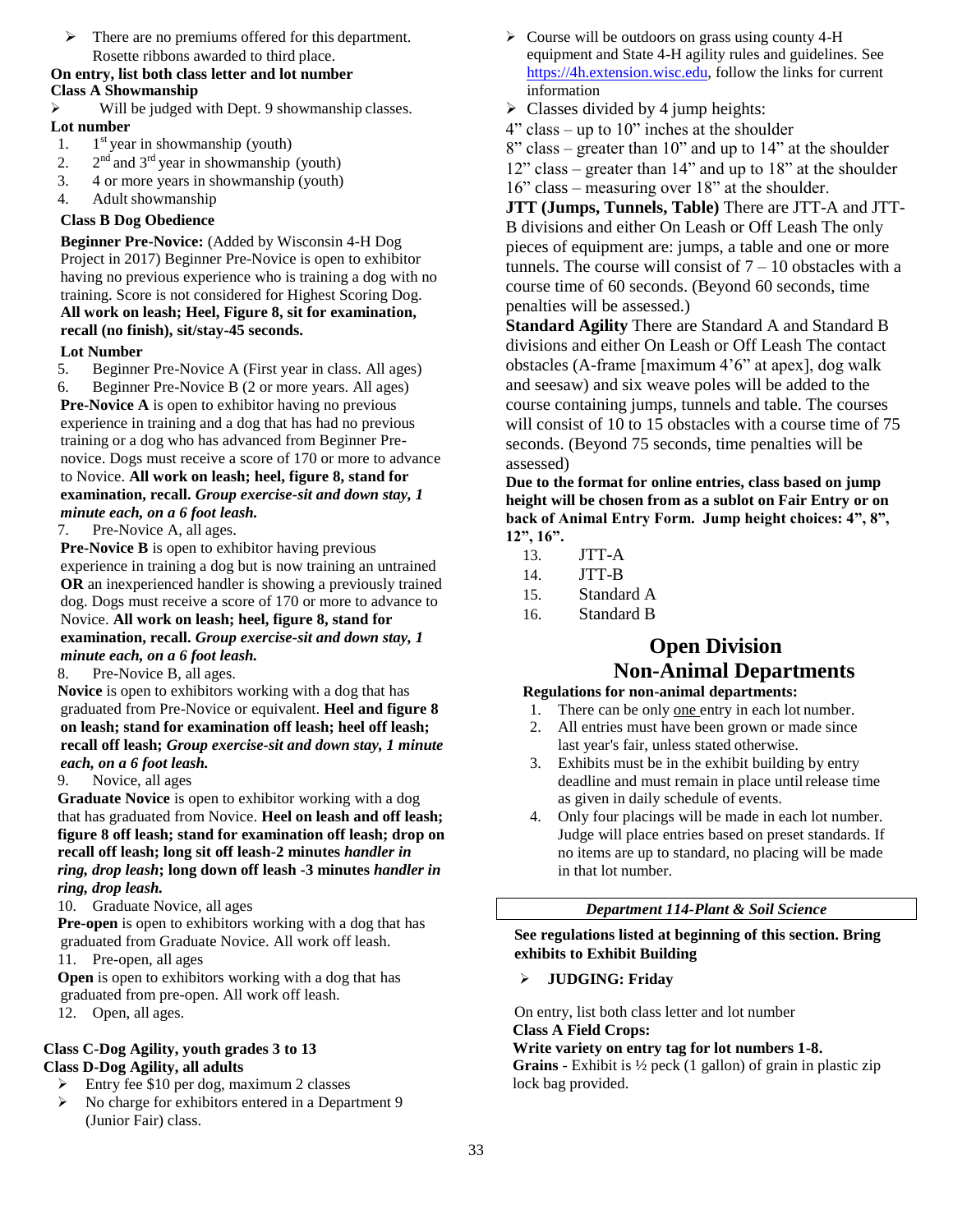#### **Premiums: \$2.00 \$1.75 \$1.50 \$1.25 Lot number**

- 1. Barley, any variety
- 2. Oats, any variety
- 3. Any other grain not listed
- 4. Soybeans
- 5. Shelled corn
- 6. High moisture ground ear corn

# **Forages**

- 7. Haylage, gallon Ziploc bag
- 8. Corn silage, gallon Ziploc bag
- 9. Hay, alfalfa,  $1<sup>st</sup>$  crop, 4-inch slab or equivalent in clear plastic bag
- 10. Hay, alfalfa,  $2<sup>nd</sup>$  crop, 4-inch slab or equivalent in clear plastic bag
- 11. Hay, alfalfa,  $3<sup>rd</sup>$  crop, 4-inch slab or equivalent in clear plastic bag
- 12. Grassy hay, 4-inch slab or equivalent in clear bag
- 13. Straw, 4-inch slab or equivalent in clear plastic bag
- **Corn**  Exhibit is (3) ears
- 14. Hybrid field, any variety
- 15. Sweet corn, any variety
- 16. Popcorn, any variety

**Sheaf Grains** - Exhibit is one (1) sheaf. Sheaf must measure at least three inches in diameter at the center band. Good quality has fine stems and many leaves. Cure all hay so the leaves stay on. Leave on as many leaves as possible.

- 17. Bundle winter wheat
- 18. Bundle oats, any variety
- 19. Bundle barley, any variety
- 20. Bundle alfalfa
- 21. Bundle red clover
- 22. Bundle soybeans
- 23. Corn on stalks Exhibit is 3 stalks of corn which includes the brace roots and part of the root system. Remove most of the soil and tie stalks together with a strong string.

# **Class B Vegetables Box**

 $\triangleright$  For information on preparing vegetables for show: http://sheboygan.uwex.edu/files/2015/09/Exhibiting-and-Judging-Vegetables.pdf

# **Premiums: \$5.50 \$4.50 \$3.50 \$2.50**

# **Lot numbers**

24. Vegetable Garden - Boxes will be provided. No embellishments allowed. Exhibit is display of six (6) different vegetables types. Each vegetable must have the same number as in the individual vegetable entries i.e.: 3 beets, 1 cabbage, 3 tomatoes, etc.

# **Class C Vegetables**

# **Premiums: \$1.75 \$1.50 \$1.25 \$1.00**

# **Lot number**

- 25. Asparagus, 3 stalks
- 26. Beans, green, 3
- 27. Beans, yellow, 3
- 28. Beets, 3
- 29. Broccoli, 1 bunch
- 30. Cabbage, early, 1 head
- 31. Carrots, 3
- 32. Cauliflower, 1 head
- 33. Corn, sweet, 2 ears
- 34. Cucumbers, 3
- 35. Character made from vegetables
- 36. Horseradish, root, 1 (no leaves)
- 37. Lettuce, any type, 1 bunch
- 38. Kohlrabi, 3
- 39. Onions, red, 3
- 40. Onions, white, 3
- 41. Onions, yellow, 3
- 42. Peas, 6 pods
- 43. Peppers, hot, 3
- 44. Peppers, sweet, 3
- 45. Early garden potatoes, 6
- 46. Radish, long 3
- 47. Radish, round 3
- 48. Rhubarb, 2 stalks
- 49. Spinach, 1 bunch
- 50. Summer squash, 2
- 51. Swiss chard, 1 bunch
- 52. Tomatoes, green, 3
- 53. Any other vegetable, named
- 54. Weirdest, ugliest vegetable, named
- 55. Homemade Scarecrow, any size
- 56. Set of 5 garden stakes or markers created by exhibitor

# **Class D Herbs**

- ➢ **Fresh cut entries consist of 3 stems in stable non- tip vase with water.** Exhibits left in wet paper towels will be disqualified.
- ➢ **May NOT enter same herb in vase and potted. (For example, enter either 57 OR 58, not both.)**
- $\geq$  See Dept. 25 for dried herb entries
- 57. Chives, fresh cut
- 58. Chives, potted
- 59. Dill, fresh cut
- 60. Dill, potted
- 61. Basil, fresh cut
- 62. Basil, potted
- 63. Thyme, fresh cut
- 64. Thyme, potted
- 65. Mint any variety, fresh cut
- 66. Mint any variety, potted
- 67. Parsley, fresh cut
- 68. Parsley, potted
- 69. Sage, fresh cut
- 70. Sage, potted
- 71. Any other, fresh cut, named
- 72. Any other, potted, named
- **Class E Fruits**

# **Premiums: \$2.00 \$1.75 \$1.50 \$1.00**

- 73. Strawberries 1 pint
- 74. Any other berries 1 pint
- 75. Any other fruit-4 or 1 pint

### *Dept. 115 Flowers and Houseplants*

#### **See regulations at beginning of this section. Bring exhibits to Exhibit Building**

- > New!!! ALL ENTRIES IN THIS DEPARTMENT must be in the exhibit building by Thursday at 4:00 pm. **excluding cut flowers which must be in place by Friday at 10a.m.**
- **JUDGING: Friday, 11a.m.**
- $\triangleright$  Commercial/professional greenhouse operators are not eligible to enter.
- $\geq$  3 blooms or spikes except where noted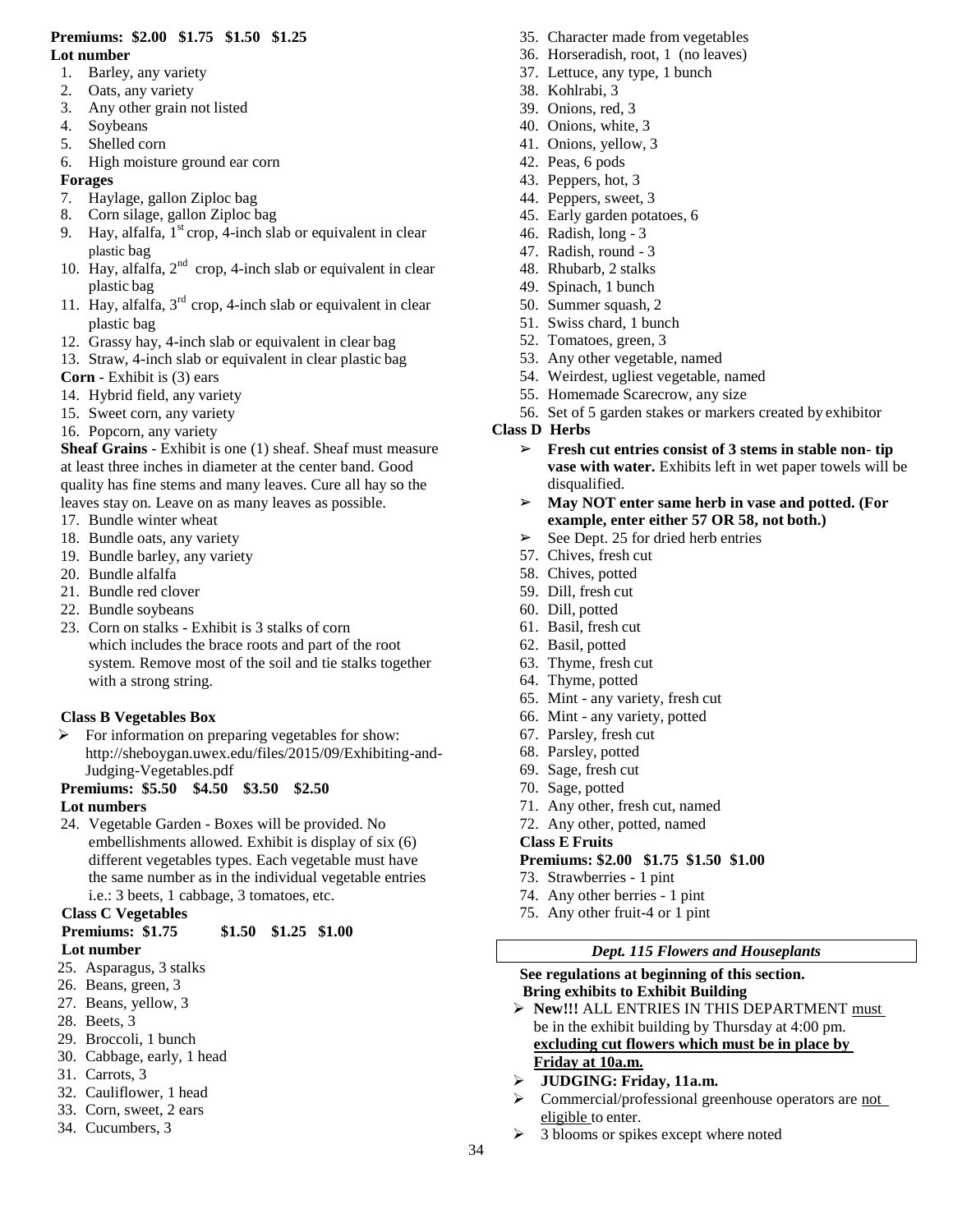$\triangleright$  Use stable, no-tip container that is the appropriate size for entry.

On entry, list both class letter and lot number

#### **Class A Bouquet of Cut Flowers**

- **Premiums: \$2.50 \$2.25 \$2.00 \$1.50 Lot number**
	- 1. Bachelor Buttons
	- 2. Blanket Flower (Gaillardia)
	- 3. Calendulas
	- 4. Clematis
	- 5. Cockscomb
	- 6. Campendula (Bell Flower)
	- 7. Coreopsis
	- 8. Cosmos
	- 9. Daisy
	- 10.Delphinium—1 spike
	- 11.Dianthus/Pinks
	- 12.Foxglove/Digitalis—1 spike
	- 13.Hydrangea—1 stem
	- 14.Iris—1 stem
	- 15.Larkspur
	- 16.Lily (Lilium)—1 stem
	- 17.Lily, Calla—1 stem
	- 18.Lily of the Valley
	- 19.Lupines—1 stem
	- 20.Marigolds, large
	- 21.Marigolds, small
	- 22.Nasturtium
	- 23.Pansy/Viola
	- 24.Day lily (Hemerocallis)—1 stem
	- 25.Petunia, double
	- 26.Petunia, single, solid
	- 27.Petunia, single, bicolor
	- 28.Phlox—1 stem
	- 29.Poppy
	- 30.Coneflower (Echinacea)
	- 31.Rose 1 stem
	- 32.Rubekia (Black Eyed Susan)
	- 33.Salvia
	- 34.Snapdragon
	- 35.Zinnia
	- 36.Any other (write name on entry tag)

# **Class B Floral Arrangements**

 $\triangleright$  Fresh cut or dried flowers. No artificial flowers, but can use artificial ornamentation, dried flowers, plants, or plant parts

# **Premiums: \$3.00 \$2.50 \$2.00 \$1.50**

- 37.Current Elroy Fair theme
- 38.Holiday
- 39.Patriotic
- 40.Miniature arrangement, 3" high or under
- 41."Picnic Fun" outdoor, casual arrangement
- 42."Roadside Treasures"-Arrangement with roadside plant materials
- 43."Packer Backer" in all Packer colors or with a football theme
- 44."Tea for Two" arrangement in teacup or teapot
- 45."Rhythm of the Sea" must use sea shells or materials related to marine life
- 46."Pitcher Fun" must use pitcher as container
- 47.Dairy theme
- 48.Single color arrangement-all materials and container must be of the same color.
- 49."Dinner at Eight" arrangement suitable for the dinner table
- 50."A Tisket, A Tasket" must use basket as container
- 51."Pleasing Seasonings" must use all herbs
- 52. Country theme
- 53. "Old Fashioned Fun" Any Tussie Mussie or Hand Round
- 54. Any other themed arrangement
- 55.Corsage for special occasion
- 56.Floating arrangement, nothing anchored
- 57.Bud vase
- 58."Hosta Heaven" arrangement using hostas
- **Class C Potted Plants**
- $\triangleright$  Must be clean and free of insects & disease. Can be in a free standing pot or hanging
- **Premiums: \$2.00 \$1.75 \$1.50 \$1.25**
- 59.African violet, double, all colors, single crown
- 60.African violet, single, all colors, single crown
- 61.Cactus, one plant, any kind , not Christmas
- 62.Exotics orchids, bonsai, banana, etc
- 63.Fern, any kind
- 64.Geranium, in bloom (single plant)
- 65.Impatiens (single plant)
- 66.Ivy, any kind
- 67.Philodendron, any kind
- 68.Pothos
- 69.Succulent, any kind (single plant)
- 70.Tuberous begonia (single plant, single flower)
- 71.Tuberous begonia (single plant, double flower)
- 72.Wax begonia (single plant)
- 73.Planter, single variety, 3-5 plants
- 74.Planter, mixed varieties, 3-5 plants
- 75.Terrarium, must have a cover
- 76.Dish garden
- 77.Fairy garden (using live plants), 12" or less wide
- 78.Fairy garden (using live plants), over 12" wide
- 79.Cactus garden
- 80.Unique container garden
- 81.Herb garden
- 82.Planter with hostas in a container 16' diameter or smaller
- 83.Hanging basket, single variety, 3-5 plants
- 84.Hanging basket, mixed varieties, 3-5 plants
- 85.Any other plant not listed above, named

# **Class D Hostas**

35

- $\triangleright$  Enter 1 stem in a single stem vase
- $\triangleright$  Write variety of hosta on tag
- 86.Variegated variety, small leaf

89.Yellow variety, small leaf 90.Yellow variety, medium leaf 91.Yellow variety, large leaf 92.Solid variety, small leaf 93.Solid variety, medium leaf 94.Solid variety, large leaf

87.Variegated variety, medium leaf 88.Variegated variety, large leaf

95.Any other variety (named), small leaf 96.Any other variety (named), medium leaf 97.Any other variety (named), large leaf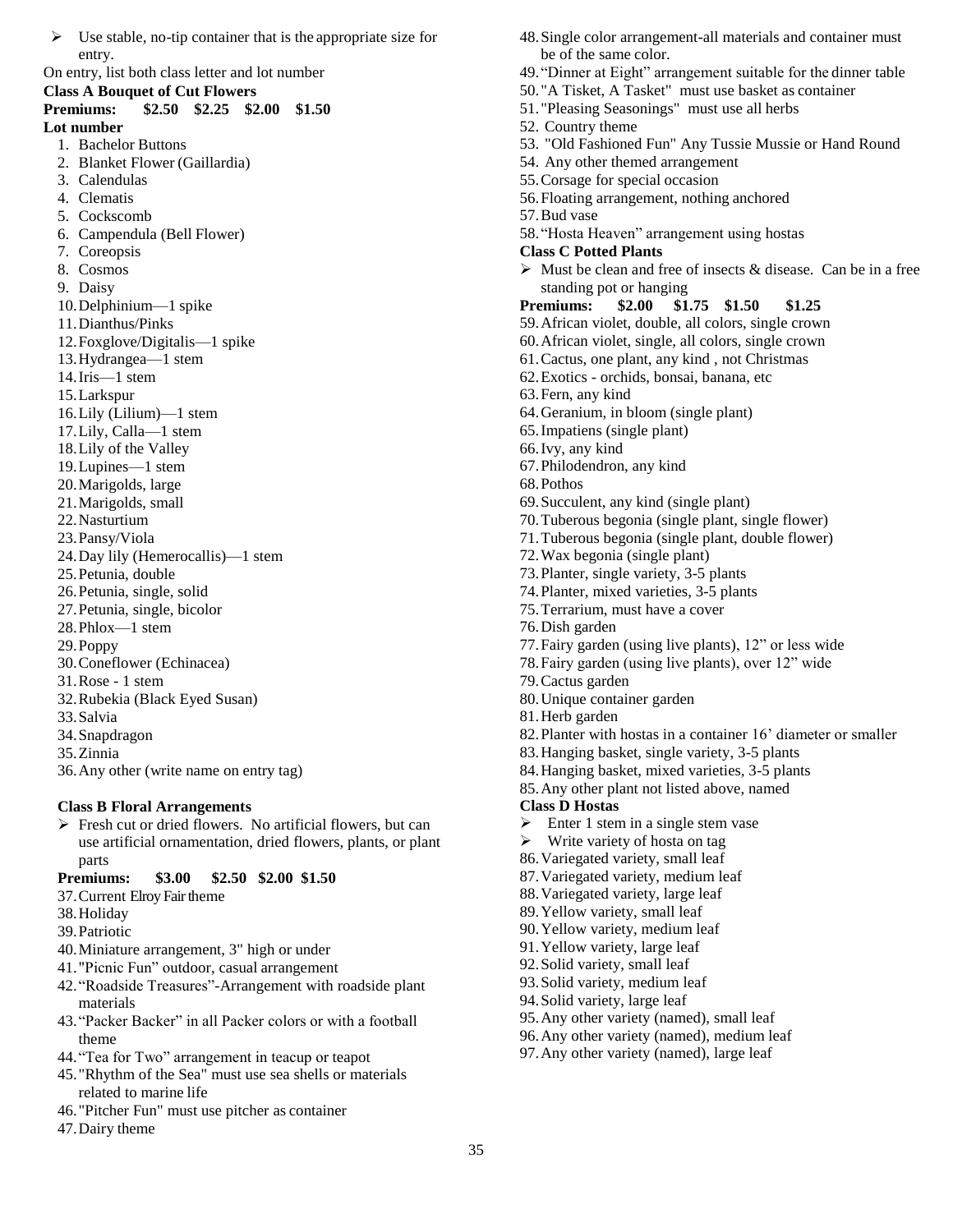#### *Department 116 - Natural Sciences*

#### **See regulations listed at beginning of this section Bring exhibits to School House**

- Bee exhibits must be product of bees owned and worked by the exhibitor.
- On entry, list both class letter and lot number

# **Class A Bee Hive**

### **Premiums: \$5.50 \$4.50 \$3.50 \$2.50**

#### **Lot number**

1. Honey bees, with queen, in single observatory hive, both sides glass, and one new comb.

# **Class B Other bee related exhibits**

# **Premiums: \$2.50 \$2.25 \$2.00 \$1.50**

- 2. Caucasian queen bee, in single observatory hive
- 3. Beeswax, 2 cakes
- 4. White extracted honey, one 8-oz jar
- 5. Dark extracted honey, one 8-oz jar

# **Class C Natural Science exhibits**

- 6. Maple syrup, one 8-oz jar
- 7. Sorghum, one 8-oz jar
- 8. Bug collection mounted & labeled
- 9. Nature collection mounted & labeled
- 10. Any poster related to Natural Sciences
- 11. Any other exhibit related to Natural Sciences

# *Department 118 - Cultural Arts*

#### **See regulations listed at beginning of thissection. Bring exhibits to School House**

- Paintings and drawings must be matted or framed and WIRED for hanging from peg board hook. NOTE: Bar type of hangers do not fit on peg board hooks. Please use wire.
- $\triangleright$  No cross stitch, counted cross stitch, embroidery or needlework items - see Home Environment Dept. 128
- $\triangleright$  If painting is for sale, please print "For Sale" on the back of the entry tag. Do not include price.
- $\triangleright$  Paint by number paintings are not eligible for entry
- $\triangleright$  If your painting is a reproduction from a photo, you may include original photo if you choose.
- $\triangleright$  Including info on work done is helpful to judge.

# **On entry, list both class letter and lot number**

- **Class A Oil Painting**
- **Class B Acrylic Painting**
- **Class C Water Colors**
- **Class D Chalk, Charcoal or Pastels**
- **Class E Mixed Media (identify media used)**
- **Class F Pencil or ink**
- **Class G Any Other Media (name on entry tag)**

### **Premiums: \$4.50 \$3.50 \$3.00 \$2.50**

# **Lot number**

- 1. Landscape or water scene
- 2. Figure or portrait
- 3. Animal, bird, fish or reptile
- 4. Still life
- 5. Abstract
- 6. Fruits, vegetables or flowers
- 7. Buildings
- 8. Any other subject not listed above

### **Class H Ceramics, commercial mold 24" or less Premiums: \$3.00 \$2.50 \$2.00 \$1.50**

- 9. Useful item (dishes, bowls, etc), glazed
- 10. Useful item (candle holder, bookend, etc.), stained
- 11. Decorative item, glazed
- 12. Decorative item, stained
- 13. Animal, glazed
- 14. Animal, stained
- 15. Holiday item, glazed
- 16. Holiday item, stained
- 17. Figurine, glazed
- 18. Figurine, stained
- 19. Any other ceramic item not listed

#### **Class I Collective hobbies**

- 20. Stamp collection
- 21. Coin collection
- 22. Salt and pepper sets, 6 pair
- 23. Thimbles, 6 items
- 24. Match covers, 6 items
- 25. Any other collection, 6 items

#### **Class J Leathercraft**

- 26. Small article
- 27. Medium article
- 28. Large article
- 29. Small article from kit
- 30. Medium article from kit
- 31. Large article from kit

### **Class K Other Crafts and Cultural Arts**

- 32. Tin work, any item
- 33. Calligraphy
- 34. Tie dyed item
- 35. Woodburning, any item
- 36. Basketry, any item
- 37. Decorative paper twist, any item
- 38. Jewelry, any item
- 39. Macrame, any item
- 40. Paracord, any item
- 41. Any hand molded item
- 42. Metal sculpture, welded
- 43. Metal sculpture, not welded
- 44. Sculpture, any other
- 45. Free form pottery
- 46. Decorative papier mache, any item
- 47. Sand art
- 48. Rock art
- 49. Seed art

36

- 50. Diamond or gem art, kit
- 51. Duct tape, any item
- 52. Legos or K'nex, any item, must be fused
- 53. Any other craft not listed

57. Scrapbook, digital, printed book 58. Scrapbook, digital, in photo frame

54. Any other cultural arts project (clowning, theater, etc.)

#### **Class L Scrapbooking**

**Class M Stamping** 59. Greeting card 60. Decorative item

55. Scrapbook page using traditional techniques

61. Any other stamped article not listed above

56. Complete scrapbook using traditional techniques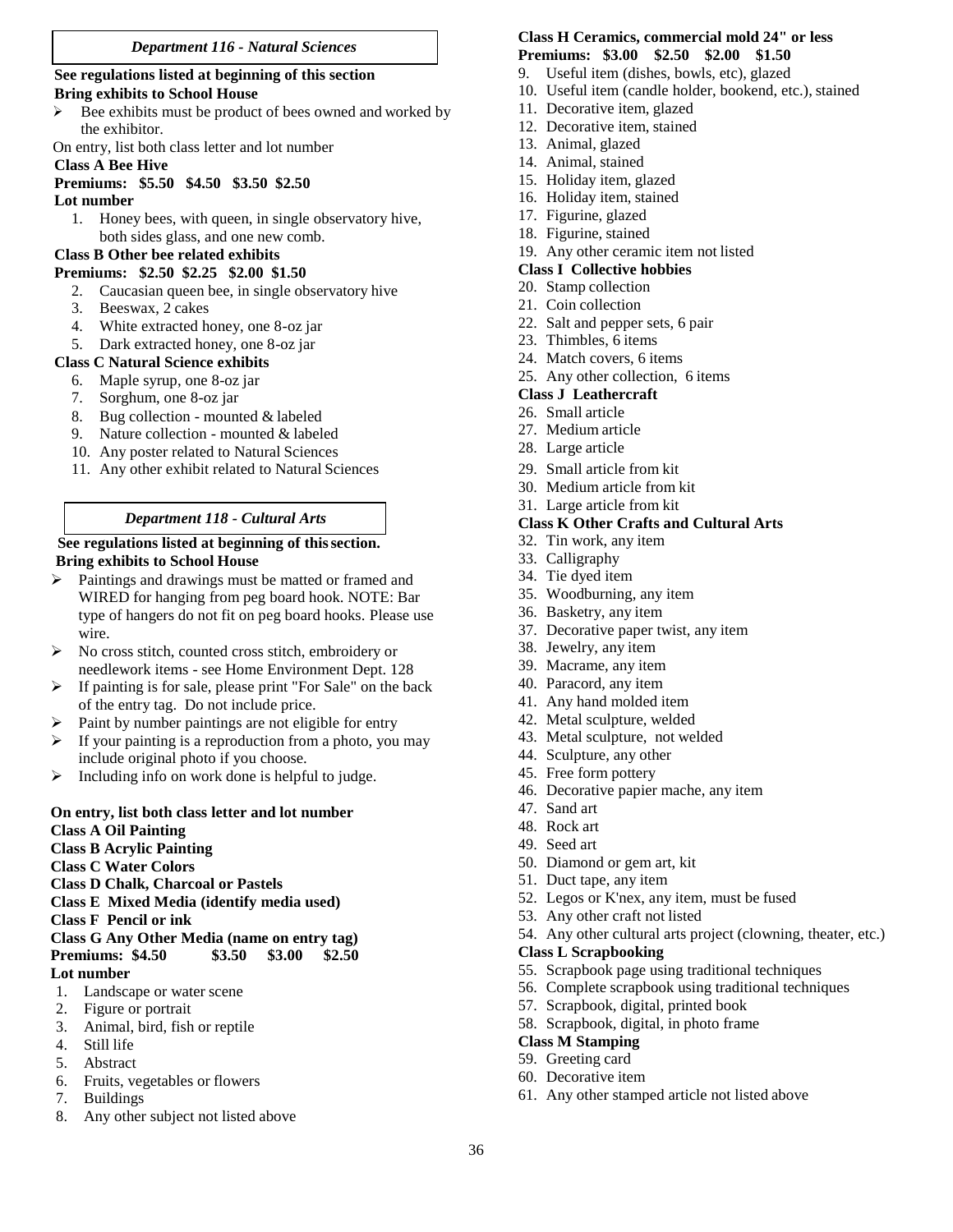# *Department 120 – Photography*

# **See regulations listed at beginning of thissection. Bring exhibits to School House**

- All photographs must be taken since last fair.
- $\triangleright$  Borders on outside of mounting may not be more than 2" and inside borders between pictures may not be more than 1" horizontally or vertically.
- All photos, **including 8x10's,** must be mounted on tag board **sized to correspond to the size of the photos exhibited. No excessive mounting to be used due to display space limitations.** Tag board must be square or rectangular-not too large. No **matted or framed photos.**
- > Captions are optional.
- $\triangleright$  If photo entries are equal in quality, top prizes will be awarded to those which are exhibited most attractively.
- Photos previously exhibited at the Elroy Fair may not be entered again.
- Photos, mounting and captioning must be the work of the exhibitor.
- Photos should be  $3\frac{1}{2} \times 5$  or  $4 \times 6$  inches, glossy or matte. Any photo 5 x 7 inches or larger is considered to be oversized.
- All photos are **COLOR** unless otherwise stated
- Any duplication of photo/s in any category or by any other exhibitor will disqualify ALL photosinvolved.
- Professional is defined as someone who regularly charges for their photography services or advertises their photography business.

On entry, list both class letter and lot number **Class A Still Photography, amateur Class B Still Photography, professional**

# **Premiums: \$4.50 \$3.50 \$2.50 \$1.50**

**Lot number**

- 1. 2 Nature scene other than landscape
- 2.  $2 -$  Action or sports
- 3.  $2 Still life$
- 4. 2 Agricultural scenes
- 5. 2- People (1 or more)
- 6. 2 Animal(s), domestic or pets
- 7.  $2 -$  Wildlife or zoo animals
- 8.  $2 Sky$  or water scenes
- 9. 2 Landscape
- 10. 2 Buildings or other structures
- 11. 2 City or village scenes
- 12.  $2 -$  Flowers or plants
- 13. 2 Elroy Fair, can include last two years
- 14. 2- Silhouette
- 15. 2 -Trick or funny photo
- 16.  $2 Black & white, any subject$
- 17. 2 Close up
- 18. 2 Night Scene
- 19. 2 –Any other subject
- 20. 1 oversize—Nature scene other than landscape
- 21. 1 oversize—Action or sports
- 22. 1 oversize Still life
- 23. 1 oversize Agricultural scene
- 24. 1 oversize People (1 or more)
- 25. 1 oversize –Animal(s), domestic or pets
- 26. 1 oversize Wildlife or zoo animals
- 27. 1 oversize—Sky or water scene
- 28. 1 oversized Landscape
- 29. 1 oversized Buildings or other structures
- 30. 1 oversized City or village scene
- 31. 1 oversized Flowers or plants
- 32. 1 oversize Elroy Fair, can include last two years
- 33. 1 oversize Silhouette
- 34. 1 oversize-Trick or funny photo
- 35. 1 oversize photo-Black & white, any subject
- 36. 1 oversize-Close up
- 37. 1 oversize-Night scene
- 38. 1 oversize-Self portrait
- 39. 1 oversize-Any other subject not listed
- 40. 1 Panoramic picture, any subject
- 41. 1 oversize-Character study

# *Department 122 - Woodworking*

# **See regulations listed at beginning of this section. Bring exhibits to Exhibit Building**

On entry, list both class letter and lot number **Class A Woodworking Premiums: \$3.00 \$2.50 \$2.00 \$1.50 Lot number**

- 1. An article for use in the kitchen/bathroom
- 2. An article for use in the living room/bedroom
- 3. A toy or homemade game
- 4. Article of creative design from wood or wood and other materials
- 5. An article for use out of doors/lawn ornament
- 6. Any scroll sawed item
- 7. Any refinished item
- 8. Any article for storage
- 9. Article with CNC machine work
- 10. Any other woodworking project

# *Department 125 - Foods & Nutrition*

# **See regulations listed at beginning of this section. Bring exhibits to School House**

- \*\*\*NOTE CHANGE\*\*\*All entries must be in place by **4:00pm on Thursday**
- **JUDGING: Thursday, 6:00p.m.**.
- $\triangleright$  All baked products become the property of the fair.
- $\triangleright$  Pick up ribbons and entry tags at release time.
- All products must be made from scratch. Do not frost.
- $\triangleright$  Bring items on small plates placed in zip lock bags with entry tags securely fastened to plates.
- $\triangleright$  See page 40 for Moo...marvelous Muffin Challenge. (Lot #50)

# **Class A Cakes**

# **Premiums: \$2.00 \$1.75 \$1.50 \$1.25**

Cakes - do not frost:

# **Lot number**

- 1. Chiffon cake, 4 inch slice
- 2. Date cake, 4 inch corner square
- 3. Fruit cake, 4 inch corner square
- 4. Angel food cake, 4 inch slice
- 5. Special dietary consideration, i.e. diabetic, gluten free, etc., cake, 4 inch corner square, incl. recipe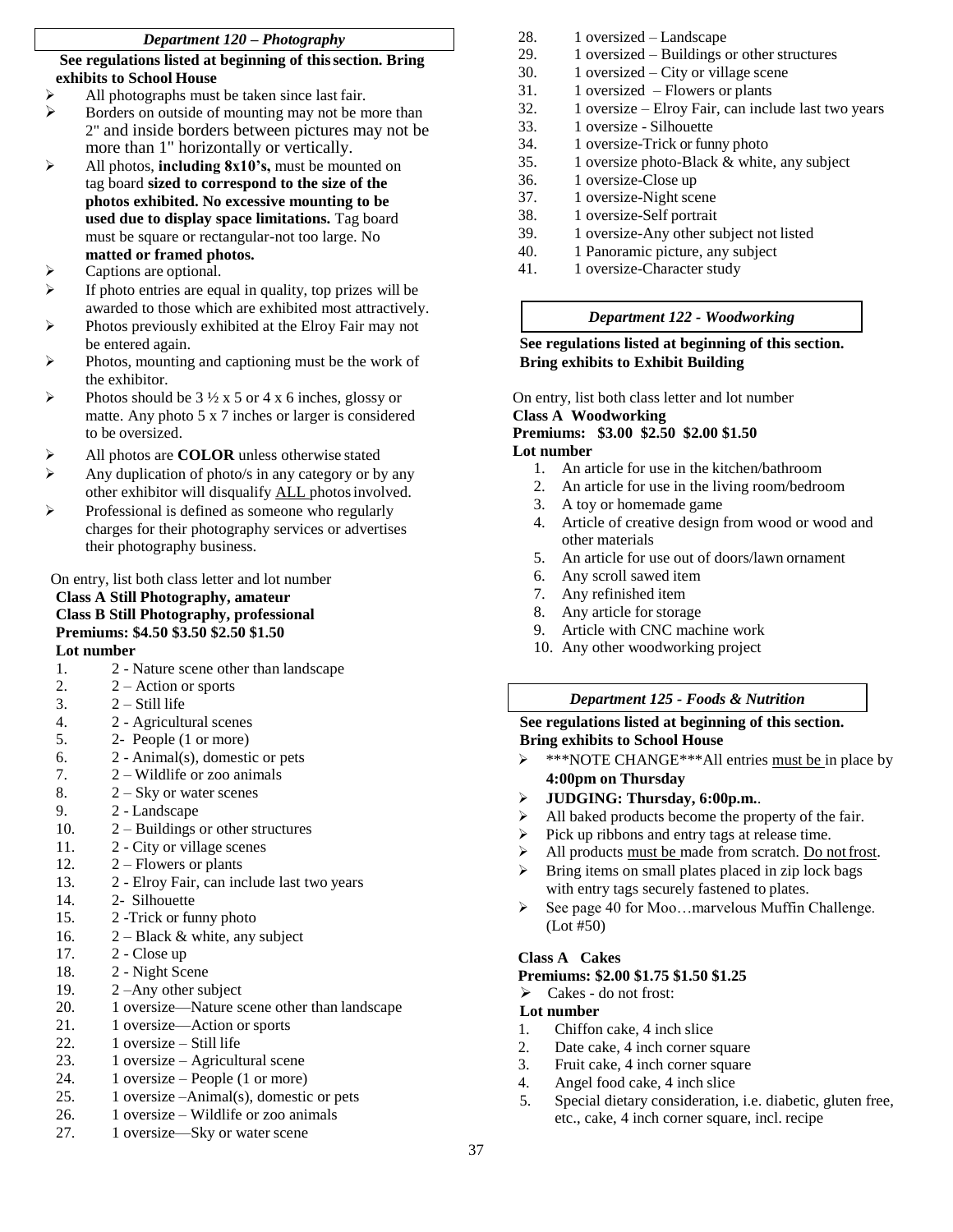#### 6. Jelly roll cake, 4 inch end piece

- 7. Chocolate cake, 4 inch corner square
- 8. White cake, 4 inch corner square
- 9. Nut cake, 4 inch corner square
- 10. Spice or applesauce cake, 4 inch corner
- 11. Marble cake, 4 inch corner square
- 12. Poppy seed, 4 inch corner square
- 13. Any other cake, 4 inch corner square

# **Class B Decorated cakes and cookies**

# **Premiums:\$2.50 \$2.25 \$2.00 \$1.50**

 $\triangleright$  Use cake form for 14 and 15. Cupcake for 16

# **Lot number**

- 14. Decorated cake, special occasion
- 15. Decorated cake, holiday
- 16. Decorated cupcake (1)
- 17. Decorated cookie (1)

# **Class C Donuts and Pies**

# **Premiums: \$2.00 \$1.75 \$1.50 \$1.25**

- 18. Cake donuts, 3
- 19. Raised donuts, 3

# **Pies - one-sixth (1/6) piece:**

- 20. Berry
- 21. Mince
- 22. Apple
- 23. Cherry
- 24. Any other fruit pie

# **Red Star Yeast Awards discontinued in 2021.**

# **Class D Yeast breads - one-half loaf:**

- 25. White loaf
- 26. Graham or whole wheat loaf
- 27. Rye loaf
- 28. Raisin loaf
- 29. Yeast coffee cake, 4 inch piece
- 30. Bread machine product, ½ loaf cut lengthwise w/ heel
- 31. Any gluten free loaf, incl. recipe
- 32. Parker house rolls, 3
- 33. Clover leaf rolls, 3
- 34. Cinnamon rolls, 3
- 35. Fruit rolls, 3
- 36. Whole wheat rolls, 3
- 37. Decorative bread May use frozen or homemade yeast bread dough to HAND FORM creative design

### **Class E Cookies and bars - 3 each**

- 38. Ginger
- 39. Sugar
- 40. Peanut butter
- 41. Special dietary consideration, i.e. diabetic, gluten free, etc., cookie, incl. recipe
- 42. Chocolate chip
- 43. Oatmeal
- 44. Filled cookie
- 45. Any gluten free cookie or bar, incl. recipe
- 46. Any other cookie
- 47. Brownies, unfrosted
- 48. Any bar

### **Class F Quick Breads**

- 49. Banana bread, one-half loaf
- 50. Muffins, named, 3
- 51. Any other quick bread, one-half loaf,
- 52. Rolled baking powder biscuits, 3

### **Class G Miscellaneous**

53. Any other baked good not listed

#### **Class H Candy –** 4 pieces per entry

- 54. Chocolate fudge
- 55. Caramel
- 56. Peanut brittle
- 57. Other nut brittle
- 58. Dipped candy
- 59. Hard candy
- 60. Molded candy
- 61. Mints
- 62. Any other candy not listed above

#### **Class I Food Preservation**

#### **Premiums: \$2.00 \$1.75 \$1.50 \$1.25**

- Must use standard sized canning jars and regulation lids, including jams and jellies
- $\triangleright$  All entries will be judged using times and temperatures recommended by the US Dept. of Ag and UW-Extension.
- $\triangleright$  Must have been processed since the last fair
- $\triangleright$  Attach label to product which states the following: Name of Product: Date canned: Mo.\_\_\_\_\_\_\_\_ Day \_\_\_\_\_ Year Method of preparing (check one) \_Hot Pack \_ Cold Pack \_
	- Method of Processing (check one) Boiling Water Bath \_\_\_\_\_\_, Pressure Canner \_\_\_#\_\_\_\_ Processing Time: Quart \_\_\_\_\_\_\_\_\_\_\_ Pint \_\_\_\_\_\_\_\_\_\_
- Judge has the privilege of opening jars

### **Fruits**

- 63. Applesauce
- 64. Apple slices or chunks
- 65. Blackberries
- 66. Blueberries
- 67. Cherries
- 68. Crab apples
- 69. Cranberries
- 70. Peaches
- 71. Pears
- 72. Plums
- 73. Raspberries
- 74. Rhubarb
- 75. Fruit juice
- 76. Pie filling, any fruit
- 77. Any other canned fruit not listed

90. Any other canned vegetable not listed

### **Vegetables**

- 78. Asparagus
- 79. Beets, plain
- 80. Carrots
- 81. Corn

83. Greens

85. Peas 86. Sauerkraut 87. Tomatoes, juice 88. Tomatoes, stewed 89. Tomatoes, whole

38

82. Green beans

**Pickles and Relish**

92. Chili sauce 93. Chow

91. Beets, pickled/spiced

94. Cucumber, fresh pack 95. Cucumber relish 96. Dill, fermented

84. Mixed vegetables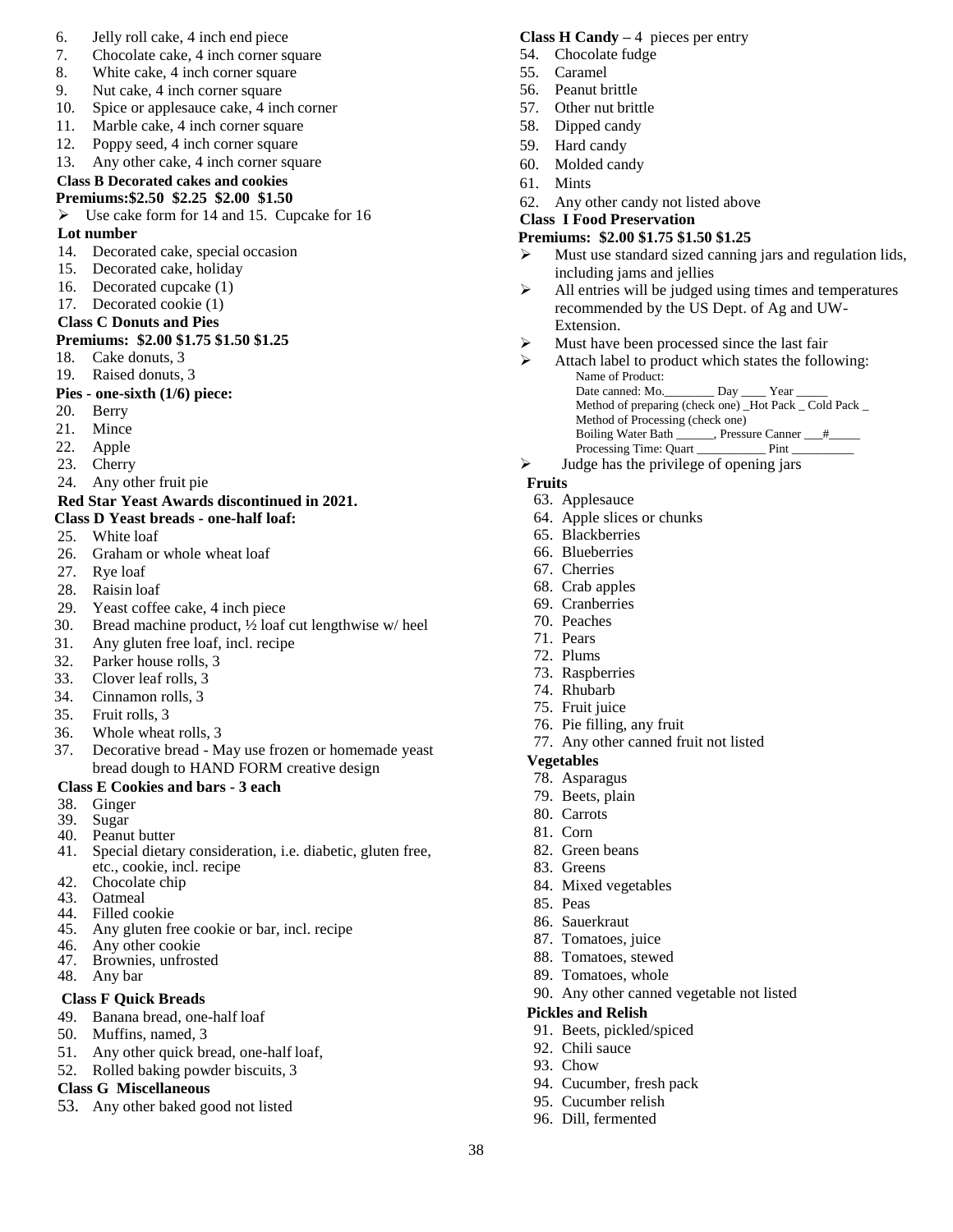- 97. Mixed pickle, relish or salsa
- 98. Tomato salsa
- 99. Sweet relish
- 100.Tomato catsup
- 101.Turmeric
- 102.Any other pickle or relish not listed

#### **Jam: Use standard pint or half pint jar and lid**:

- 103. Apple butter
- 104. Blackberry
- 105. Cherry
- 106. Grape
- 107. Marmalade
- 108. Plum
- 109. Raspberry
- 110. Strawberry
- 111. Any other jam not listed

#### **Jelly: Use standard pint or half pint jar and lid:**

- 112. Apple
- 113. Blackberry
- 114. Cherry
- 115. Grape
- 116. Plum
- 117. Raspberry

118. Any other jelly not listed

#### **Canned Meat**

- 119.Beef
- 120.Chicken
- 121.Any other canned meat

# **Dried Foods**

- 122.Vegetable
- 123.Fruit
- 124.Meat
- 125.Herbs
- 126.Any other dried food

### *Department 126 - Clothing*

#### **See regulations listed at beginning of this section. Bring exhibits to Exhibit Building**

 All exhibits MUST BE exhibited on hanger and MUST BE COMPLETELY COVERED BY CLEAR PLASTIC to help prevent damage. Entry tags must be SAFETY-PINNED to articles.

On entry, list both class letter and lot number

#### **Class A Garment for Adult or Teen Premiums: \$4.50 \$3.50 \$2.50 \$1.50 Lot number**

- 1. Suit or pant suit
- 2. Sport clothing consisting-at least 3 pieces
- 3. Formal wear
- 4. Dress for best wear
- 5. Dress for casual wear
- 6. Skirt and blouse
- 7. Leather article of clothing
- 8. Repurposed or recycled garment
- 9. Sleepwear
- 10. Costume
- 11. Skirt, any style waist
- 12. Blouse for general wear
- 13. Blouse for dressy wear
- 14. Man's shirt
- 15. Pants or slacks, any style waist
- 16. Shorts, any style waist
- 17. Article which has been made-over, indicate work

# **Premiums: \$2.50 \$2.25 \$2.00 \$1.50**

- 18. Apron
- 19. Painted garment
- 20. Stenciled garment
- 21. Appliquéd garment
- 22. Garment made using any decorative means not listed
- 23. Denim article of clothing
- 24. Any other garment not listed
- 25. Any other sewn item (not clothing) not listed

### **Class B Garment for Infant or Child**

- 26. Sports outfit, not dress
- 27. Dress for best wear
- 28. Dress for play
- 29. Sleepwear
- 30. Blouse
- 31. Knit t-shirt
- 32. Shorts
- 33. Slacks
- 34. Special occasion dress
- 35. Jacket or coat
- 36. Any other infant's or child's garment not listed

#### **Class C Doll Clothes/Miscellaneous items**

# **Premiums: \$2.00 \$1.75 \$1.50 \$1.25**

- 37. Barbie outfit
- 38. American Girl type outfit
- 39. Baby doll outfit
- 40. Any other doll outfit
- 41. Any item sewn with fleece

### **Class D Textiles**

- 42. Homespun wool 1 skein
- 43. Hand-woven garment
- 44. Felted garment or accessory
- 45. Any textile project not listed (felting, weaving, etc.)
- 46. Any other textile article not listed

# *Department 127 – Knitting and Crocheting*

**See regulations listed at beginning of this section Bring exhibits to Exhibit Building.**

On entry, list both class letter and lot number **Class A Knitting, Advanced Projects Premiums: \$3.00 \$2.50 \$2.00 \$1.50 Lot number**

1. Dress or suit

39

- 2. Pullover or cardigan-mixed colors, carrying yarn
- 3. Pullover or cardigan-mixed colors, bobbin knitting
- 4. Afghan, knitted, pieced
- 5. Afghan, knitted ripple
- 6. Afghan, knitted, any other type not listed

9. Knitted item made from hand-spun yarn

**Premiums: \$2.25 \$2.00 \$1.75 \$1.50** 10. Simple sweater, adult 11. Patterned sweater, adult 12. Simple sweater, child/infant 13. Afghan, baby or sampler

7. Buttonhole raglan cardigan, worked from neck downward using any yarn. May have pattern stitch. 8. Set-in sleeve pullover or cardigan

**Class B Knitting, Intermediate and Beginner Projects**